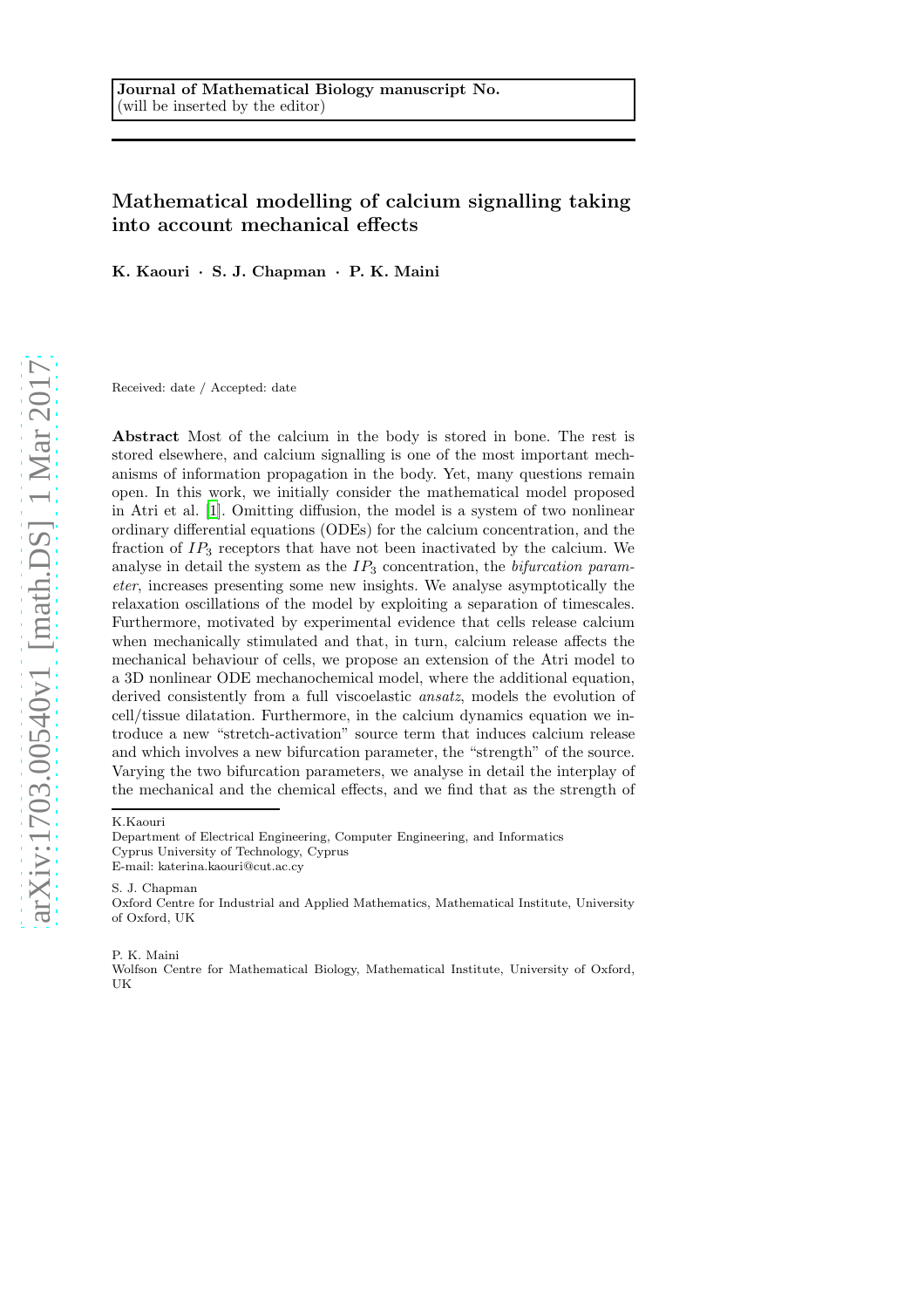the mechanical stimulus is increased, the  $IP_3$  parameter range for which oscillations emerge decreases, until oscillations eventually vanish at a critical value. Finally, we analyse the model when the calcium dynamics are assumed faster than the dynamics of the other two variables.

Keywords calcium modelling;  $\cdot$  dynamical systems;  $\cdot$  bifurcations;  $\cdot$ asymptotic methods; · excitable systems

PACS 87.10.Ed · 87.10.Pq · 87.10.Ca · 87.10.Vg

Mathematics Subject Classification (2010) MSC 34E10 · 37G10 · 92B05 · 35B32

### <span id="page-1-0"></span>1 Introduction

Calcium signalling is one of the most important mechanisms of information propagation in the body, playing an important role as a second messenger in several processes such as muscle contraction, cardiac electrophysiology, bursting oscillations and secretion, synaptic plasticity, and adaptation in photoreceptors [\[6](#page-34-1), [8\]](#page-34-2). Therefore, understanding the mechanisms by which a cell controls its calcium concentration is of paramount importance. Through the sensing mechanisms of cells, external environmental stimuli can be transformed into intracellular or intercellular calcium signals which usually take the form of oscillations and waves. In particular, it is widely believed that the information carried by the environmental stimuli is encoded by the amplitude and/or frequency of calcium oscillations [\[14,](#page-35-0) [15](#page-35-1), [53\]](#page-37-0). Therefore, understanding how the underlying mechanisms give rise to oscillations is of great scientific and physiological importance.

Despite the versatility of calcium signals, in all cells calcium is stored and released from intracellular stores, such as the endoplasmic reticulum (ER), or the sarcoplasmic reticulum (SR). The concentration of calcium in these stores is 2-3 times larger than the concentration of calcium in the cytosol, and there is also a steep concentration gradient from the outside of the cell to the cytosol. These steep concentration gradients give the cells the advantage of being able to raise their calcium concentration quickly by opening calcium channels, relying only on passive flow down a steep gradient.

The release of calcium from the internal stores can be distinguished according to whether the release is dominated by the ryanodine receptors on the SR (mainly cardiac and skeletal muscle cells) or by inositol  $(1,4,5)$ -trisphosphate  $(IP_3)$  receptors on the ER (mainly non-muscle cells)–see [\[16](#page-35-2), [23\]](#page-35-3). The ryanodine receptors are activated by calcium and the  $IP_3$  receptors are activated by  $IP_3$ ; both types of receptors are modulated by the cytoplasmic calcium concentration, with calcium both activating and inactivating calcium release. Therefore both types of receptors are involved in a nonlinear feedback mechanism, frequently called Calcium Induced Calcium Release (CICR). The autocatalytic release of calcium stops when calcium level is sufficiently high; the inactivation level depends on the type of cell. The CICR mechanism has been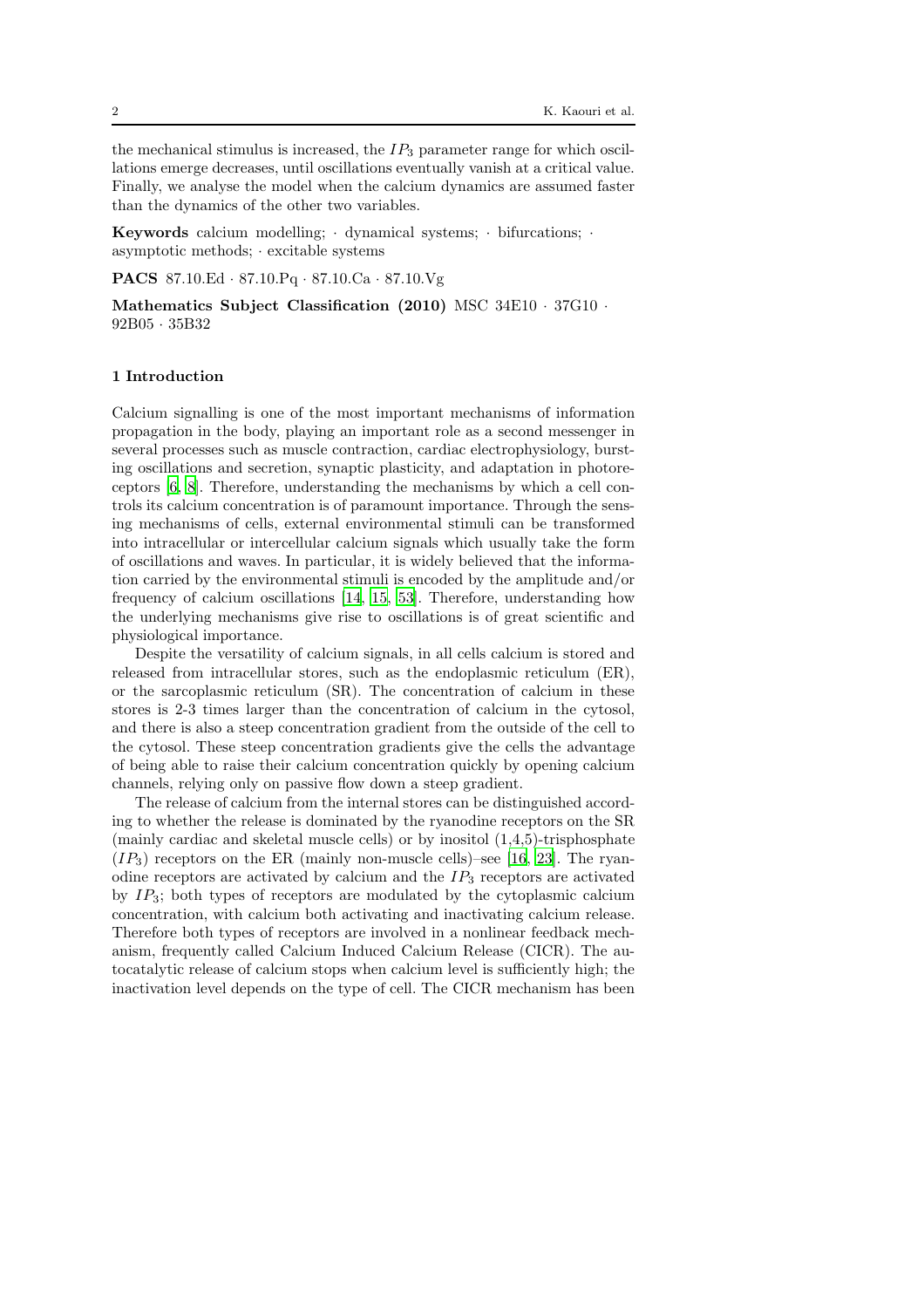used by several scientists to describe oscillations and waves of calcium inside cells[\[23](#page-35-3)]. The cytoplasm is an excitable medium with respect to calcium release in much the same way as the nerve axon is an excitable medium with respect to electrical potential [\[20](#page-35-4), [23](#page-35-3), [31](#page-36-0)].

Calcium signals, aside from being ubiquitous, are also diverse; depending on the type of cell they can vary by more than eight orders of magnitude in space and more than six orders of magnitude in time [\[53\]](#page-37-0). This wide spectrum of timescales and spatial scales makes calcium a fascinating object of study both for experimentalists and for mathematical modellers, and a great deal of work has been devoted to understanding many aspects of its behaviour and function. Yet, there are still many unanswered questions.

One of the most important and yet poorly understood issues in calcium signalling is the coupling of chemical and mechanical processes, i.e. how the cells sense mechanical stimuli and transform them into calcium signals and how calcium release affects the cells' mechanical properties and behaviour; this will be the major focus of this paper. Understanding these mechanochemical processes is important for understanding a wide range of processes, such as embryogenesis, wound healing, cancer modelling, mechanotransduction, and cell growth.

It is well-known from experiments that calcium can be released due to local mechanical stimulation; mechanically stimulated calcium waves have been observed propagating through ciliated tracheal epithelial cells [\[41,](#page-36-1) [42,](#page-36-2) [43](#page-36-3)], rat brain glial cells [\[10,](#page-34-3) [11,](#page-35-5) [12](#page-35-6)], keratinocytes in the epidermis [\[56](#page-37-1)], and many other cell types [\[4](#page-34-4), [56,](#page-37-1) [60,](#page-37-2) [62\]](#page-37-3). Also, in experiments with large tumours [\[3\]](#page-34-5) it was observed that large extracellular pressure stimulated tumour proliferation via a mechanosensitive calcium channel. Moreover, spontaneous intercellular calcium waves have been observed in tissue slice preparations from the hippocampus [\[13\]](#page-35-7) and in the intact liver [\[39\]](#page-36-4). Furthermore, in [\[57\]](#page-37-4) Wallingford et al. reported dramatic intercellular calcium waves in cells undergoing convergent extension in explants of gastrulating Xenopus embryos, which were often accompanied by a wave of contraction within the tissue.

Mathematical modelling has greatly advanced the understanding of calcium signalling and a multitude of deterministic and stochastic mathematical models have been developed by now – see, for example,  $[1, 18, 19, 45, 48,$  $[1, 18, 19, 45, 48,$  $[1, 18, 19, 45, 48,$  $[1, 18, 19, 45, 48,$  $[1, 18, 19, 45, 48,$  $[1, 18, 19, 45, 48,$ [55,](#page-37-6) [59](#page-37-7)]; the comprehensive reviews [\[40,](#page-36-6) [47,](#page-37-8) [53\]](#page-37-0) and the books [\[16,](#page-35-2) [23](#page-35-3)], among others. Due to the complexity of calcium signalling all models introduce approximations, depending on which aspect of calcium signalling they aim to examine. In this work we neglect stochastic effects. Even though the opening and closing of  $IP_3$  receptors is a stochastic process, the deterministic models still have a good predictive power in many cases, whilst being more amenable to analytical calculations [\[9,](#page-34-6) [53](#page-37-0)]. For a thorough discussion on deterministic vs. stochastic models see [\[40\]](#page-36-6) and [\[16\]](#page-35-2).

Even though there are many models of calcium signalling, these behave in essentially similar ways, in that they model the CICR process in some way and give rise to oscillations and waves. (Tang et. al. have also shown in [\[52\]](#page-37-9) that a number of seemingly different calcium models all have the same ba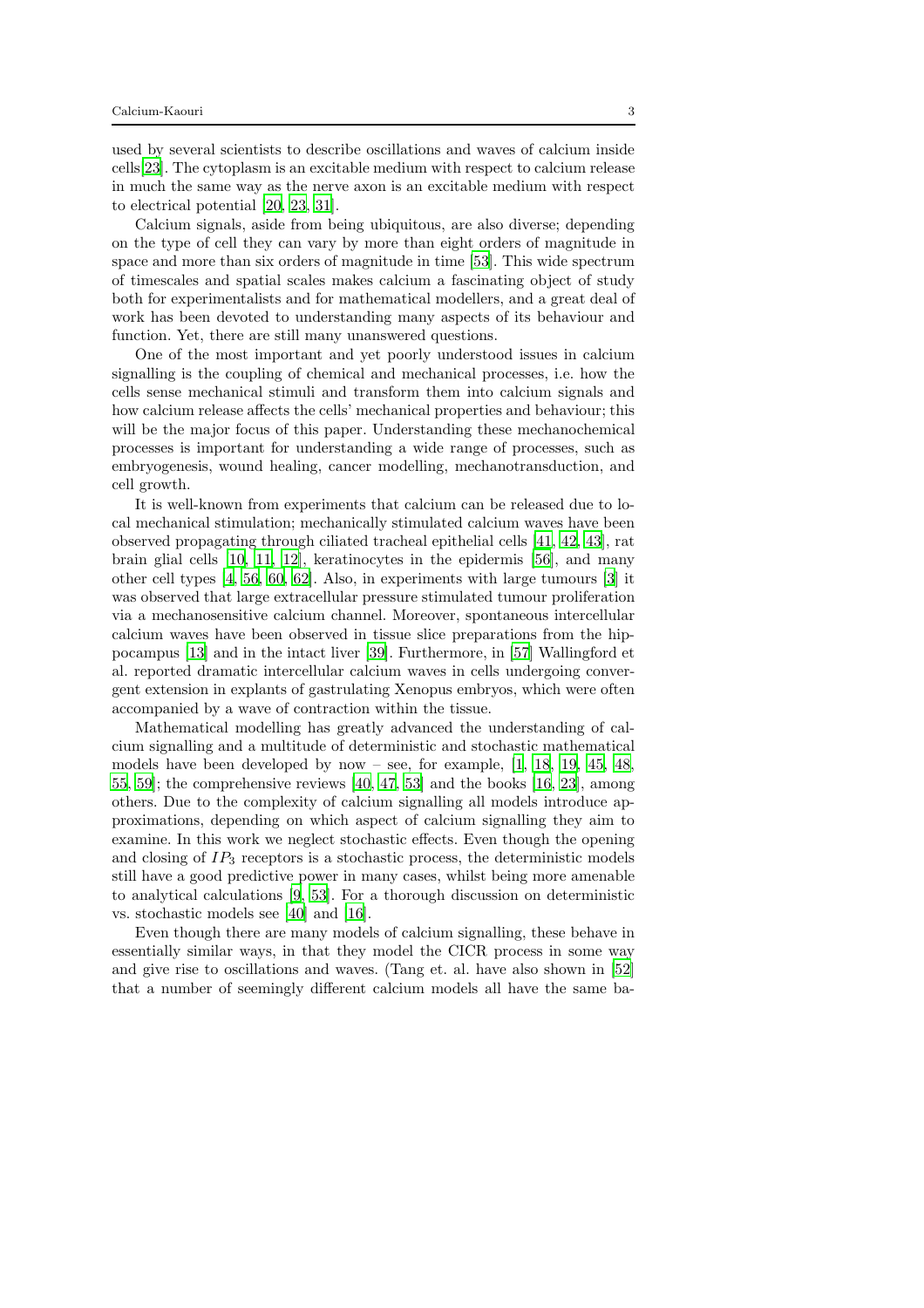sic structure.) In this paper we start off with the model of Atri et al. [\[1](#page-34-0)], a two-dimensional system of ordinary differential equations (ODEs), and in section [2](#page-4-0) we present some new results on its bifurcation structure. We also study the model's asymptotic structure, under the assumption of a slow and a fast timescale at play, using Tikhonov's singular perturbation theory [\[54](#page-37-10)], frequently called geometric singular perturbation theory (GSPT) [\[22\]](#page-35-10). Understanding the asymptotic structure of ODE systems is important for practical applications, as it allows development of adequate approximate procedures that save computation time, and give intuitive insights, in a way that is not possible with exact models. GSPT reduces an ODE system of  $k_1 + k_2$  dimensions to lower-dimensional systems of dimensions  $k_1$  and  $k_2$  respectively, where the  $k_1$ -dimensional system is the *slow* system and the  $k_2$ -dimensional system is the fast system [\[54](#page-37-10)]. There are several applications of GSPT in the literature; for example, Suckley and collaborators [\[50](#page-37-11), [51\]](#page-37-12) have compared the asymptotic analysis of various excitable systems (Hodgkin-Huxley model, cardiac model) and Harvey et. al. [\[21](#page-35-11)] used GSPT to analyse various intracellular calcium dynamics models. For the Atri model, when relaxation oscillations arise, we will see that the slow system is one nonlinear ODE, the fast system another nonlinear ODE; additionally, when c becomes large the system reduces a twodimensional, linear system wvalid in a so-called 'transition layer' [\[20\]](#page-35-4). The presence of this transition layer makes the Atri model a nice, simple example of an excitable system which is qualitatively different to the classic Van der Pol oscillator and other similar equations such as the Fitzhugh-Nagumo system [\[20,](#page-35-4) [23\]](#page-35-3).

In this work our main focus is mechanochemical modelling of calcium signalling, and in section [3](#page-16-0) we introduce a new, mechanochemical, threedimensional ODE model that combines the Atri model [\[1](#page-34-0)] with a full viscoelastic ansatz for modelling cell mechanics. To our knowledge the first mechanochemical models for biological problems were developed by Murray and collaborators in order to address questions in developmental biology– see [\[31,](#page-36-0) [32,](#page-36-7) [33](#page-36-8), [35](#page-36-9)]. The calcium dynamics assumed in the mechanochemical models of [\[31](#page-36-0)] are fairly basic and less sophisticated than the Atri model we consider here due to the lack of experimental data at that time; they assumed a bistable reaction diffusion model in which the application of stress can switch the calcium state from low to high stable concentration. Using the same bistable dynamics, Peradzynski in 2010 has analysed the latter models in two and in three dimensions, treating viscosity as a small parameter [\[37](#page-36-10)]. Also, in 2010, Warren et al. constructed a complicated model which examines calcium wave propagation in mammalian airway epithelium when one of the cells is mechanically stimulated [\[58](#page-37-13)]. The model involves a reaction-diffusion PDE for calcium using the calcium dynamics of [\[46\]](#page-36-11), a reaction-diffusion PDE for  $IP_3$ and a reaction-diffusion PDE for ATP, an enzyme which is released due to the mechanical stimulation of cells; they solved the resulting system numerically in 2D. In 2014 Kobayashi and collaborators modelled calcium waves in keratinocytes subjected to a local, instantaneous mechanical stimulus [\[24\]](#page-35-12). Using the Atri model as a starting point, they developed an ODE-PDE model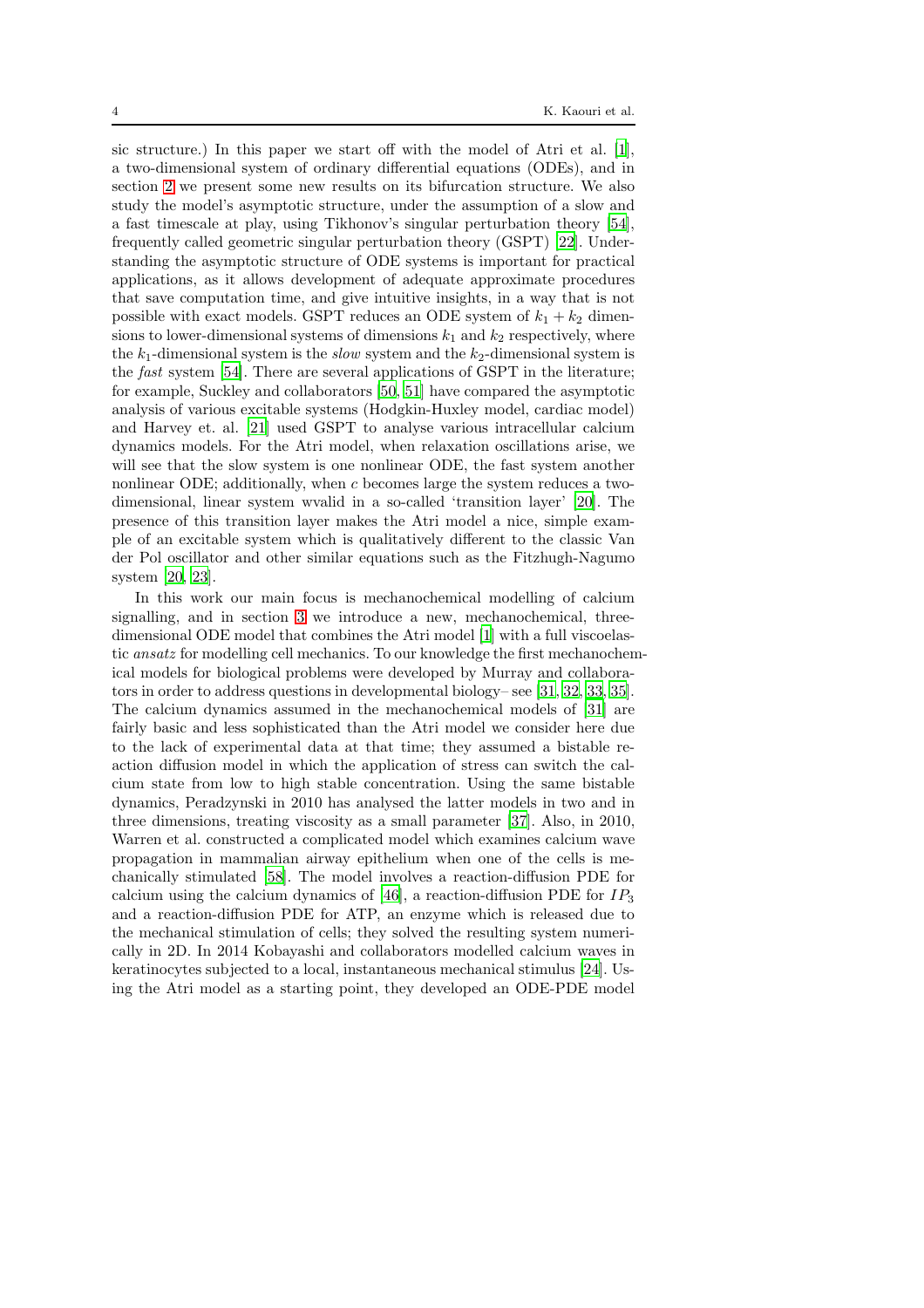for the evolution of calcium, ATP, and  $IP_3$  in each cell in a two-dimensional space. Although their model is simpler than the model in [\[58\]](#page-37-13) they could only solve it numerically; they achieved satisfactory agreement with experimental results. In 2016 Yao and collaborators proposed a mathematical model where a network of mast cells (white blood cells) is in contact with interstitial flow [\[61\]](#page-37-14); they assumed one spatial dimension, and again a local, instantaneous mechanical stimulus. They derived a system of 4 ODEs and 1 PDE which they could only solve numerically; they also obtained partial agreement with the experiments in [\[60\]](#page-37-2). Summarising, the recent mechanochemical models in [\[24,](#page-35-12) [58,](#page-37-13) [61\]](#page-37-14), despite using more modern calcium dynamics than earlier models in [\[31,](#page-36-0) [32,](#page-36-7) [33](#page-36-8), [35\]](#page-36-9), can only be analysed numerically. This severely limits our understanding of the underlying basic mechanochemical processes governing the interplay of calcium dynamics with cell mechanics. In constrast our proposed three-dimensional mechanochemical ODE model can be analysed with semi-analytical and asymptotic methods, and provides valuable new insights in the mechanochemical processes.

This paper is organised as follows. In section [2](#page-4-0) we present the Atri model [\[1\]](#page-34-0) and analyse its rich bifurcation structure as the bifurcation parameter  $(IP_3)$ concentration) increases. Then, for the parameter range in which oscillations are observed we develop a new asymptotic analysis based on the GSPT, which has some differences from the asymptotic analysis of Van der Pol-like systems. In section [3](#page-16-0) we present the new mechanochemical model which is a threedimensional ODE system. To obtain the model we modify the Atri model by adding a new source term in the calcium dynamics equation modelling a 'mechanical' stimulus, a source term that induces calcium release. The latter term involves a second bifurcation parameter, the strength of the mechanical stimulus. The third ODE models the evolution of a cell/tissue dilatation with the cell/tissue assumed to be a linear, Kelvin-Voigt material; the ODE is derived consistently from the full viscoelastic ansatz. We then study the behaviour of the mechanochemical model in detail, and especially the oscillations arising. Finally, for the parameter range for which the system has oscillations, assuming that calcium is a fast variable compared to the other two variables in the system, we develop a suitable asymptotic analysis. In section [4](#page-32-0) we summarise the major points of our work and discuss possible extensions.

### <span id="page-4-0"></span>2 The Atri model

There are many models of calcium signalling - they all differ in the details but behave in essentially similar ways, as discussed above. In this paper we start-off with the Atri model [\[1](#page-34-0)], and analyse it in detail presenting some new, interesting, results on its bifurcation structure. The Atri model has been developed for intracellular spiral calcium waves in Xenopus oocytes but it has been used for modelling calcium dynamics in other types of cells too; for example, for glial cells in [\[59](#page-37-7)], for mammalian spermatozoa in [\[34\]](#page-36-12), and for keratinocytes in [\[24,](#page-35-12) [25\]](#page-35-13). In [\[59](#page-37-7)] the Atri model has been used to study intercellular calcium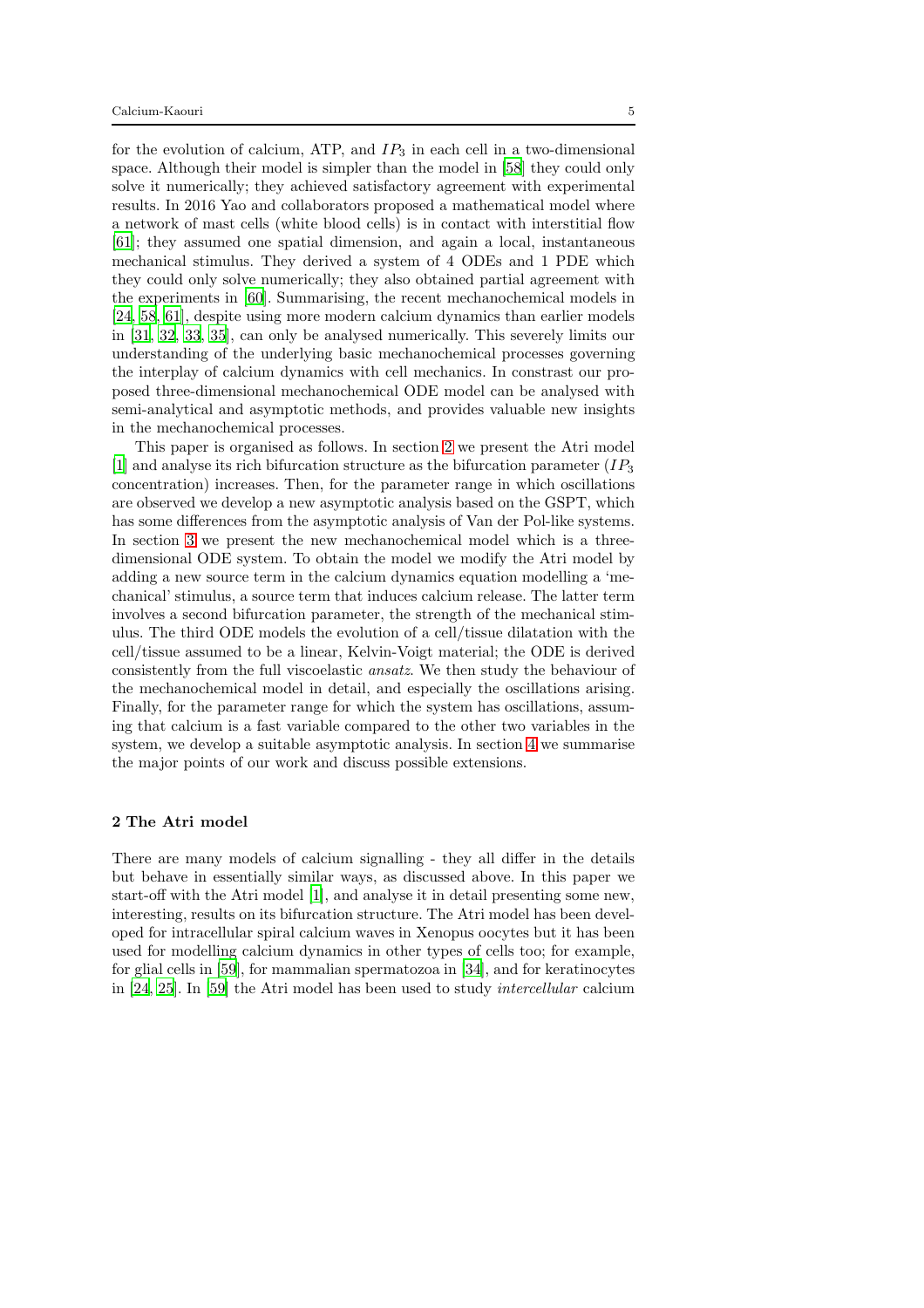waves in glial cells. Modified Atri models have been developed in [\[21](#page-35-11), [29](#page-36-13), [44](#page-36-14)]. Therefore, the Atri model is a quite frequently used model of calcium dynamics in various cell types.

The Atri model equations are:

<span id="page-5-1"></span><span id="page-5-0"></span>
$$
\frac{dc}{dt} = J_{\text{flux}} - J_{\text{pump}} + J_{\text{leak}} \tag{1}
$$

$$
\tau_h \frac{dh}{dt} = \frac{k_2^2}{k_2^2 + c^2} - h,\tag{2}
$$

where 
$$
J_{\text{flux}} = k_f \mu(p) h \frac{bk_1 + c}{k_1 + c}
$$
,  $J_{\text{pump}} = \frac{\gamma c}{k_{\gamma} + c}$ ,  $J_{\text{leak}} = \beta$ ,

where c is the cytosolic calcium concentration, and h is the fraction of  $IP_3$ receptors on the ER that have not been inactivated by calcium. In accordance to experimental evidence, the messenger  $IP_3$  allows calcium to be released to the cytosol from an  $IP_3$ -sensitive store, in this case the ER. Furthermore, calcium is pumped out of the cytosol to the ER and also calcium leaks into the cytosol from outside the cell. Equation [\(1\)](#page-5-0) models the above processes:  $J_{\text{flux}}$  models the flux of calcium from the ER into the cytosol through the  $IP_3$  receptors, assuming that calcium activates the  $IP_3$  receptors quickly but inactivates them on a slower timescale;  $\mu(p) = p/(k_{\mu} + p)$  is the fraction of  $IP_3$  receptors that have bound  $IP_3$  and is an increasing function of p, the  $IP_3$  concentration;  $\mu$  will be used as the bifurcation parameter of the system. The constant  $k_f$  denotes the calcium flux when all  $IP_3$  receptors are open and activated. Jpump models the calcium pumped out of the cytoplasm back to the ER or out through the plasma membrane, and  $J_{\text{leak}} = \beta$  models the calcium leaking into the cytosol from outside the cell.

In equation [\(2\)](#page-5-1), at steady state  $h = \frac{k_2^2}{k_2^2 + c^2}$ , a decreasing function of c. Inactivation by calcium is assumed to act on a slow timescale characterised by the time constant  $\tau_h$ . A detailed derivation of the model is presented in [\[1\]](#page-34-0) and the reader is referred there for more details. In this paper, we study the model in order to form a detailed understanding of the dynamics, and we present some new results on its bifurcation structure.

We nondimensionalise the ODEs [\(1\)](#page-5-0)–[\(2\)](#page-5-1) using  $c = k_1 \bar{c}$  and  $t = \tau_h \bar{t}$ , and drop bars for notational convenience. We obtain

<span id="page-5-3"></span><span id="page-5-2"></span>
$$
\frac{dc}{dt} = \mu h K_1 \frac{b+c}{1+c} - \frac{\Gamma c}{K+c} = F(c, h),\tag{3}
$$

$$
\frac{dh}{dt} = \frac{K_2^2}{K_2^2 + c^2} - h = G(c, h),\tag{4}
$$

where  $K_1 = k_f \tau_h / k_1$ ,  $K_2 = k_2 / k_1$ ,  $\Gamma = \gamma \tau_h / k_1$ , and  $K = k_{\gamma}/k_1$ . We use the parameter values in [\[1](#page-34-0)];  $k_1 = k_2 = 0.7 \mu M$ ,  $b = 0.111$ ,  $\gamma = 2 \mu M/s$ ,  $k_f = 16.2 \mu M/s$ ,  $k_\gamma = 0.1 \mu M$ ,  $k_\mu = 0.7 \mu M$ ,  $\tau_h = 2s$ , and hence  $K_2 = 1$ ,  $\Gamma = 5.71429$ , and  $K = 1/7$ . We note that the non-dimensional parameter  $K_1 =$ 46.285714 and therefore the ratio of the timescale of calcium to the timescale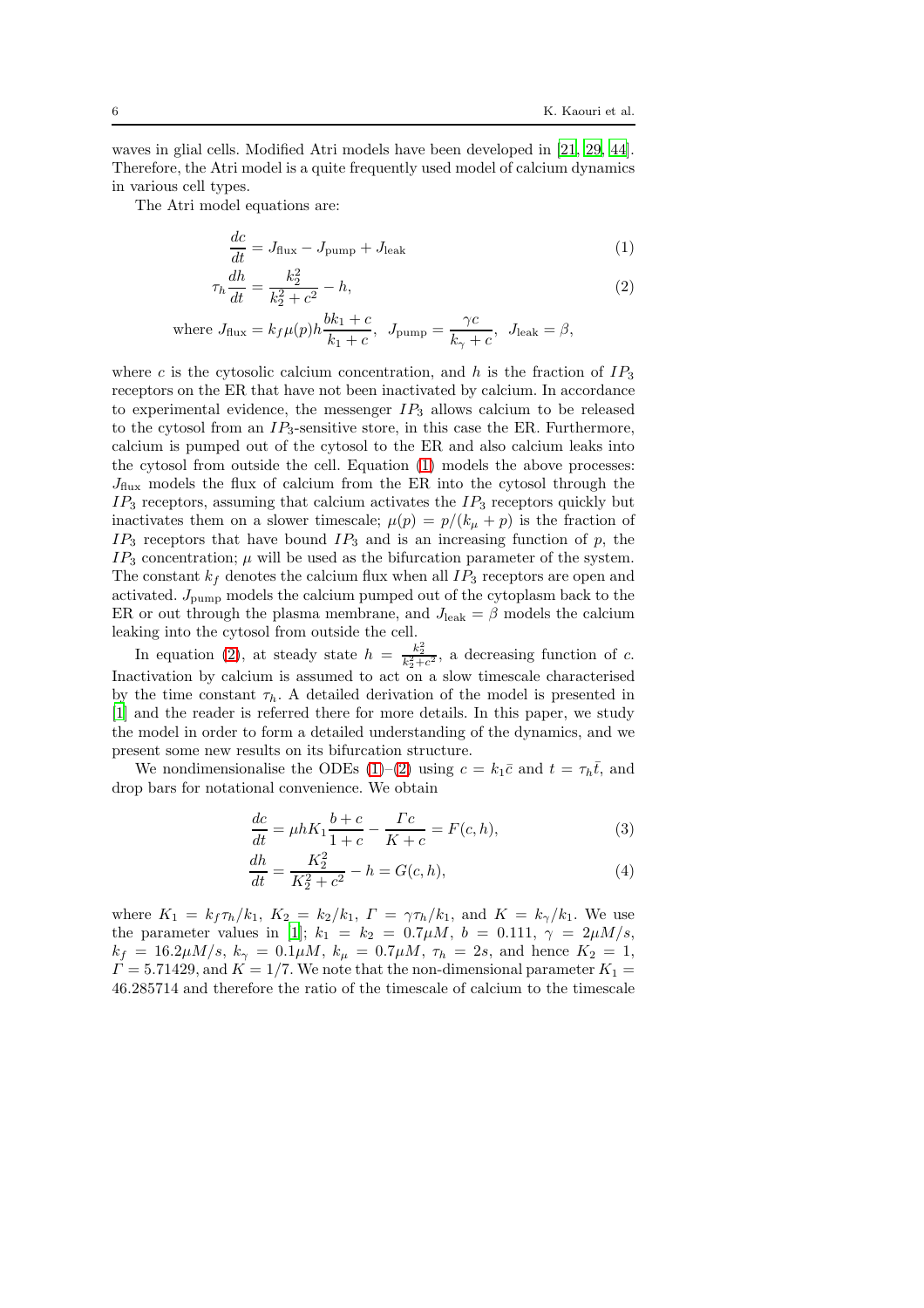of h,  $1/K_1 = 0.021605$ , is small, that is c is a "fast" variable compared to h. We will exploit this separation of timescales later on in order to analyse the Atri system asymptotically.

### 2.1 Linear Stability

The steady states (S.S.) of [\(3\)](#page-5-2)-[\(4\)](#page-5-3) are the intersections of the nullclines of the system. Setting

$$
F = 0 \implies h = \frac{\Gamma}{\mu K_1} \frac{c(1+c)}{(K+c)(b+c)},\tag{5}
$$

$$
G = 0 \implies h = \frac{1}{1 + c^2}.\tag{6}
$$

we obtain

<span id="page-6-2"></span><span id="page-6-1"></span><span id="page-6-0"></span>
$$
\mu K_1 \frac{1}{1+c^2} \frac{b+c}{1+c} - \frac{\Gamma c}{K+c} = 0,\tag{7}
$$

which can be cast as a quartic in  $c$ . In Figure [1](#page-7-0) we plot the equilibrium curve  $(7)$ in order to visualise the steady states' number and the corresponding value(s) of c, as  $\mu$  is increased. The qualitative behaviour of the solutions of the system can be determined by plotting the nullclines [\(5\)](#page-6-1) and [\(6\)](#page-6-2). When the nullclines cross the system has a steady state, and when they touch the system has a double (degenerate) steady state. Nullcline [\(5\)](#page-6-1) passes through the origin of the  $(c,h)$  plane, has a maximum at  $h = h<sub>M</sub>$  and saturates to the constant value  $h = \frac{\Gamma}{\mu K_1}$  as  $c \to \infty$ .  $h_M$  can be found analytically. Differentiating [\(5\)](#page-6-1) we obtain

$$
\frac{dh}{dc} = \frac{\Gamma}{\mu K_1} \frac{c^2(b+K-1) + 2bcK + bK}{(K+c)^2(b+c)^2} \tag{8}
$$

Setting  $dh/dc = 0$  leads to a quadratic in c. Re-arranging, and since  $c > 0$ , we discard the negative root, obtaining

<span id="page-6-3"></span>
$$
c_M = \frac{bK + \sqrt{(1-b)b(K-K^2)}}{1-b-K}
$$
\n(9)

and, hence, substituting [\(9\)](#page-6-3) in [\(5\)](#page-6-1) we obtain

$$
h_M = h(c_M) = \frac{\Gamma}{\mu K_1} \frac{c_M (1 + c_M)}{(K + c_M)(b + c_M)}.
$$
\n(10)

Therefore,  $h_M$  scales with  $\Gamma/(\mu K_1)$  and depends on the parameters K, and b in a more complicated manner. For the parameter values of [\[1\]](#page-34-0) we have  $c_M = 0.169 = \text{constant}$  and  $h_M = 0.279/\mu$ .

Nullcline [\(6\)](#page-6-2) is a decreasing function of  $c$ ; it has a maximum at  $(0,1)$  and tends to 0 as  $c \to \infty$ . For  $\mu_1 = 0.28814$  and  $\mu_2 = 0.28925$  the nullclines touch and there is a double steady state; for value of  $\mu < \mu_1$  and  $\mu > \mu_2$  there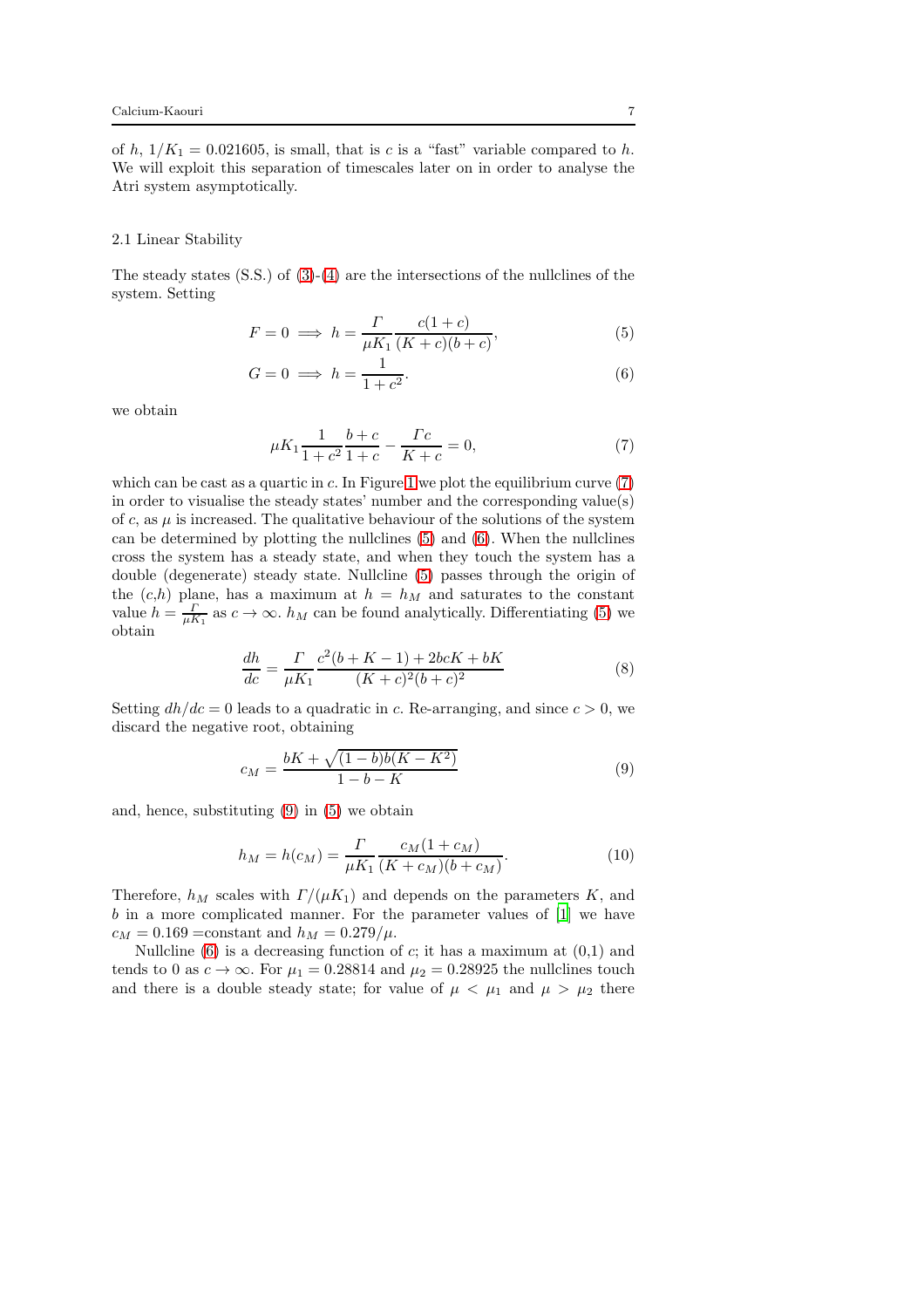<span id="page-7-0"></span>

Fig. 1: The steady states of  $(3)-(4)$  $(3)-(4)$  as a function of the bifurcation parameter  $\mu$ , as obtained from [\(7\)](#page-6-0). As  $\mu$  increases, from small to large there is one steady state, a double (degenerate) steady state at  $\mu_1 = 0.28814$ , then three steady states, then a double (degenerate) steady state at  $\mu_2 = 0.28925$ , and for values of  $\mu$  larger than 0.28925 one steady state.

is one S.S. and there are three S.S. for  $\mu_1 < \mu < \mu_2$ . The values of  $\mu_1$  and  $\mu_2$  are obtained by differentiating [\(7\)](#page-6-0) and finding the roots of  $\frac{d\mu}{dc} = 0$ . Note: we present the values of  $\mu$  with five decimal places because the bifurcation analysis depends sensitively on  $\mu$ , as we will see later.

We then linearise the system near the steady states. We determine the Trace (Tr), Determinant (Det) and Discriminant (Discr) of the Jacobian of the system as follows

$$
\text{Tr} = F_c + G_h = F_c - 1 = \frac{\Gamma}{(K+c)} \left( -\frac{K}{K+c} + \frac{(1-b)\Gamma c}{(1+c)(b+c)} \right) - 1
$$
\n
$$
\text{Det} = F_c G_h - F_h G_c = -\frac{\Gamma}{(K+c)} \left( -\frac{K}{K+c} + \frac{(1-b)\Gamma c}{(1+c)(b+c)} \right) + \frac{2\Gamma c^2}{(1+c^2)(K+c)}
$$
\n
$$
\text{Discr} = (\text{Tr})^2 - 4\text{Det}.
$$

We identify the bifurcations of the system as  $\mu$  increases by determining where the Tr, Det, and Discr change sign. We easily do this by plotting Tr, Det, and Discr as functions of  $c$  and using the numerical root-finding "NSolve" command in Mathematica. Below, we summarise the rich bifucation structure of the model as  $\mu$  increases. This behaviour was not analysed in such detail in [\[1\]](#page-34-0) or later on in the literature, to the best of our knowledge.

- $0 < \mu < 0.27828$ : one stable node.
- $\mu = 0.27828$ : the stable node becomes a stable spiral (bifurcation Discr=0)
- $\mu = 0.28814$ : Stable spiral present. Also, a saddle and an unstable node (UN) emerge (bifurcation Det=0, fold point)
- $\mu = 0.28900$ : the stable spiral becomes an unstable spiral. The other two S.S. are still a saddle and an unstable node. (Tr=0, Hopf bifurcation)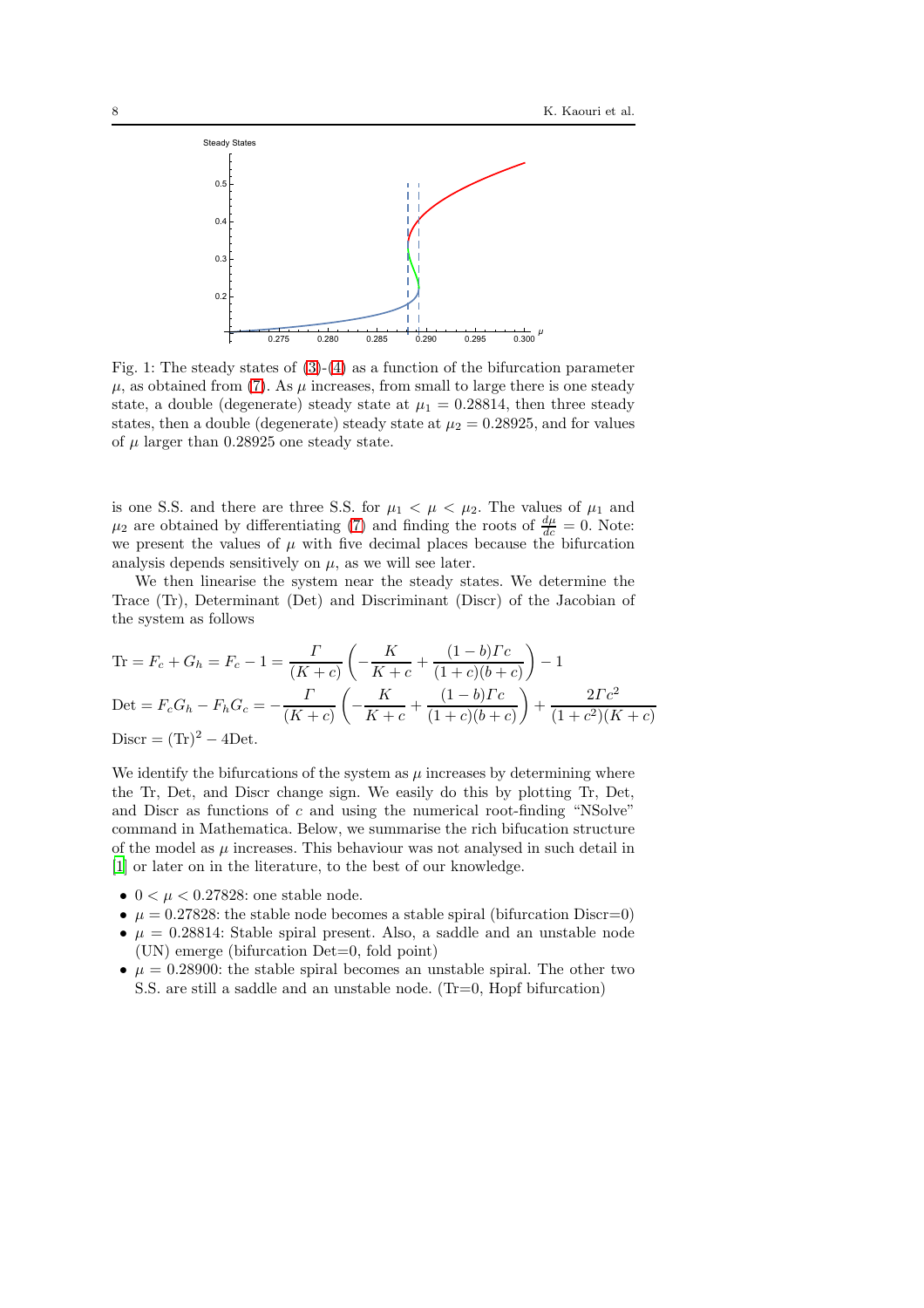- $\mu = 0.28924$  the unstable spiral becomes an unstable node, and we have two unstable nodes and a saddle (Discr=0)
- $\mu = 0.28925$ : one unstable node (Det=0, fold point)
- $\mu = 0.28950$ : the unstable node becomes an unstable spiral (Discr=0)
- $\mu = 0.49500$ : the unstable spiral becomes a stable spiral. (Tr=0, Hopf bifurcation)

From the various regimes above we are particularly interested in the ones corresponding to oscillations, due to their practical importance in calcium signalling. At  $\mu = 0.28900$  a Hopf bifurcation (HB) arises, the stable spiral becomes unstable, and we expect limit cycles in the nonlinear system. We also expect that these limit cycles will be sustained for a range of  $\mu$  and then vanish close to  $\mu = 0.495000$  where the unstable spiral becomes a stable spiral.

### 2.2 Numerical Solutions and Bifurcation Diagram

As discussed in the Introduction (section [1\)](#page-1-0) the amplitude and frequency of calcium oscillations encode signalling information so we are particularly interested in studying them further.

In Figure [2a](#page-10-0) we present the bifurcation diagram of the system. (We use AUTO as implemented in the continuation software XPPAUT by Ermentrout [\[17\]](#page-35-14)). The two Hopf points at  $\mu = 0.28900$  and  $\mu = 0.49500$  signify the onset and suppression of oscillations respectively. There are stable limit cycles (represented by solid circles) and unstable limit cycles (represented by open circles).The branch of periodic orbits that comes out of the right Hopf point (RHP) at  $\mu = 0.49500$  is unstable and turns around at  $\mu = 0.5106$  where a stable and an unstable limit cycle coalesce (usually called the limit point of oscillations). (Note that only four decimal points are given by XPPAUT.) Therefore, for a small range of  $\mu$  there is bistability between the stable limit cycle and the stable upper steady state. The stable limit cycle branch undergoes a fold bifurcation where the frequency is zero and terminates to the right of the left fold point (LFP) in a homoclinic bifurcation on the middle segment of the steady state curve. Also, from the left Hopf Point (LHP), which is very close to the right fold point (RFP), a very short branch of unstable periodic orbits emerges that terminates in a homoclinic bifurcation on the middle segment of the steady state curve. In Figure [2b](#page-10-0) we zoom in on dynamics at the LHP. Note that near both Hopf points we see an extremely rapid growth in amplitude which makes computation of the exact bifurcation structure very sensitive to small changes in  $\mu$ , and also to the choice of the numerical method and stepsize used to compute the bifurcation diagram. In the intermediate region between the two Hopf points the amplitude of oscillations increases slowly with  $\mu$ .

While the details of the dynamics in the very small interval of  $\mu$  values near the LHP are mathematically interesting, from a biological point of view they are probably not so significant; in fact, for low  $IP_3$  concentrations the validity of the deterministic model is questionable and a stochastic approach might be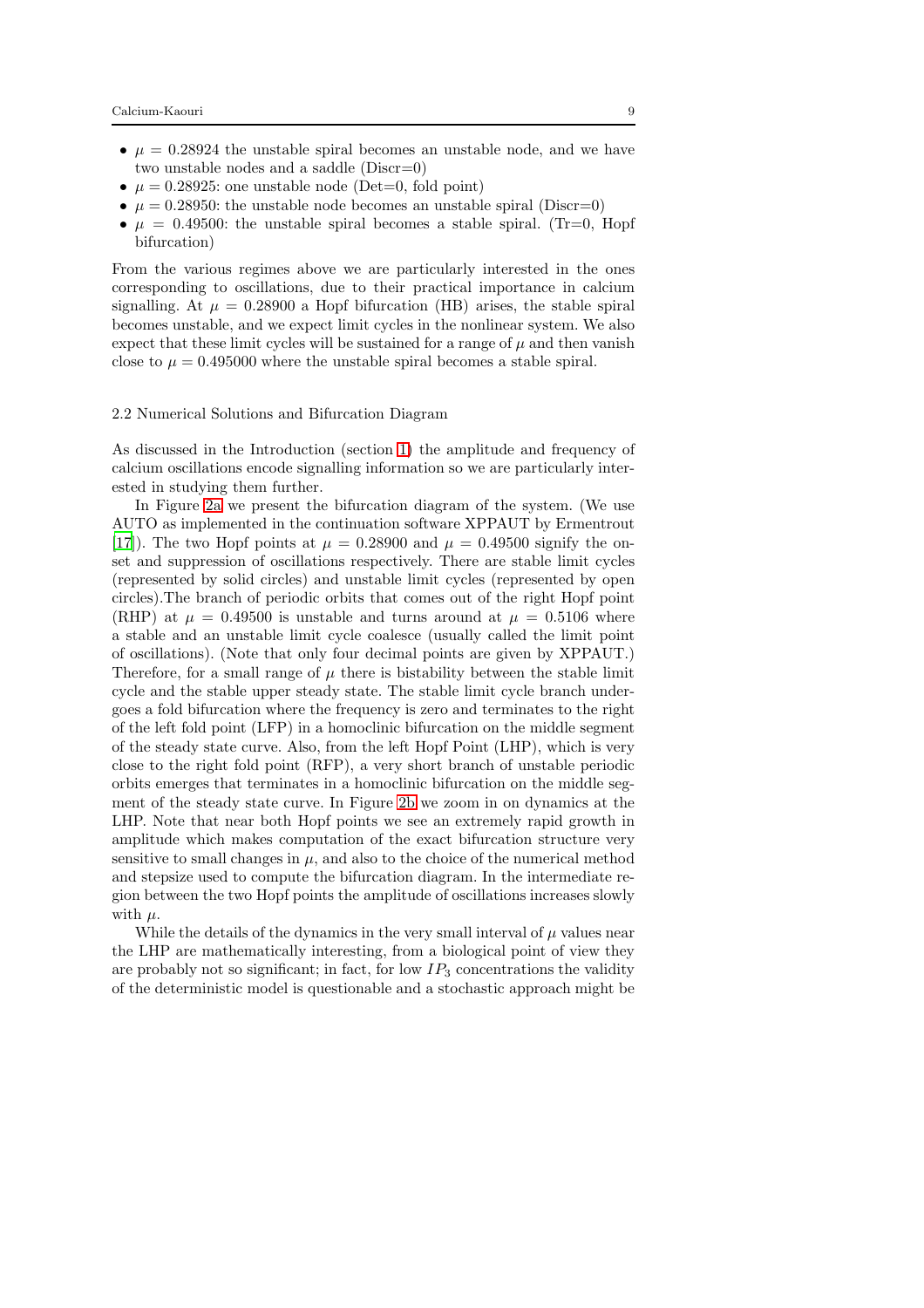more appropriate. What is important here is the broad picture which the model has in common with other CICR models; for low and high  $IP_3$  concentration there is an attracting steady state and for intermediate values there are stable oscillations (personal communication with James Sneyd and Vivien Kirk, and Chapter 5, p. 209 in the recent book by Dupont and collaborators [\[16\]](#page-35-2)).

In Figure [2c](#page-10-0) the frequencies of the stable and unstable limit cycles are shown with, respectively, solid and open circles; the range of  $\mu$  for which both a stable and unstable limit cycle are sustained is clearly visible (doublevalued part of the frequency curve). The limit point of oscillations at  $\mu =$ 0.5106, where the stable and unstable limit cycle branches coalesce, is also clearly visible. The frequency of the stable limit cycles increases as  $\mu$  increases and the lower (stable) branch approximates the square root of  $\mu$  as predicted by bifurcation theory – see  $[26]$  and other references on dynamical systems. This Atri model feature is compatible, qualitatively, with experiments in many cell types where the frequency of calcium oscillations increases with the  $IP_3$ concentration –see, for example, [\[5,](#page-34-7) [7,](#page-34-8) [36](#page-36-15)].

We then solve the nonlinear Atri ODEs  $(3)$ – $(4)$  numerically and present the evolution of calcium with time for selected increasing values of  $\mu$ . Note that for values of  $\mu$  smaller than  $\mu = 0.28900$  the system exhibits excitable behaviour. For example, for  $\mu = 0.27$ , with the initial condition  $c_0 = 0.4$ ,  $h_0 = 0.5$  the system settles quickly to the steady state but if we change the initial condition to  $c_0 = 1$ ,  $h_0 = 1$  the system exhibits an action potential, i.e. it performs a large excursion before settling to equilibrium, a classic feature of excitable systems [\[20](#page-35-4), [23,](#page-35-3) [31\]](#page-36-0). For  $\mu = 0.3$ , and with initial condition  $c_0 = 0.4$ ,  $h_0 = 0.5$ , we see in Figures [3a-3b](#page-11-0) that relaxation oscillations arise. For the same initial condition but increasing  $\mu$  to 0.5 relaxation oscillations persevere with increased amplitude and frequency (Figures [3c-3d\)](#page-11-0). Keeping  $\mu = 0.5$  and changing the initial condition to  $c_0 = 0$ ,  $h_0 = 0$  oscillations die out. This is because of the bistability between the stable and unstable limit cycles near the RHP. Finally, when  $\mu$  is increased to 0.55 oscillations die out for all initial conditions (see Figures [3e-3f\)](#page-11-0).

### 2.3 Asymptotic analysis of the Atri model

The behaviour of the Atri model, as discussed earlier, is similar to the qualitative behaviour of other calcium models. However, in the Atri model the nullcline [\(5\)](#page-6-1) saturates to the constant value  $h = \Gamma/(\mu K_1)$  as  $c \to \infty$  and it is not a cubic as in Van derPol-like systems. This leads to some qualitatively different features in the asymptotic analysis of the Atri model, as we will see below.

In the Atri model, with the parameter values of  $[1]$ , c is a fast variable compared to h, as noted earlier. Here we exploit this separation of timescales to develop an asymptotic analysis, based on the geometric singular perturbation theory (GSPT). In usual perturbation theory notation, we let the small parameter,  $\epsilon$ , represent the ratio of the timescales of the dynamics of c and h,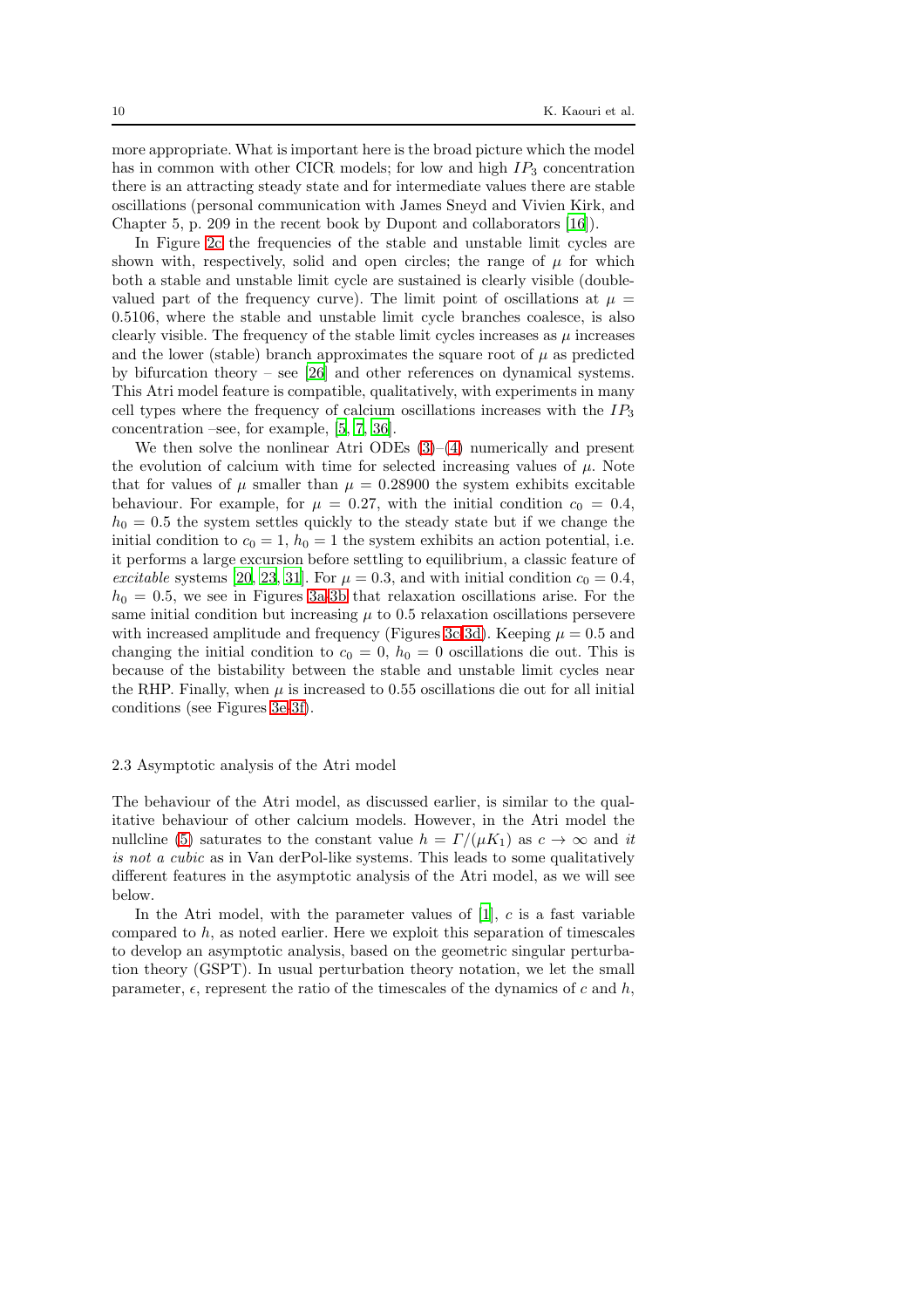<span id="page-10-0"></span>

Fig. 2: (a) Bifurcation diagram for the ODEs  $(3)-(4)$  $(3)-(4)$ , as  $\mu$  changes - the solid circles represent stable limit cycles and the open circles represent unstable limit cycles–respectively with green and blue colour on the online version of the article). The LHP and the RHP are indicated. (b) Zooming in on the bifurcation diagram near the LHP. The LHP is very close to the RFP and a short, unstable, branch of periodic orbits emerges from it and terminates on the middle branch of the equilibrium curve. The stable limit cycle branch terminates to the right of the LFP. (c) the frequency of the limit cycles.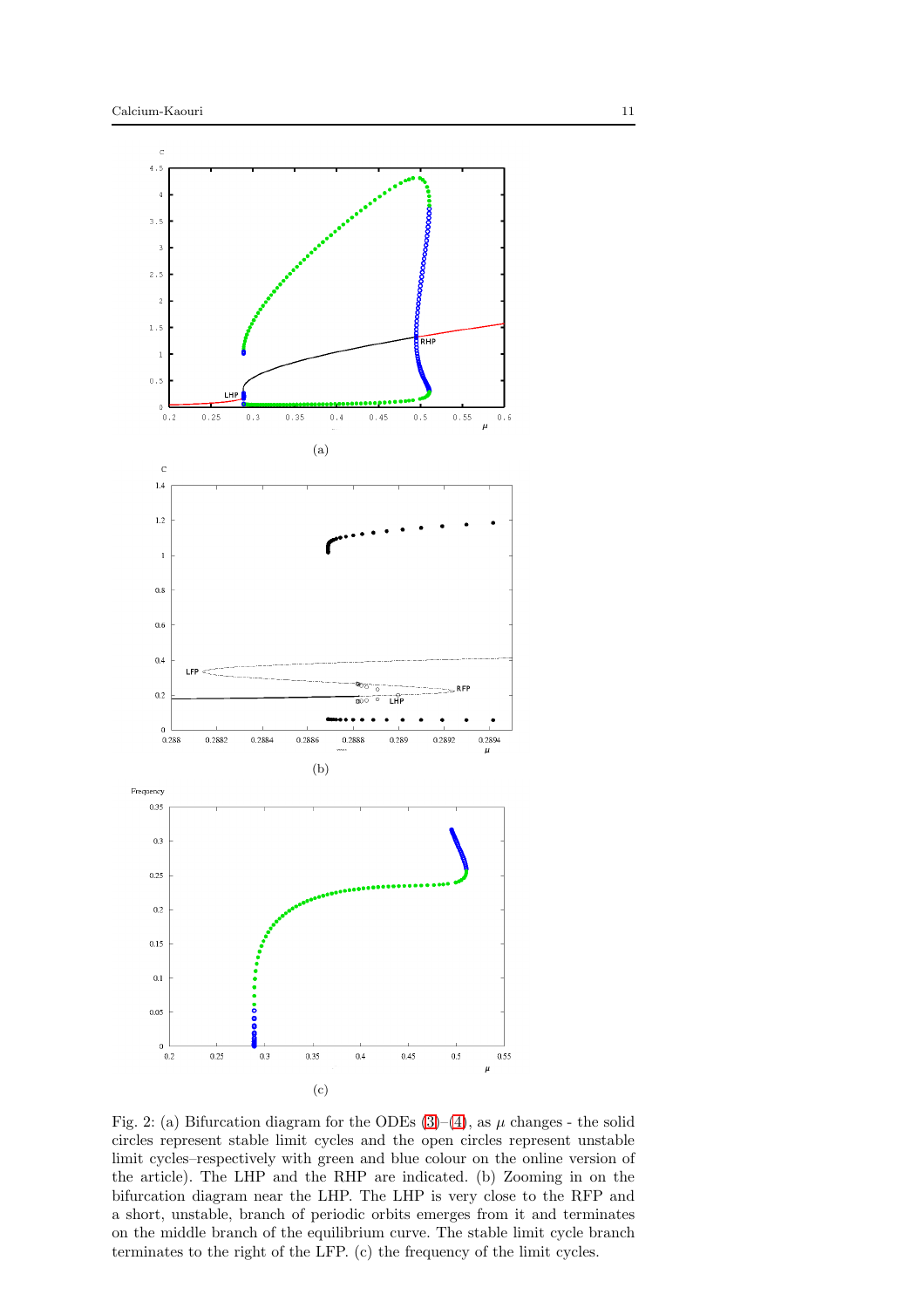<span id="page-11-0"></span>

Fig. 3: Numerical solutions of ODEs [\(3\)](#page-5-2)–[\(4\)](#page-5-3) for initial conditions  $c_0 = 0.4$ ,  $h_0 = 0.5$  and nullclines for  $\mu = 0.3$  (a)-(b),  $\mu = 0.5$  (c)-(d), and  $\mu = 0.55$ (e)-(f). (Left column: Nullclines and the trajectory, Right column: evolution of calcium as a function of  $t, c(t)$ 

and we rewrite [\(3\)](#page-5-2) and [\(4\)](#page-5-3) as follows:

$$
\epsilon \frac{dc}{dt} = \mu h \frac{b+c}{1+c} - \frac{\Gamma}{K_1} \frac{c}{K+c} = \frac{F(c,h)}{K_1} = \epsilon F = f(c,h),
$$
 (11)

<span id="page-11-2"></span><span id="page-11-1"></span>
$$
\frac{dh}{dt} = \frac{1}{1+c^2} - h = G(c, h). \tag{12}
$$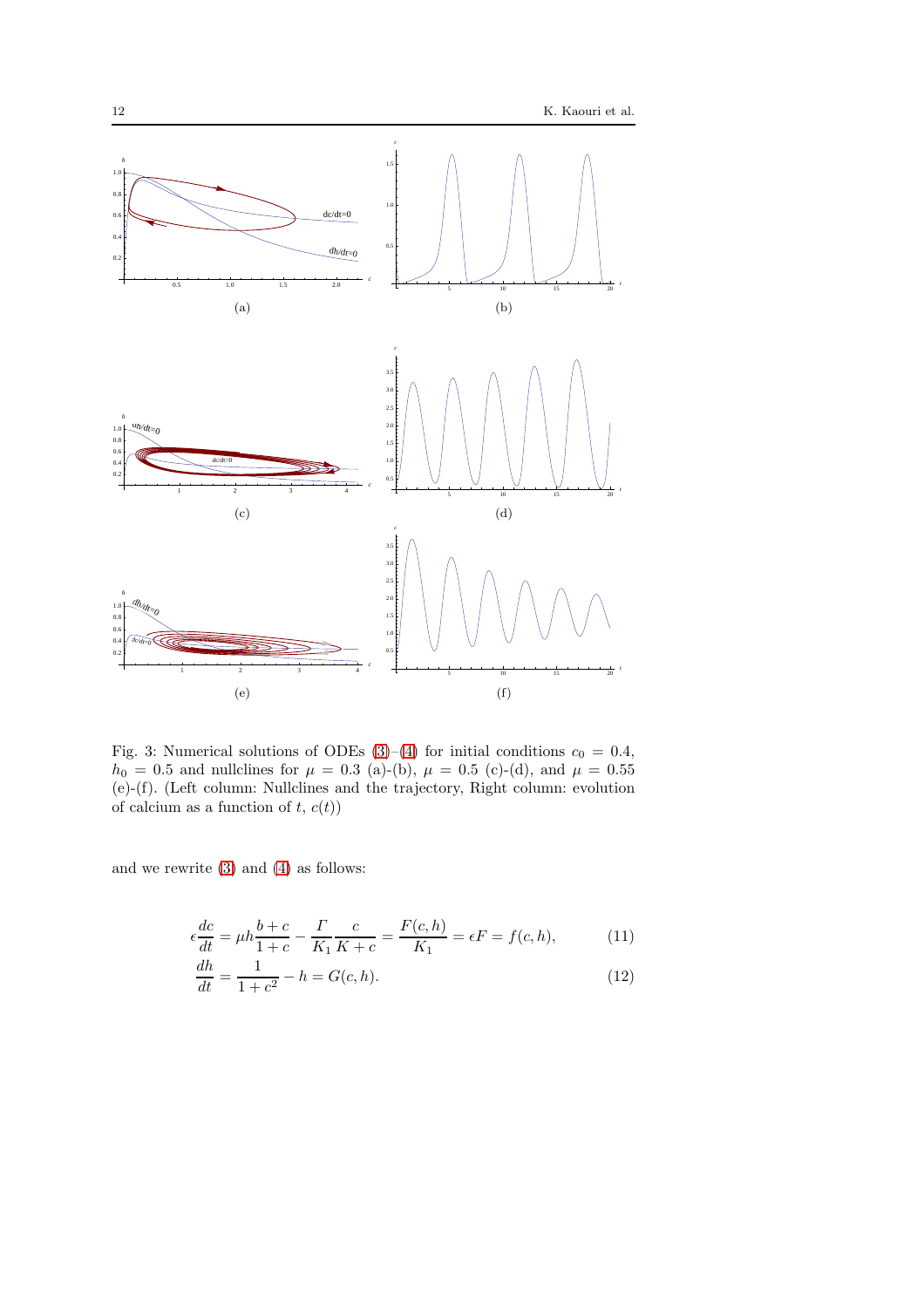Note that in Figure [3,](#page-11-0)  $\epsilon$  is fixed to the value  $1/K_1 = 0.021605$ , according to the experimental values given in [\[1\]](#page-34-0), but for the purposes of the asymptotic analysis we are interested in the limit  $\epsilon \to 0$ , assuming  $\frac{\Gamma}{K_1}$  is fixed and O(1).

### 2.3.1 Fast system

The transformation of time  $t = \epsilon \tau$  converts the system [\(11\)](#page-11-1)–[\(12\)](#page-11-2) into

<span id="page-12-0"></span>
$$
\frac{dc}{d\tau} = \mu h \frac{b+c}{1+c} - \frac{\Gamma c}{K_1(K+c)},\tag{13}
$$

<span id="page-12-1"></span>
$$
\frac{dh}{d\tau} = \epsilon \left( \frac{1}{1+c^2} - h \right). \tag{14}
$$

Equations  $(11)$ – $(12)$  are the slow system and  $(13)$ – $(14)$  are the fast system. The slow system and the fast system are equivalent for finite  $\epsilon > 0$  but have different properties in the limit of  $\epsilon \to 0$ .

Setting  $c = c_0(\tau) + O(\epsilon)$ ,  $h = h_0(\tau) + O(\epsilon)$  in equations [\(13\)](#page-12-0)-[\(14\)](#page-12-1) the fast system, at leading order, is:

<span id="page-12-3"></span>
$$
\frac{dc_0}{d\tau} = \mu h_0 \frac{b + c_0}{1 + c_0} - \frac{1}{K_1} \frac{\Gamma c_0}{K + c_0},\tag{15}
$$

<span id="page-12-2"></span>
$$
\frac{dh_0}{d\tau} = 0 \implies h_0 = h_{00} = \text{constant.} \tag{16}
$$

Therefore, at leading order, from [\(16\)](#page-12-2) the slow variable h is constant and only the fast variable  $c$  varies according to equation [\(15\)](#page-12-3). We call this regime *Phase* I. The non-intersecting straight lines  $h_0 = h_{00} = \text{constant}$  fill the whole of  $R^2$ and constitute the fast foliation of the space as they describe the evolution of the system on the fast timescale. Each of the lines constitutes a leaf of the fast foliation.

#### 2.3.2 The slow manifold and slow dynamics

To determine the leading order of the slow system we set  $\epsilon = 0$  in [\(11\)](#page-11-1). We thus obtain the curve  $f(c, h) = 0$ , the slow manifold (SM). The SM is separated into a stable and an unstable branch, represented respectively by the roots of the quadratic

$$
\mu h K_1(b+c)(K+c) - \Gamma c(1+c) = 0
$$
  
\n
$$
\Rightarrow (\mu h K_1 - \Gamma)c^2 + (\mu h K_1(b+K) - \Gamma)c + \mu h K_1 bK = 0
$$
  
\n
$$
\Rightarrow c = c_-(h) \text{ and } c = c_+(h),
$$

where  $c = c_-(h)$  is the smallest of the two roots. The slow motion is obtained by solving the ODE [\(12\)](#page-11-2), after substituting in it  $c_-(h)$ –this procedure is some-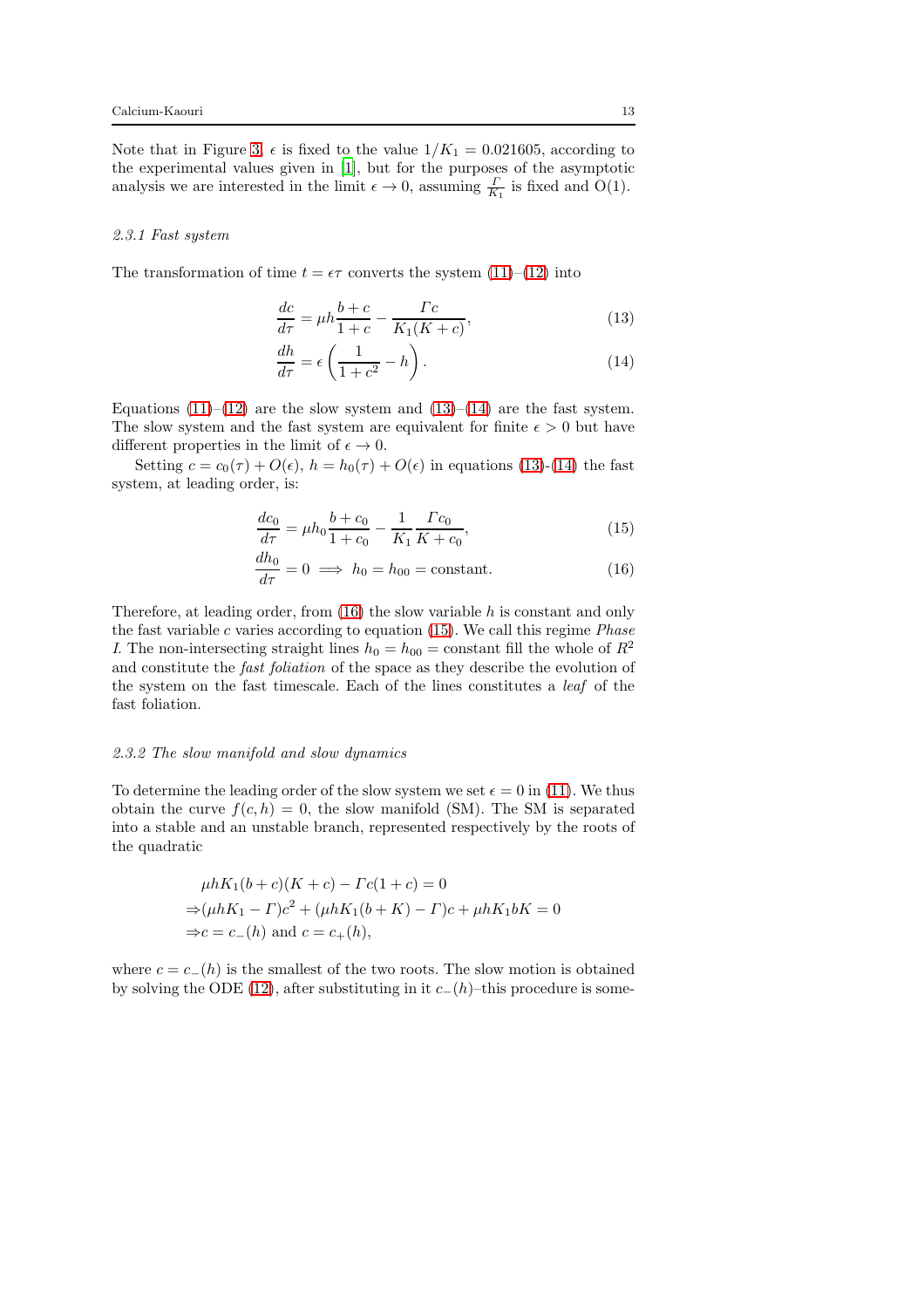times called an adiabatic elimination of the fast variable<sup>[1](#page-13-0)</sup>. When the trajectory reaches the maximum point of nullcline [\(5\)](#page-6-1),  $(c_M, h_M)$ , it flies off into a fast motion again. The maximum point is also frequently called a *break point*. The condition  $dh/dc = 0$  is equivalent to the condition  $\partial f/\partial c = 0$ . Also, the stable part of the SM satisfies  $\partial f / \partial c < 0$ , which is equivalent to  $dh / dc > 0$ , and the unstable part satisfies  $\partial f / \partial c > 0$ , which is equivalent to  $dh / dc < 0$ . Therefore, the SM is also the locus of the equilibria of the fast system. We call this slow motion regime Phase II.

### 2.3.3 Typical relaxation oscillation of the Atri system

In Figure [4a](#page-14-0) we plot a typical relaxation oscillation for the Atri system [\(11\)](#page-11-1)– [\(12\)](#page-11-2), by piecing together the fast and slow parts. A fast motion takes place from A to B and a slow motion from B to C. The trajectory flies off at the maximum (break) point C and goes into a fast motion again, moving quickly towards D. The motion from C to D,  $c_0$  is governed by the reduced dynamics of equation [\(15\)](#page-12-3), and since  $\frac{dc_0}{d\tau} > 0$  for  $h_0 > \frac{\Gamma}{\mu K_1}$  $c_0(1+c_0)$  $\frac{c_0(1+c_0)}{(K+c_0)(b+c_0)}, c_0$  is increasing when the trajectory is moving above the nullcline  $(5)$ . Since there is no other stable branch on the nullcline to which the trajectory can fly to, (as it would do in Var der Pol-like systems which have a "cubic" nullcline), c inevitably becomes large, crosses the nullcline at D, and then starts moving towards the stable branch until it hits it again at the point  $B'$ . The region where c gets large is called a 'transition layer', according to the terminology of [\[20](#page-35-4)], and it necessitates the rescaling of c with  $\epsilon$ . We shall call this regime *Phase III* and analyse it further below. After hitting the stable branch again at B' the trajectory goes up the SM in a slow motion again and proceeds to perform the same periodic motion indefinitely.

In Figure [4b,](#page-14-0) in order to highlight the qualitative differences between the relaxation oscillations of the Atri model and of the Van der Pol oscillator we plot a typical relaxation oscillation for the latter<sup>[2](#page-13-1)</sup>.

### 2.3.4 c large region –'transition' layer

To further investigate Phase III, we set  $c = \hat{c}/\epsilon$ , we assert the expansions  $\hat{c}^{III}$  =  $\hat{c}_0^{III}(t) + O(\epsilon)$ ,  $\hat{h}^{III} = \hat{h}_0^{III}(t) + O(\epsilon)$ , and we substitute in the original system  $(11)-(12)$  $(11)-(12)$  $(11)-(12)$ . In the terminology of  $[20]$  the latter region is called a 'transition'

<span id="page-13-2"></span>
$$
\frac{dc}{dt} = \frac{1}{\frac{dh}{dc}} \left( \frac{1}{1+c^2} - h(c) \right). \tag{17}
$$

<span id="page-13-1"></span>under the condition  $dh/dc > 0$ ; note that the RHS of [\(17\)](#page-13-2) has a singularity when  $dh/dc = 0$ . <sup>2</sup> We use the equations  $\frac{dx}{dt} = \frac{1}{\epsilon}(y + x - x^3/3), \frac{dy}{dt} = -\epsilon x$ , with  $\epsilon = 0.025$ .

<span id="page-13-0"></span><sup>&</sup>lt;sup>1</sup> Alternatively, we can obtain c for the slow motion by changing variables in [\(12\)](#page-11-2) using  $dh/dt = (dh/dc)dc/dt$ , and solving the resulting ODE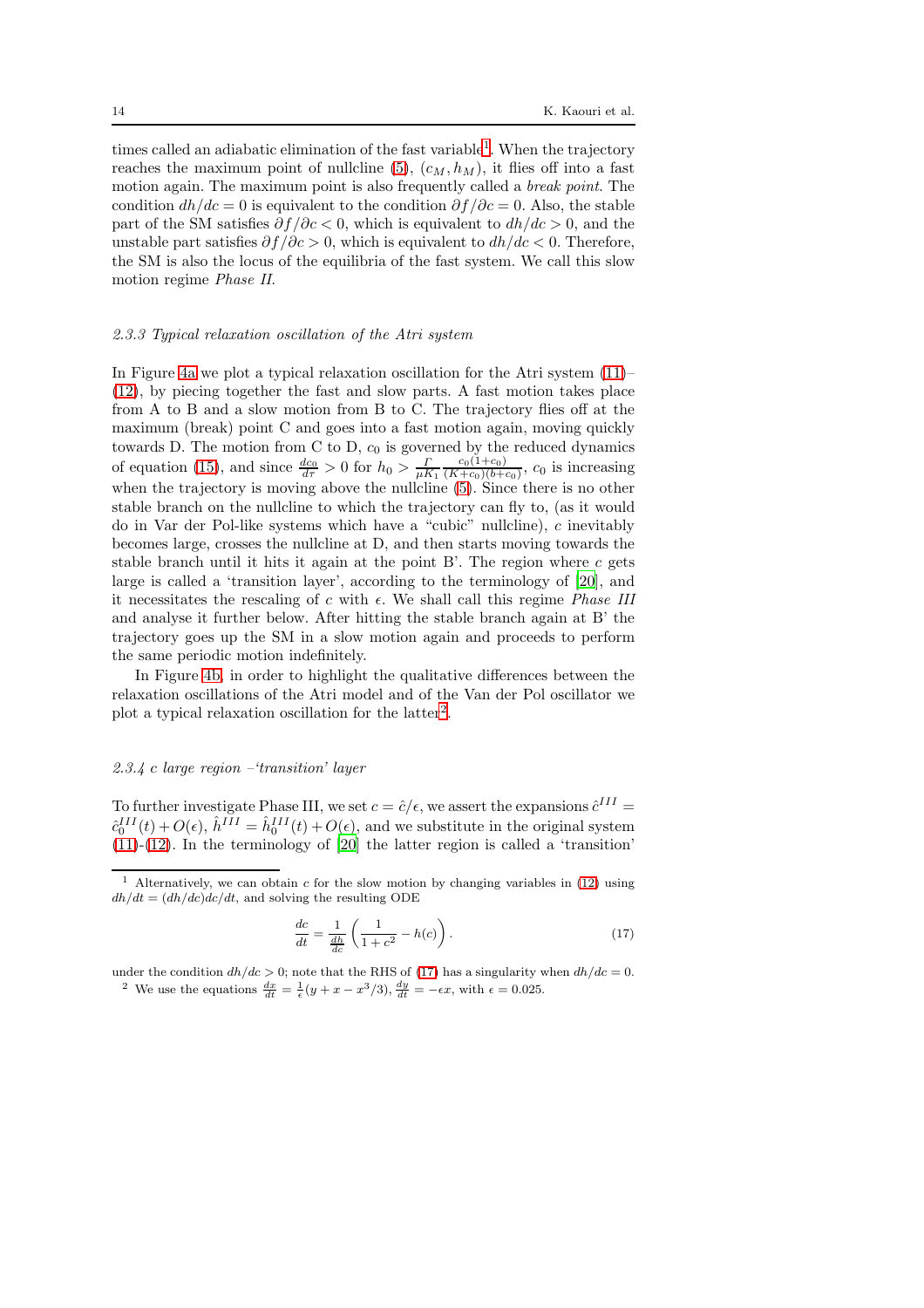<span id="page-14-0"></span>

(b)

Fig. 4: (a) Typical relaxation oscillation for the Atri model [\(11\)](#page-11-1)–[\(12\)](#page-11-2). The c-nullcline is not a cubic - it saturates to a constant value for  $c$  large. (b) Typical relaxation oscillation for the Van der Pol oscillator which has a cubic nullcline.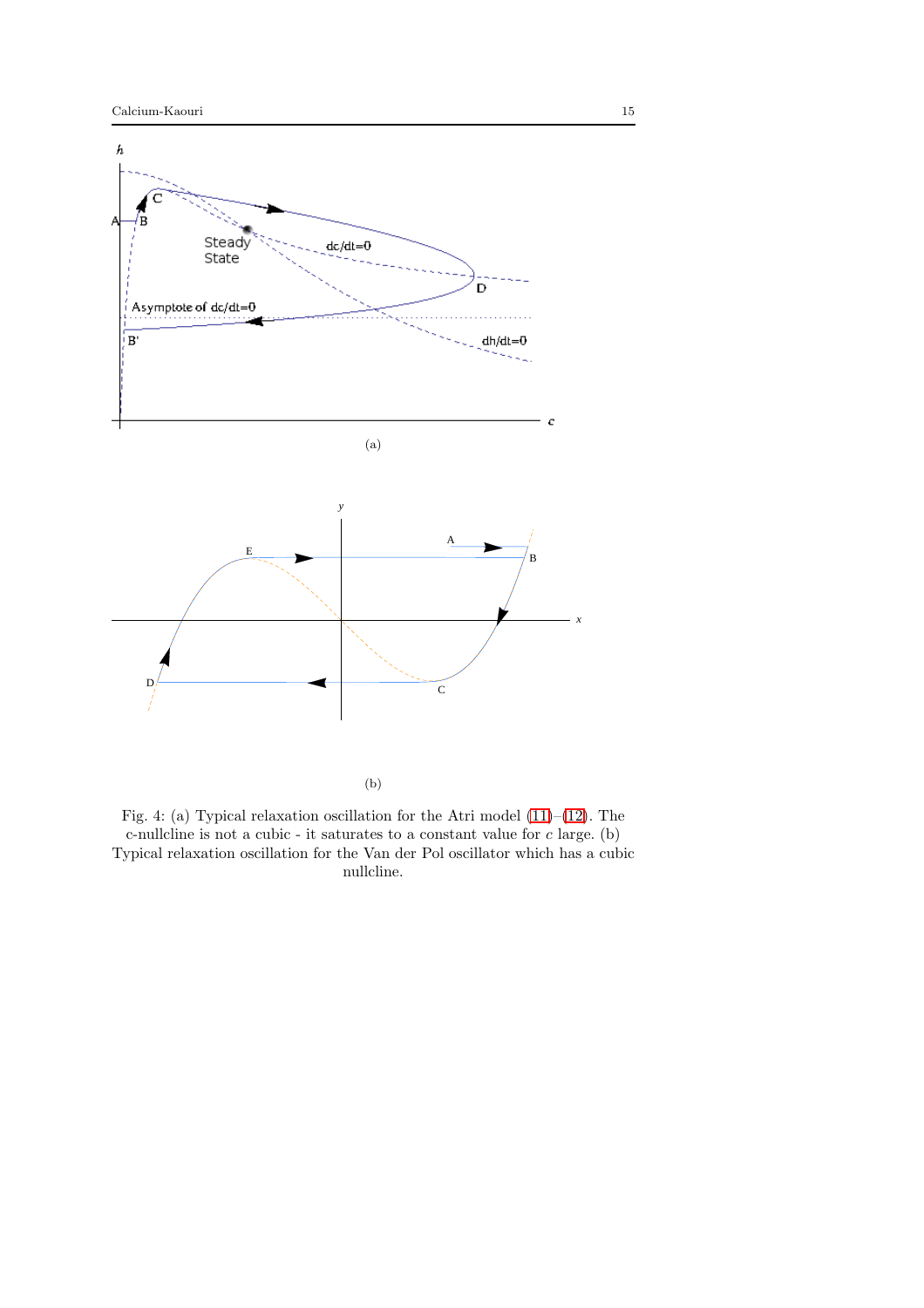layer. We find, dropping the superscript III,

<span id="page-15-0"></span>
$$
\frac{d\hat{c}_0}{dt} = \mu \hat{h}_0 - \frac{\Gamma}{K_1},\tag{18}
$$

<span id="page-15-1"></span>
$$
\frac{d\hat{h}_0}{dt} = -\hat{h}_0. \tag{19}
$$

In the latter reduced system, which can be solved analytically, from [\(18\)](#page-15-0)  $\frac{d\hat{c}_0}{dt} = 0$  when  $\hat{h}_0 = \Gamma/\mu K_1$ ,  $\frac{d\hat{c}_0}{dt} > 0$  when  $\hat{h}_0 > \Gamma/\mu K_1$  and, correspondingly,  $\frac{d\hat{c}_0}{dt} < 0$  when  $\hat{h}_0 < \Gamma/\mu K_1$ . This means that the trajectory changes direction when it crosses the (asymptote of) the nullcline [\(5\)](#page-6-1), as expected (point D in Figure [4a\)](#page-14-0)). After crossing the nullcline the trajectory starts moving towards the stable branch until it hits it again (point B' in Figure [4a\)](#page-14-0). Solving equations [\(18\)](#page-15-0)-[\(19\)](#page-15-1) we find

<span id="page-15-2"></span>
$$
\hat{c}_0(t) = -\mu \hat{h}_{00} e^{-t} - \frac{\Gamma}{K_1} t + d_0, \qquad (20)
$$

$$
\hat{h}_0(t) = \hat{h}_{00}e^{-t}.\tag{21}
$$

Matching Phase III with Phase II we find  $\hat{h}_{00} = h_M$ . To find the constant  $d_0$ in [\(20\)](#page-15-2) we insert  $\exp(-t) = 1 - t + ...$  and match to Phase II, using  $c \to 0$  as  $t \to 0$ . We find  $d_0 = \mu h_M$ . Therefore

<span id="page-15-3"></span>
$$
\hat{c}_0(t) = \mu h_M(1 - e^{-t}) - \frac{\Gamma}{K_1}t.
$$
\n(22)

To find the time needed for the trajectory to hit the nullcline for large  $c$ ,  $t_{\text{TURNING}}$ , we set  $\frac{d\hat{c}_0}{dt} = 0$ . We find

<span id="page-15-4"></span>
$$
t = t_{\text{TURNING}} = \ln\left(\frac{\mu K_1 h_M}{\Gamma}\right). \tag{23}
$$

Since  $h_M$  scales with  $\Gamma/(\mu K_1)$ , for the parameter values we use  $t_{\text{TURNING}} =$  $ln(2.2625) = 0.82$ , a constant. Aside from  $t_{\text{TURNING}}$ , other key feature of the relaxation oscillation are the peak of the oscillation, obtained by  $c_{0MAX}$  =  $\hat{c}_0(t_{\text{TURNING}})$ , and  $t_{\text{BACK}}$ , the time that the trajectory takes to hit the stable branch again, which is obtained by setting  $\hat{c}_0 = 0$ . From [\(22\)](#page-15-3)  $t_{\text{BACK}}$  is independent of  $\mu$  also. Concluding, the dynamics in the transition layer are independent of  $\mu$  at leading order.

Summarising, we have presented an asymptotic analysis of the Atri ODEs [\(11\)](#page-11-1)–[\(12\)](#page-11-2) when relaxation oscillations arise, as  $\epsilon \to 0$ , and we have plotted a typical relaxation oscillation which is qualitatively different from that of Van der Pol-like systems. At leading order, the 2D Atri system reduced to one nonlinear ODE on the slow manifold (Phase I), to one nonlinear ODE for the fast motion (Phase II), and to a simple 2D linear system in a novel, third region, called the 'transition layer' (Phase III). The Atri model could be used as a nice textbook example for a nonlinear ODE system with a transition layer, in addition to the Van der Pol oscillator.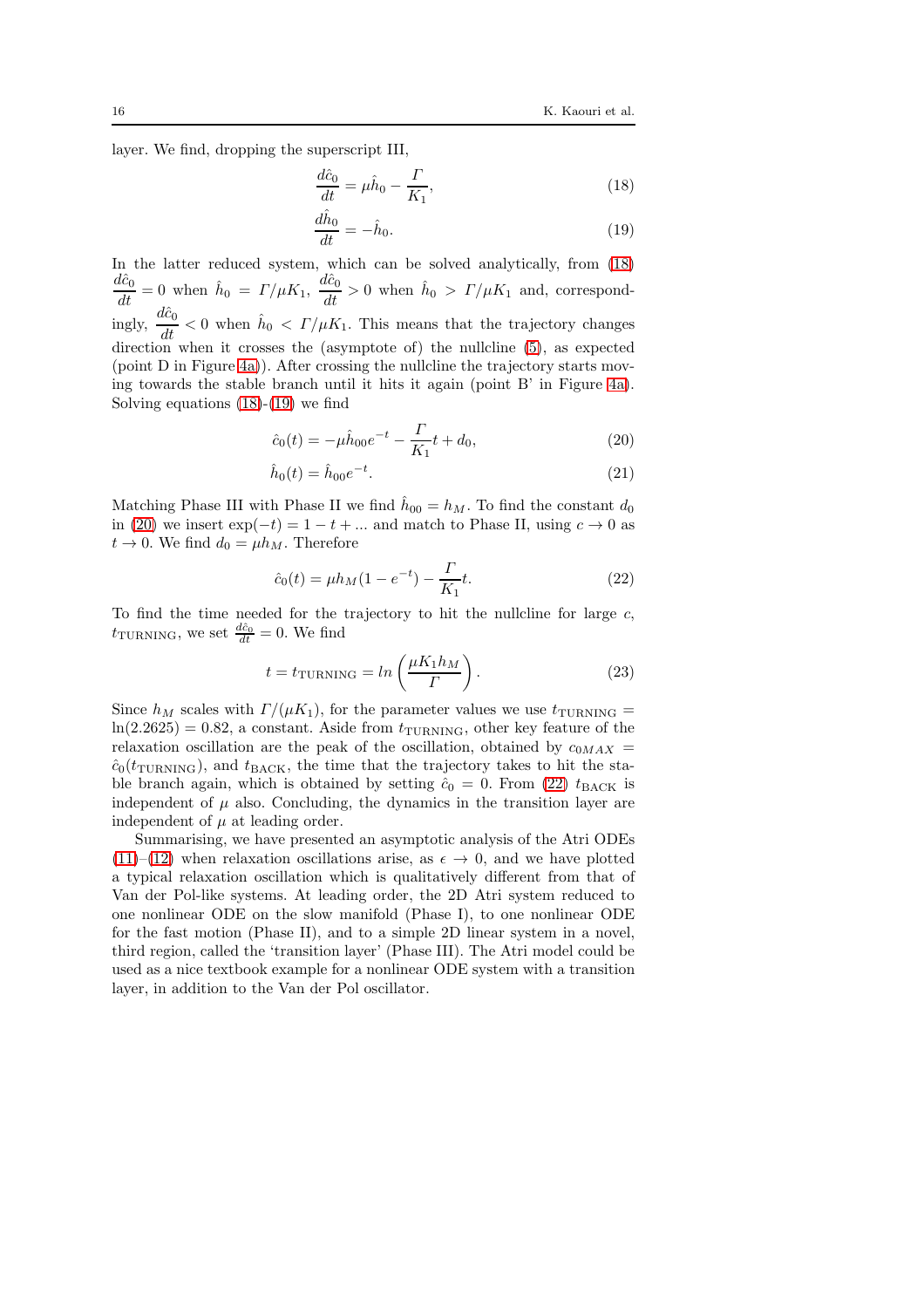### <span id="page-16-0"></span>3 A new mechanochemical model based on the Atri model

We now develop a new, simple, mechanochemical, ODE model which is suitable for modelling the mechanochemical processes in a single cell. The model can also be used to model mechanochemical processes in a thin, one-dimensional, monolayer of cells (called 'tissue' from now on), that is assumed to be a continuum. Epithelial cells can spread or thicken when subjected to mechanical forces; through mechanosensing (the process by which cells sense forces and transduce them into biochemical signals), the forces lead to calcium release from internal cell calcium stores [\[27\]](#page-35-16). Also, the cells respond to an increase in intracellular free calcium by contracting. Therefore, there is a two-way mechanochemical feedback. The essential elements for building an appropriate mechanochemical model are a model for cell mechanics and a mechanism for calcium release, linked with a two-way feedback mechanism. The mechanisms governing cellular mechanotransduction are currently under intense investigation and outside the scope of this paper–more details can be found in the recent collection of Nature reviews [\[30\]](#page-36-16); another useful resource is the review by Barakat [\[2\]](#page-34-9), examining mechanotransduction in epithelial cells involved in atherosclerosis.

Our model consists of three ODEs; two of the ODES are the Atri model, where an additional, mechanical source term is added in the calcium equation. We also introduce a third ODE which governs the evolution of a new variable  $\theta$ , the cell/tissue dilatation, assuming that the cell/tissue is a linear, onedimensional, Kelvin-Voigt viscoelastic material. The model is

<span id="page-16-1"></span>
$$
\frac{dc}{dt} = \mu h K_1 \frac{b+c}{1+c} - \frac{\Gamma c}{K+c} + \lambda \theta = R_1(c, \theta, h; \mu, \lambda),\tag{24}
$$

<span id="page-16-2"></span>
$$
\frac{d\theta}{dt} = -\theta + T(c) = R_2(c, \theta),\tag{25}
$$

<span id="page-16-4"></span><span id="page-16-3"></span>
$$
\frac{dh}{dt} = \frac{1}{1+c^2} - h = R_3(c, h). \tag{26}
$$

In [\(24\)](#page-16-1) when  $\theta$  increases, calcium is released, i.e.  $\lambda\theta$  is a "stretch-activation" source term, added to the original CICR term  $\mu h K_1 \frac{b+c}{1+c}$ , and  $\lambda \geq 0$  is a new parameter measuring the strength of this mechanical stimulus. In equation [\(25\)](#page-16-2)  $T(c) \geq 0$  is a calcium-induced stress term that depends on the calcium concentration, and which causes an increase in  $\theta$ .

Below we consistently derive [\(25\)](#page-16-2) starting from a full viscoelastic ansatz for the cell/tissue, as presented by Murray and collaborators in [\[31](#page-36-0), [32](#page-36-7), [33,](#page-36-8) [35\]](#page-36-9). A linear, viscoelastic, Kelvin-Voigt material with calcium-dependent cell traction/contraction is modelled as follows [\[28\]](#page-35-17):

$$
\nabla \cdot \sigma = 0 \Rightarrow \nabla \cdot \left( \underbrace{\xi_1 \mathbf{e}_t + \xi_2 \theta_t \mathbf{I}}_{\text{viscous stress}} + \underbrace{E'(\mathbf{e} + \nu' \theta \mathbf{I})}_{\text{elastic stress}} - \underbrace{\tau(c) \mathbf{I}}_{\text{cell traction/contraction}} = 0, \quad (27)
$$

where  $\sigma$  is the stress tensor,  $\mathbf{e} = \frac{1}{2}(\nabla \mathbf{u} + \nabla \mathbf{u}^T)$ , with  $\mathbf{u}$  the displacement vector, is the strain tensor,  $\theta = \nabla \cdot \mathbf{u}$  is the dilatation, and **I** is the unit tensor;  $\tau(c)$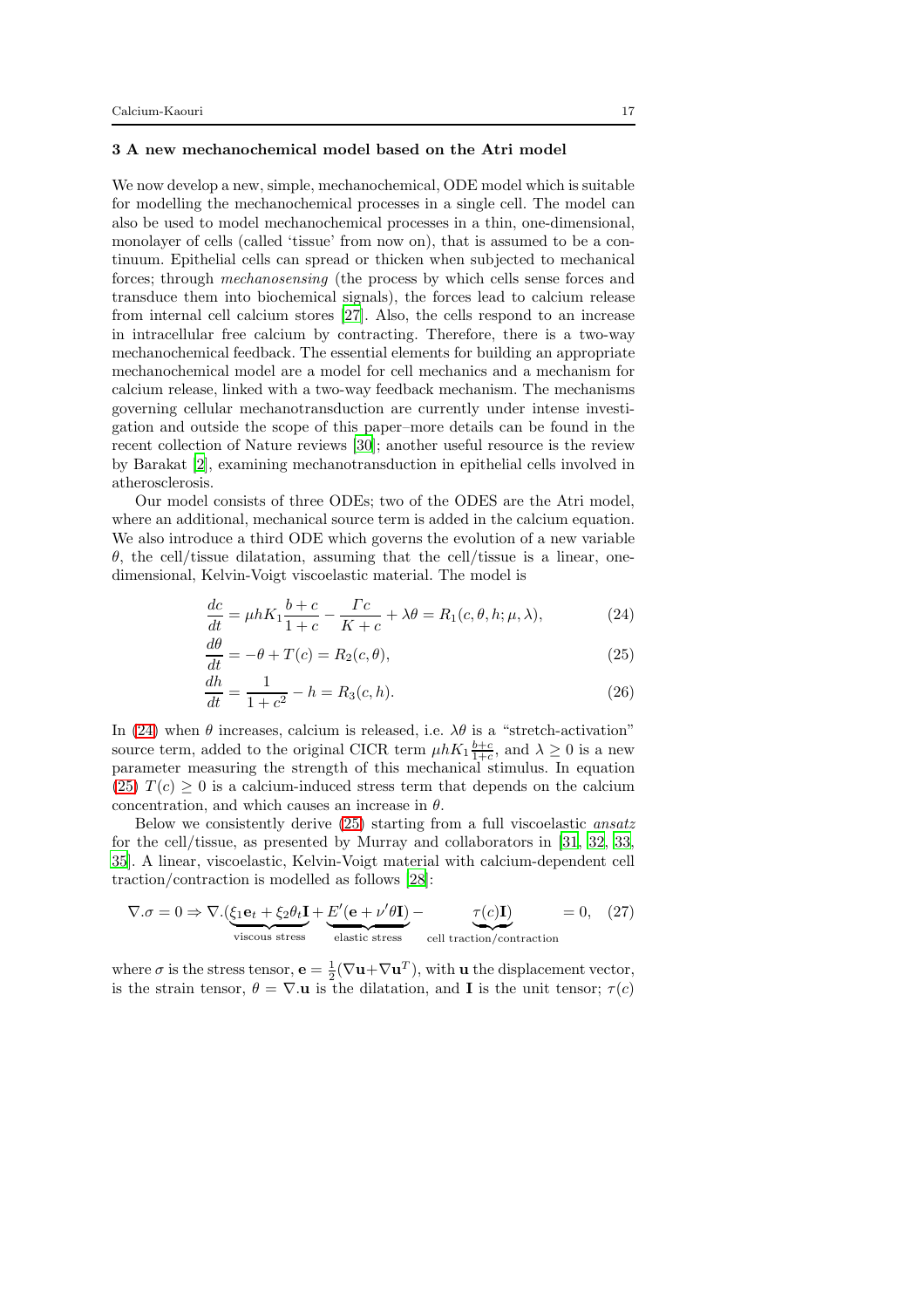is a calcium-dependent traction/contraction term. The constants  $\xi_1, \xi_2$  are, respectively, the shear and bulk viscosities, and the constants  $E' = E/(1 + \nu)$ and  $\nu' = \nu/(1 - 2\nu)$ , where E and  $\nu$  are the Young's modulus and Poisson ratio, respectively. In one spatial dimension  $\mathbf{e} = e = \theta = \frac{\partial u}{\partial x}$  and therefore [\(27\)](#page-16-3) becomes, upon integrating with respect to  $x$ :

<span id="page-17-0"></span>
$$
(\xi_1 + \xi_2)\theta_t + (1 + \nu')\theta - \tau(c)) = A,\tag{28}
$$

where the constant of integration  $A = 0$  since  $\tau = 0$  when  $c = 0, \theta = 0$  and  $\theta_t = 0$ . Dividing [\(28\)](#page-17-0) by  $\xi_1 + \xi_2$ , rescaling according to

$$
t^* = \frac{1 + \nu'}{(\xi_1 + \xi_2)}t, \ \ T(c) = \frac{\tau(c)}{1 + \nu'},\tag{29}
$$

and dropping the  $\star$  from t, we deduce [\(25\)](#page-16-2).

In this work, we model  $T(c)$  as an increasing function of c, as follows:

<span id="page-17-5"></span>
$$
T(c) = \frac{\alpha c}{1 + \alpha c}, \quad \alpha > 0.
$$
 (30)

which satisfies the desired property that as  $c = 0$  the calcium-induced stress is 0. As calcium levels increase we assume that the stress saturates to a constant value,  $T_s = 1$ , i.e. the cell/tissue will be insensitive to further increases in calcium levels after a certain point.  $T'(0) = \alpha$  is the rate of increase of T at  $c = 0$  and  $1/\alpha$  is the lengthscale of ascent to the saturation value  $T_s$ .

# 3.1 Linear stability analysis of the mechanochemical model when  $\mu = 0$

Before proceeding to the analysis of the three-dimensional model we analyse the case  $\mu = 0$ ; biologically, this corresponds to switching off the  $IP_3$  receptors and hence to no CICR flux. (Note that the  $\lambda = 0$  case is the Atri model.) The model  $(24)-(26)$  $(24)-(26)$  then simplifies to

<span id="page-17-2"></span>
$$
\frac{dc}{dt} = -\frac{\Gamma c}{K + c} + \lambda \theta,\tag{31}
$$

$$
\frac{d\theta}{dt} = -\theta + T(c),\tag{32}
$$

<span id="page-17-3"></span><span id="page-17-1"></span>
$$
\frac{dh}{dt} = \frac{1}{1+c^2} - h.\tag{33}
$$

Equation  $(33)$  is decoupled from equations  $(31)$  and  $(32)$ , and we can thus continue with a two-dimensional analysis for equations  $(31)$ – $(32)$ . The steady states satisfy  $\lambda T(c) = \frac{\Gamma c}{K+c}$ . Evaluating the Jacobian of the 2D system [\(31\)](#page-17-2)–  $(32)$ , we find that Discr  $> 0$ , Tr  $< 0$  always, and that Det can be negative or positive<sup>[3](#page-17-4)</sup>. Therefore, for any  $T(c)$ , when  $\mu = 0$  the steady states can only

$$
M_{11} = -\frac{TK}{(K + c^*)^2}, \ M_{12} = \lambda, \ M_{21} = T'(c^*), \ M_{22} = -1.
$$

<span id="page-17-4"></span><sup>3</sup> The entries of the Jacobian are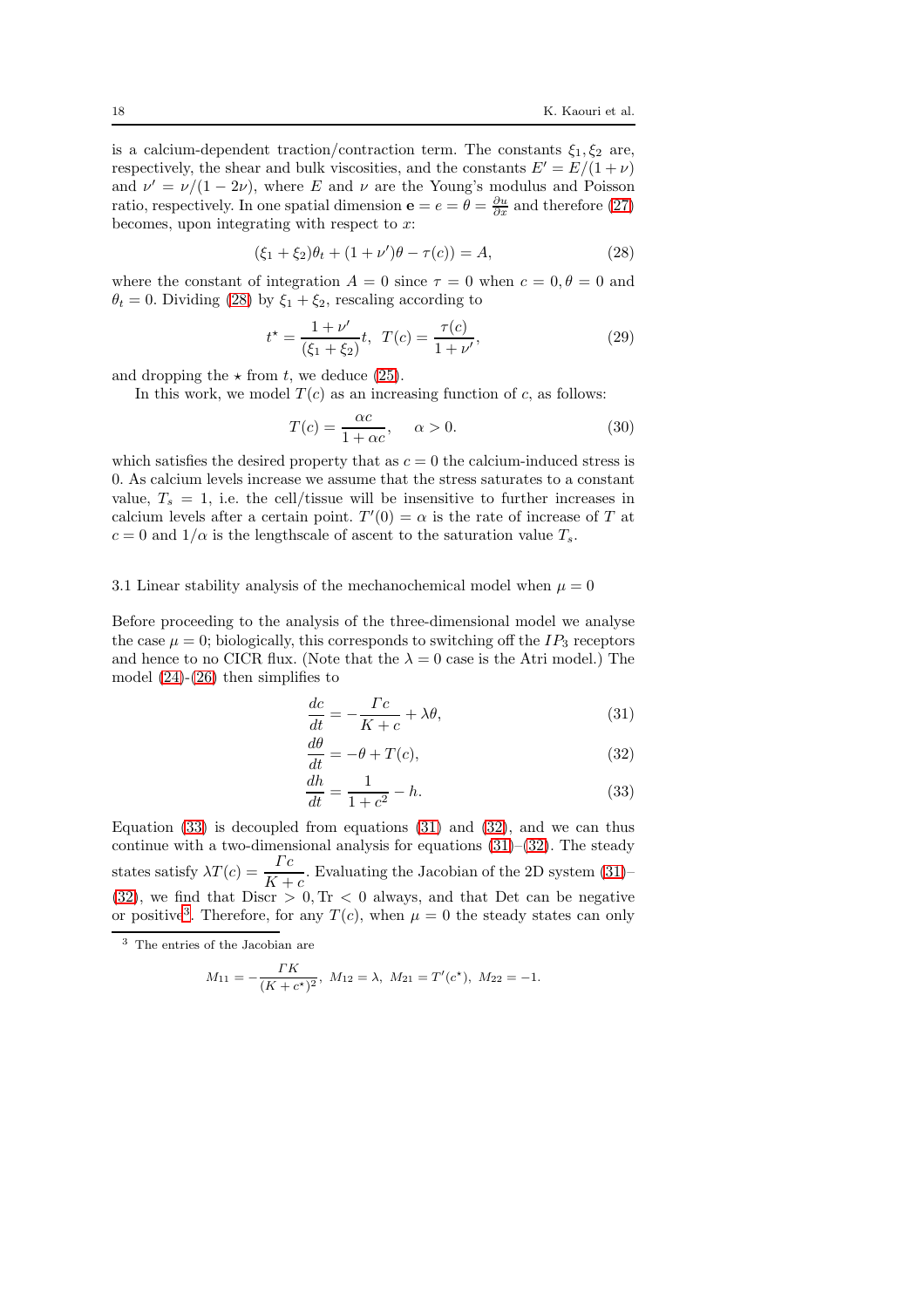be stable nodes or saddles and oscillations cannot be sustained. For some choices of T a non-zero steady state may exist and this means biologically that even without an  $IP_3$ -induced calcium flux from the ER a non-zero calcium concentration can be sustained in the cytosol due to the stress-induced calcium release.

For  $T(c)$  given by [\(30\)](#page-17-5), there is always a steady state  $(c^*, \theta^*) = (0, 0)$ . A second steady state

<span id="page-18-2"></span>
$$
c^* = \frac{\delta - K}{1 - \alpha \delta}, \text{ where } \delta = \frac{\Gamma}{\alpha \lambda}, \tag{34}
$$

exists only if

$$
\delta > K \text{ and } \alpha\delta < 1 \Rightarrow \lambda < \frac{\Gamma}{\alpha K} \text{ and } \lambda > \Gamma
$$
 (35)

$$
\text{or } \delta < K \text{ and } \alpha\delta > 1 \Rightarrow \lambda > \frac{\Gamma}{\alpha K} \text{ and } \lambda < \Gamma. \tag{36}
$$

The S.S. (0,0) loses its stability and becomes a saddle when the second stable S.S. emerges (stable node).

### <span id="page-18-3"></span>3.2 Linear stability analysis of the mechanochemical model

The steady states of the system  $(24)$ – $(26)$  satisfy  $R_1 = 0$ ,  $R_2 = 0$ ,  $R_3 = 0$ , and hence satisfy into the following relationship:

<span id="page-18-0"></span>
$$
\mu K_1 \frac{1}{1+c^2} \frac{b+c}{1+c} - \frac{\Gamma c}{K+c} + \lambda T(c) = 0.
$$
 (37)

Using  $(37)$ , for any  $T(c)$ , we can easily plot the equilibrium surface, i.e. the steady states vs.  $\mu$  and  $\lambda$ . We note that [\(37\)](#page-18-0) reduces to [\(7\)](#page-6-0) for  $\lambda = 0$ , as expected.

We now determine the stability of the steady states for any  $T(c)$ . The Jacobian of  $(24)$ – $(26)$ , at any S.S., is given by

<span id="page-18-1"></span>
$$
M = \begin{bmatrix} R_{1c} & R_{1\theta} & R_{1h} \\ R_{2c} & R_{2\theta} & R_{2h} \\ R_{3c} & R_{3\theta} & R_{3h} \end{bmatrix} = \begin{bmatrix} R_{1c} & \lambda & R_{1h} \\ T'(c) & -1 & 0 \\ R_{3c} & 0 & -1 \end{bmatrix}.
$$
 (38)

The characteristic polynomial is conveniently factorised

$$
(1 + \omega)(\lambda T'(c) + (R_{1c} - \omega)(1 + \omega) + R_{1h}R_{3c}) = 0,
$$
\n(39)

Hence

$$
\text{Tr} = -\frac{\Gamma K}{(K + c^*)^2} - 1 < 0, \text{ Det} = \frac{\Gamma K}{(K + c^*)^2} - \lambda T'(c^*), \text{ Discr} = \left(\frac{\Gamma K}{(K + c^*)^2} - 1\right)^2 + 4\lambda T'(c^*) > 0.
$$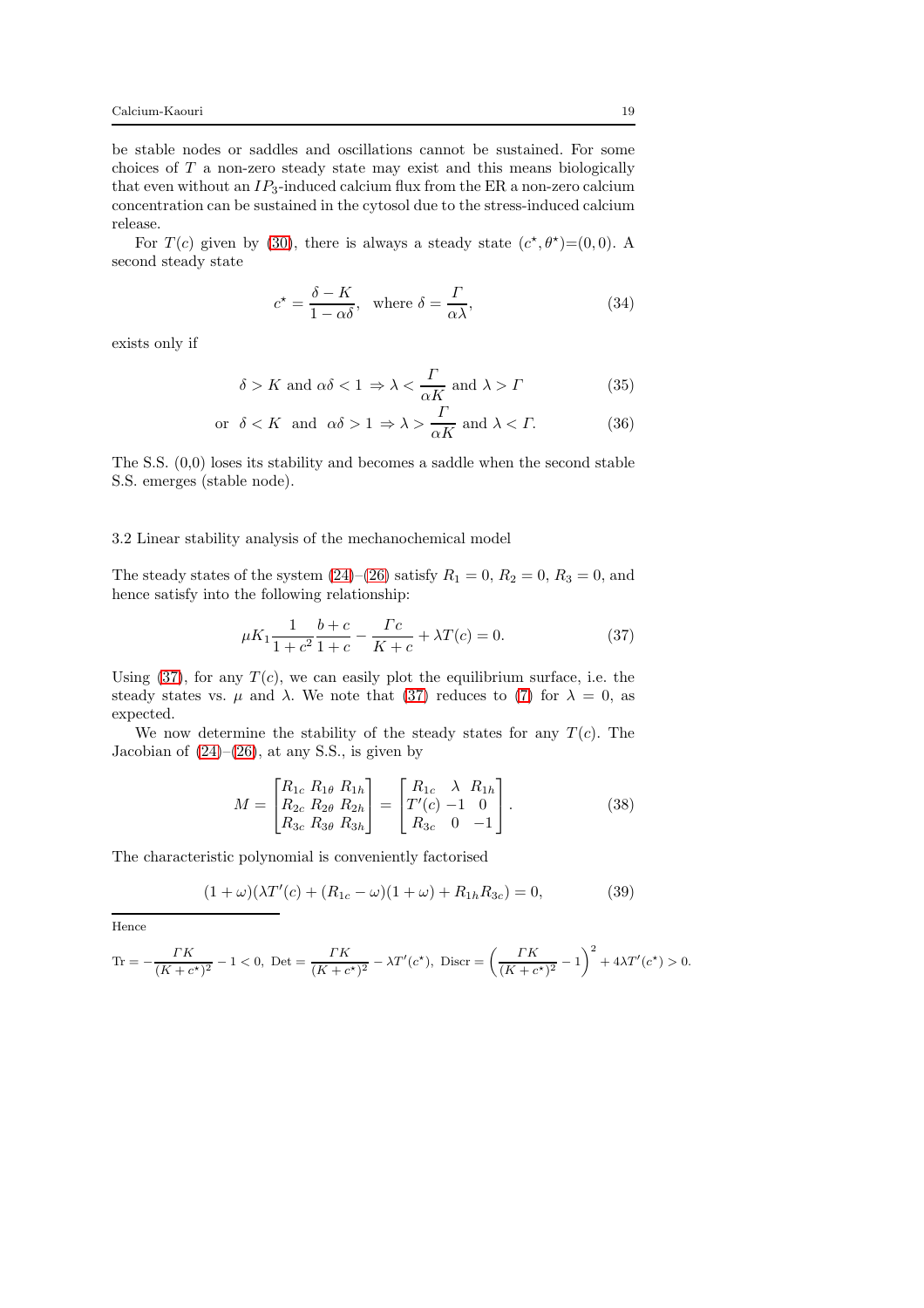where  $\omega$  represents the eigenvalues. The factorisation is possible because: (i)  $(25)$ , does not depend on h explicitly and  $(26)$  does not depend on  $\theta$  explicitly, and hence  $R_{2h} = R_{3\theta}$  (ii)  $R_{2\theta} = R_{3h} = -1$ .

Solving [\(39\)](#page-18-1), one eigenvalue is always equal to -1, and the linear stability, for any  $T(c)$ , can be studied through the *quadratic* 

<span id="page-19-0"></span>
$$
\omega^2 - \omega(R_{1c} - 1) - R_{1c} - R_{1h}R_{3c} - \lambda T'(c) = 0.
$$
 (40)

We will use the latter quadratic to easily study the bifurcations of the system in the  $\mu-\lambda$  parameter space, for any  $T(c)$ . We are especially interested in the amplitude and frequency of oscillations as  $\lambda$  increases. Therefore, first, we are going to study the Hopf bifurcations of the system, which satisfy  $Tr=0$ ,  $Det>0$ , Discr $< 0$ :

Tr = 0 
$$
\implies R_{1c} - 1 = 0 \implies \frac{\mu K_1 (1 - b)}{(1 + c^2)(1 + c)^2} - \frac{\Gamma K}{(K + c)^2} - 1 = 0.
$$
 (41)

(Note that when  $\mu = 0$ , Tr < 0 always.) Since [\(41\)](#page-19-0) and [\(37\)](#page-18-0) are linear in  $\mu$ and  $\lambda$  we can easily express  $\mu$  and  $\lambda$  in terms of c as follows:

$$
\mu(c) = \frac{(1+c^2)(1+c)^2}{K_1(1-b)} \left(1 + \frac{TK}{(K+c)^2}\right),\tag{42}
$$

<span id="page-19-2"></span><span id="page-19-1"></span>
$$
\lambda(c) = \frac{1}{T(c)} \left( \frac{\Gamma c}{K+c} - \frac{(b+c)(1+c)}{1-b} \left( 1 + \frac{\Gamma K}{(K+c)^2} \right) \right). \tag{43}
$$

We observe that the function  $T(c)$  appears only in [\(43\)](#page-19-1). We can, thus, easily plot [\(42\)](#page-19-2), [\(43\)](#page-19-1) parametrically, and obtain the *Hopf curve*, for any  $T(c)$ . The interior of the Hopf curve corresponds to an unstable spiral and approximates the  $\mu$ - $\lambda$  region corresponding to relaxation oscillations (limit cycles) in the full nonlinear system.

We can also determine analytically a parametric expression for the fold *curve* in the  $\mu$ - $\lambda$  plane; setting

$$
\text{Det} = 0 \implies -R_{1c} - R_{1h}R_{3c} - \lambda T'(c) = 0
$$
\n
$$
\implies \mu \frac{K_1}{(1+c)(1+c^2)} \left( \frac{1-b}{1+c} - 2c(b+c) \right) + \lambda T'(c) = \frac{TK}{(K+c)^2}.
$$
\n(44)

Equations [\(44\)](#page-19-3) and [\(37\)](#page-18-0) constitute a linear system for  $\mu$  and  $\lambda$ , and we can again easily derive parametric expressions for  $\mu$  and  $\lambda$  in terms of c. For  $\lambda = 0$ the results agree with the Atri model, as expected.

Similarly, to determine parametric expressions for the curve on which Discr changes sign, we set

<span id="page-19-4"></span><span id="page-19-3"></span>
$$
Discr = 0 \implies (R_{1c} + 1)^2 + 4R_{1h}R_{3c} + 4\lambda T'(c) = 0,
$$
\n(45)

which is quadratic in  $\mu$  and linear in  $\lambda$ . Combining [\(45\)](#page-19-4) with [\(37\)](#page-18-0) we can determine again parametric expressions for  $\mu$  and  $\lambda$ . In summary, we have developed a fast method for determining the key curves of the bifurcation diagram, for any  $T(c)$ . Below we consider a simple, illustrative example.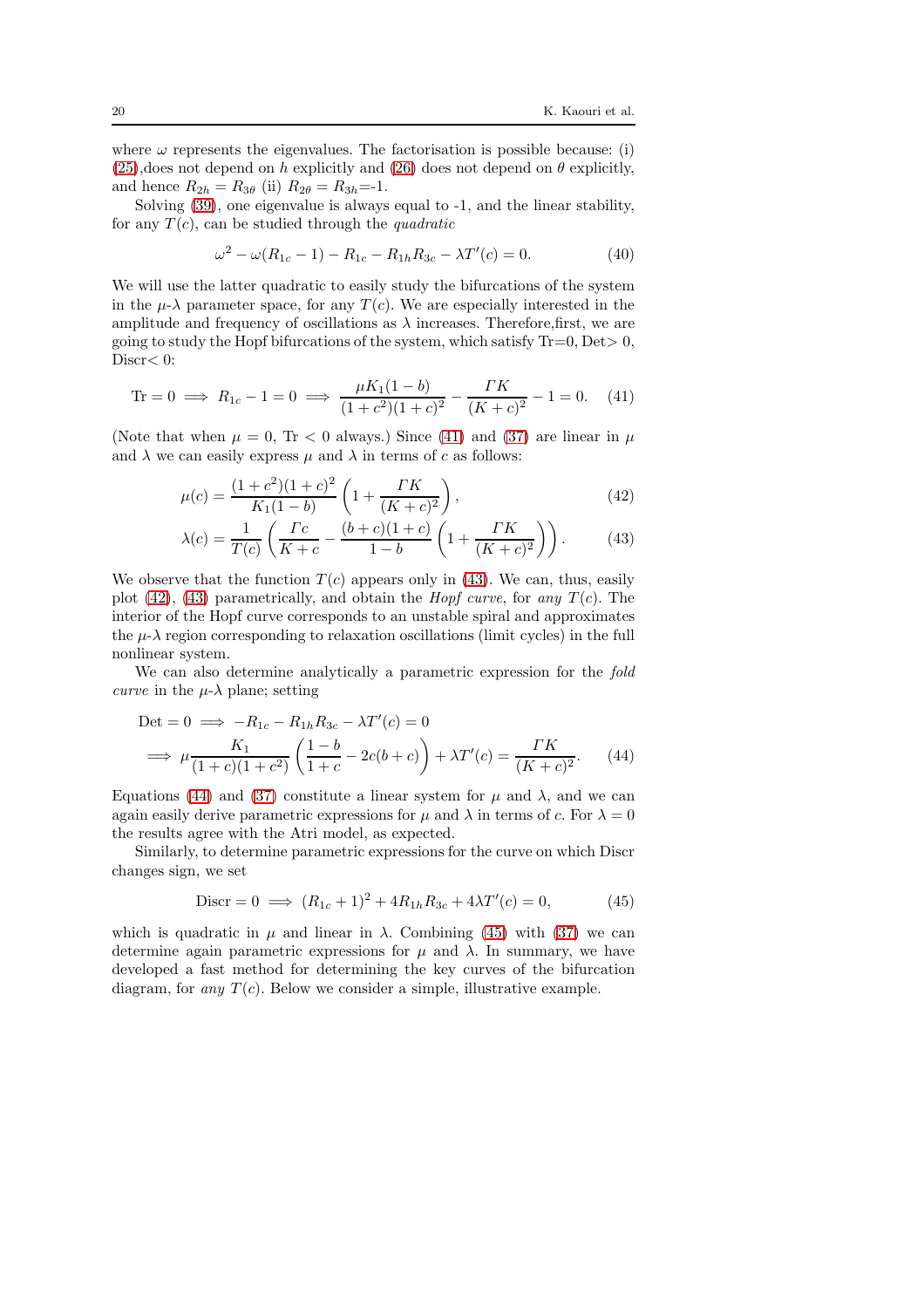<span id="page-20-0"></span>

Fig. 5: Steady states of the system  $(24)$ – $(26)$  as  $\mu$  is increased, for  $\lambda =$  $0, 2, 3, 4, 4, 5, 5, 6$ , when  $T = 10c/(1 + 10c)$ .  $\lambda$  increases from right to left – the thick curve is  $\lambda = 0$  and the dashed curve is  $\lambda = 4$ .

# 3.2.1 Two-parameter bifurcation diagram for  $T = \frac{\alpha c}{1+r^2}$  $1 + \alpha c$

We choose  $T = 10c/(1 + 10c)$ , and in Figure [5](#page-20-0) we use [\(37\)](#page-18-0) to plot the steady state vs.  $\mu$  for selected, increasing values of  $\lambda$ . We see that for  $\lambda < 4$  the bifurcation diagram is qualitatively similar to the  $\lambda = 0$  diagram. However, at  $\lambda = 4$  the qualitative behaviour of the equilibrium curve changes and a second non-zero steady state appears for  $4 < \lambda < 40/7 = 5.71429$ , as predicted by the condition [\(36\)](#page-18-2) when we set  $\alpha = 10$ ,  $K = 1/7$  and  $\Gamma = 5.71429$ . Note that for the aforementioned range of  $\lambda$  the part of the equilibrium curve corresponding to negative values of  $\mu$  is not biologically relevant.

In Figure [6a](#page-21-0) we plot the Hopf curve and the fold curve for  $T(c) = \frac{10c}{1+10c}$ . We observe the following: (i) for  $\lambda = 0$  we recover the Hopf points of the Atri model. (ii) As  $\lambda$  increases the  $\mu$ -range of oscillations decreases. (iii) For a critical maximum value of  $\lambda$ ,  $\lambda_{\text{max}}$ , the oscillations are suppressed. Solving  $\frac{d\lambda}{dc} = 0$ , using [\(43\)](#page-19-1), we can find  $\lambda_{\text{max}} = 1.68632$ , and we can use [\(42\)](#page-19-2) to determine  $\mu_{\text{max}} = 0.20735$ . (iv) Also, from [\(42\)](#page-19-2), setting  $\frac{d\mu}{dc} = 0$ , and using [\(43\)](#page-19-1) we also find  $\mu_{\min} = 0.20328$ , the minimum value of  $\mu$  for which oscillations can be sustained ( $\lambda_{\text{min}} = 1.63989$ ). The fold curve consists of two branches very close to each other; the interior of the fold curve corresponds to three steady states and the exterior to one steady state (so we have bistability for an increasingly smaller range of  $\mu$  as  $\lambda$  increases) until eventually at  $\lambda \approx 0.83$ the two branches merge; for values of  $\lambda \geq 0.83$  the system has only one steady state. In Figure [6b](#page-21-0) we zoom in on the two branches of the fold curve.

We are also interested in how/if the Hopf curve changes qualitatively as we vary the parameter  $\alpha$ , equal to the rate of growth of T at  $c = 0$ . We choose four different cases of  $T(c)$  and in Figure [7a](#page-23-0) we plot the Hopf curves; we see that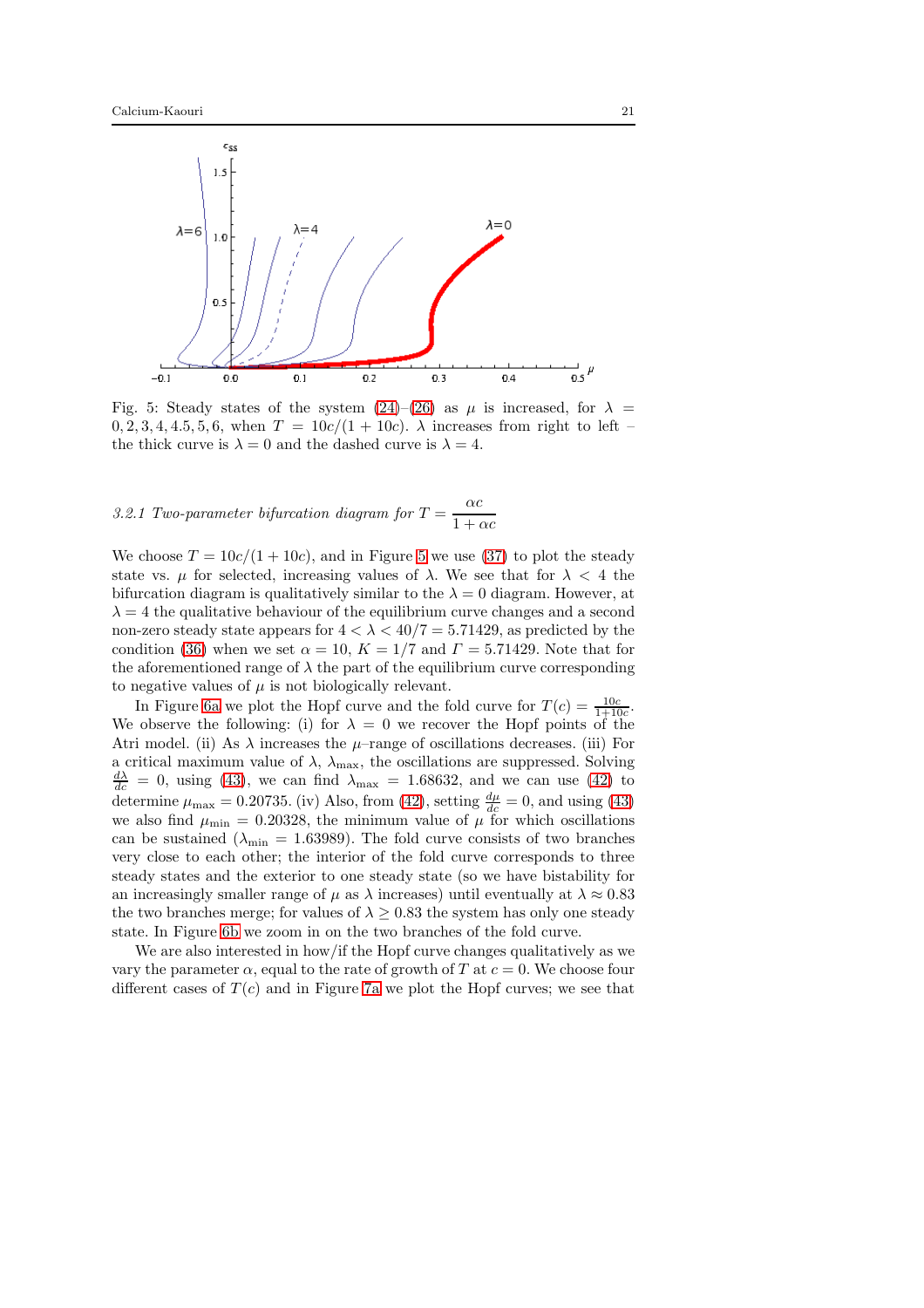<span id="page-21-0"></span>

Fig. 6:  $\mu$ - $\lambda$  bifurcation diagrams of the system [\(24\)](#page-16-1)–[\(26\)](#page-16-4) when  $T(c) = 10c/(1 +$ 10c): a) the Hopf curve (dashed-blue colour in online version) and fold curve (solid-red colour in online version); the two branches of the fold curve are very close to each other. The horizontal and vertical dashed lines correspond, respectively, to the maximum value of  $\lambda,$   $\lambda_{\text{max}}=1.68632$  and to the minimum value of  $\mu$ ,  $\mu_{\min} = 0.20328$  for which oscillations are sustained. (b) Zooming in on the fold curve of Figure [6a.](#page-21-0) Inside the fold curve there are three steady states, there is a double steady state on the curve, and one steady state outside the curve.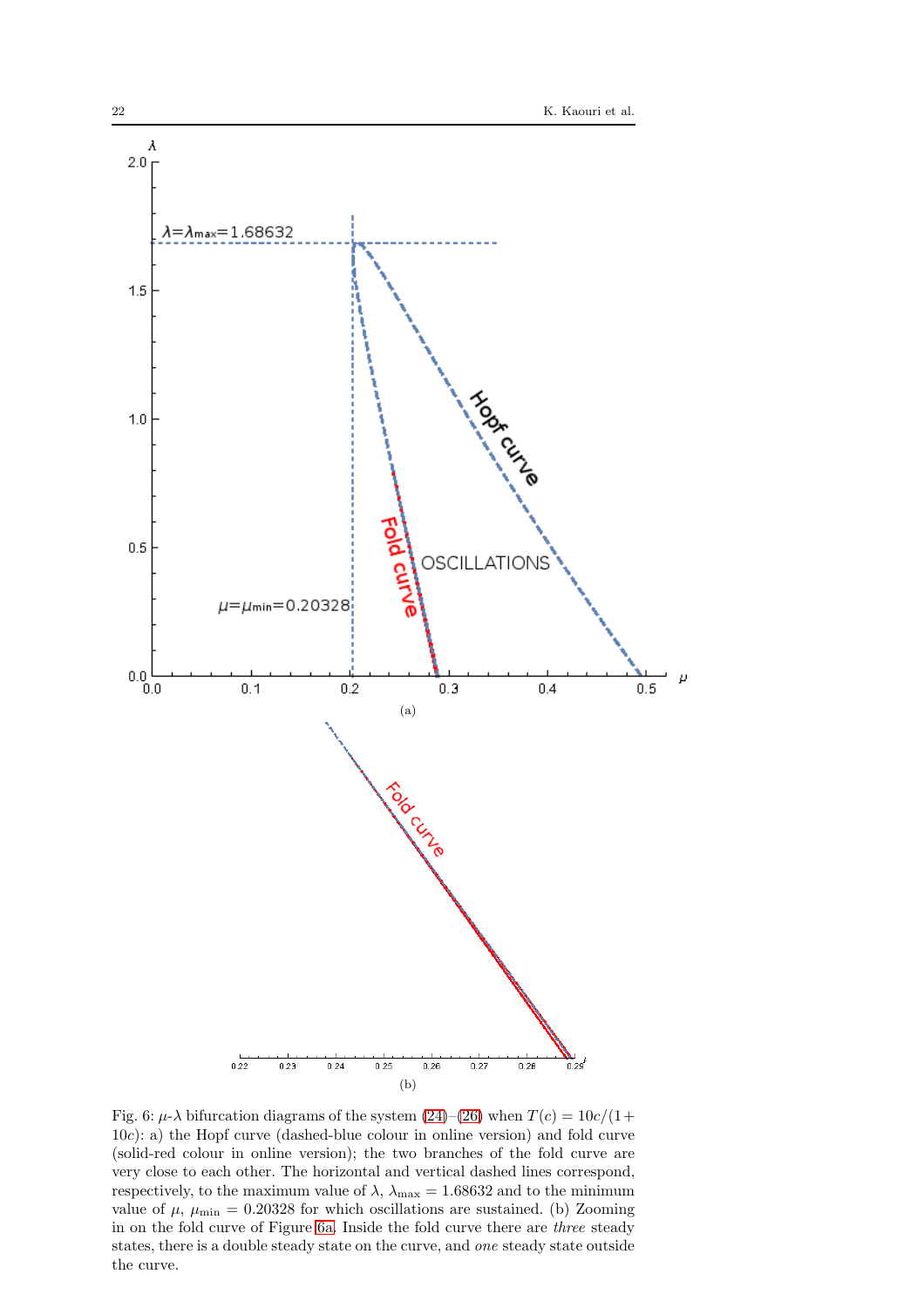they are qualitatively similar for  $\alpha = 10$  and  $\alpha = 100$  but that as  $\alpha$  decreases they change qualitatively; for  $\alpha \approx 2$  the Hopf curve develops a cusp, and for smaller values of  $\alpha$  we see a "bow-tie". This is another bifurcation, with  $\alpha$ as a bifurcation parameter. The cusped Hopf curve is the bifurcation curve of a cusp catastrophe surface, according to the catastrophe theory developed by Zeeman [\[63\]](#page-37-15), and subsequently by Stewart and collaborators [\[38,](#page-36-17) [49\]](#page-37-16). In summary, we see that for any  $\alpha$  oscillations vanish after a certain value of  $\lambda$ , denoted by  $\lambda_{\text{max}}$ ; and as  $\alpha$  is increased  $\lambda_{\text{max}}$  decreases. Also, since [\(42\)](#page-19-2) does not depend on  $T(c)$ , the minimum value of  $\mu$  for which oscillations can be observed is equal to  $\mu_{\min} = 0.20328$ , for any  $\alpha$ .

To investigate more systematically the decrease of  $\lambda_{\text{max}}$  with  $\alpha$  we determine parametric expressions for  $\lambda_{\text{max}}$  and  $\alpha$  as functions of c, and we plot  $\lambda_{\text{max}}$ vs.  $\alpha$  in Figure [7b.](#page-23-0) We see in Figure [7b](#page-23-0) that as  $\alpha$  increases,  $\lambda_{\text{max}}$  decreases monotonically, and hence oscillations are sustained for a smaller range of  $\lambda$  (as indicated in Figure [7a\)](#page-23-0). Also, since  $\lambda_{\text{max}}(\alpha)$  asymptotes to a positive value as  $\alpha \to \infty$ , our model, for any  $T(c) = \frac{\alpha c}{1+\alpha c}$ , predicts that there will always be oscillations for a certain range of  $\mu$  values.

3.2.2 Hopf curves for 
$$
T = \frac{\alpha c^2}{1 + \alpha c^2}
$$

In Figure [8](#page-24-0) we plot the Hopf curves of the system  $(24)–(26)$  $(24)–(26)$  for the Hill function  $T = \frac{\alpha c^2}{1+\alpha c^2}$ , selecting again different values of  $\alpha$ . Comparing Figure [8](#page-24-0) with Figure [7a](#page-23-0) for  $T(c) = \frac{\alpha c}{1+\alpha c}$  we see that the system has the same qualitative behaviour as  $\alpha$  decreases; for a certain value of  $\alpha$  the system develops a cusp and for values of  $\alpha$  smaller than the value at the cusp the system has a "bowtie".

The parametric method we developed above is very useful as we can easily plot the Hopf curve, and the other important curves of the bifurcation diagram, not only for any Hill function, but also for any other functional form of T. In this work, we have considered functions of T that satisfy  $T(0) = 0$  and saturate to a constant value of  $T$  as  $c$  gets large, but the same method could be used for a  $T(c)$  with different qualitative characteristics, as could possibly arise from experimental work.

### 3.3 Bifurcation diagrams and limit cycles

We now use AUTO (as implemented in XPPAUT) to determine the amplitude and frequency of oscillations (limit cycles) of the system  $(24)$ – $(26)$  when  $T(c)$  =  $10c/(1+10c)$ . We plot one-parameter bifurcation diagrams as  $\mu$  is increased, for different values of  $\lambda$ , in Figure [9.](#page-25-0) We see that as  $\lambda$  increases the amplitude of oscillations decreases until the oscillations vanish (close to)  $\lambda = \lambda_{\text{max}} =$ 1.68632, which agrees with the linear analysis (see Figure [6a\)](#page-21-0). We also observe that for  $\lambda = 0.1, 0.5$  and 1, respectively in Figures [9a, 9b,](#page-25-0) and [9c,](#page-25-0) there are both stable and unstable limit cycles (solid and open circles, respectively),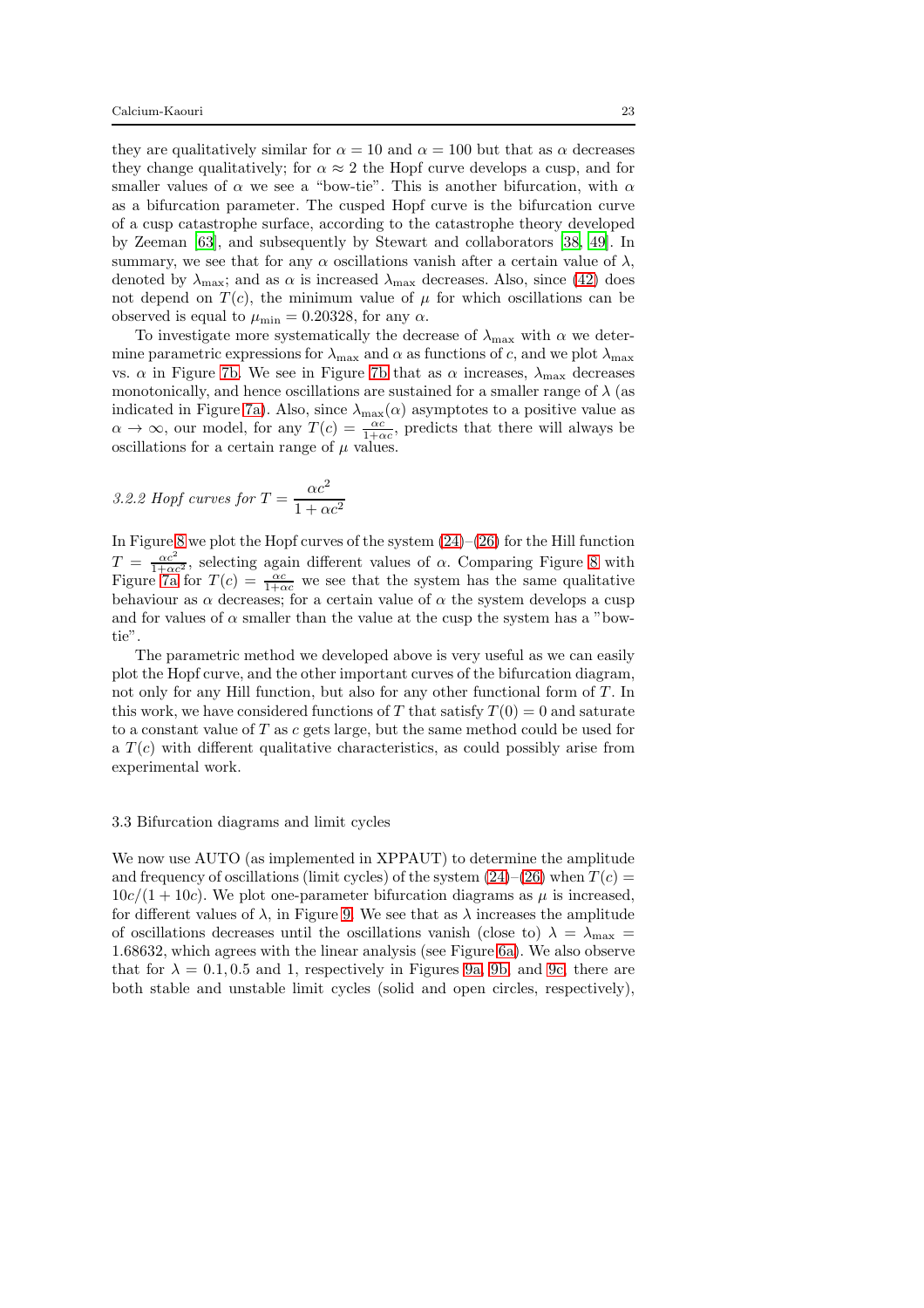<span id="page-23-0"></span>

Fig. 7: (a) Hopf curves for the system  $(24)-(26)$  $(24)-(26)$  and  $T(c) = \frac{\alpha c}{1+\alpha c}$ ,  $\alpha =$  $1, 2, 10, 100$  (b) The maximum value of  $\lambda$  for which oscillations are observed,  $\lambda_{\text{max}},$  as a function of  $\alpha.$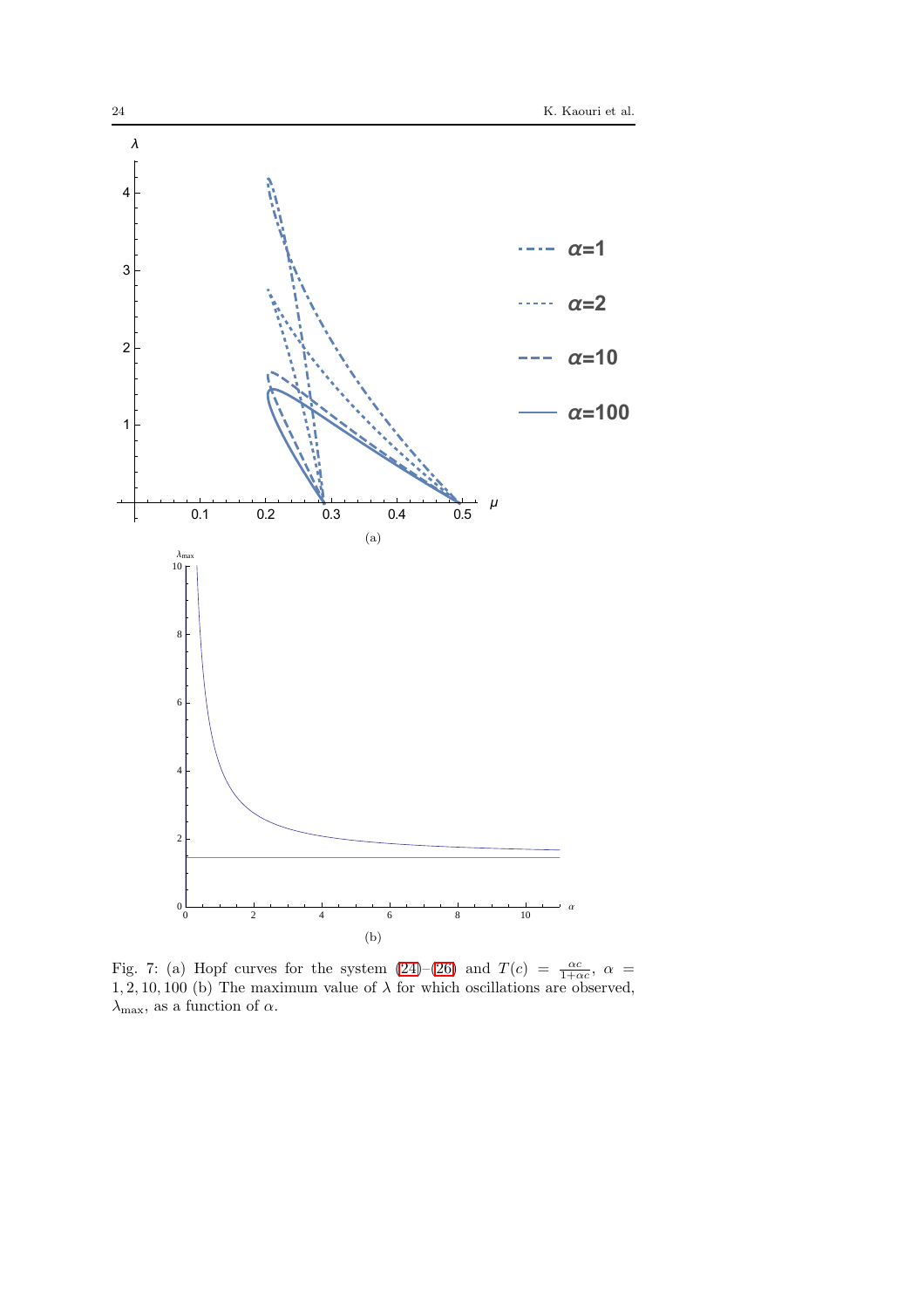<span id="page-24-0"></span>

Fig. 8: The Hopf curves for the system  $(24)-(26)$  $(24)-(26)$  when  $T(c) = \frac{\alpha c^2}{1+\alpha c^2}$  for  $\alpha = 1, 2, 10, 100.$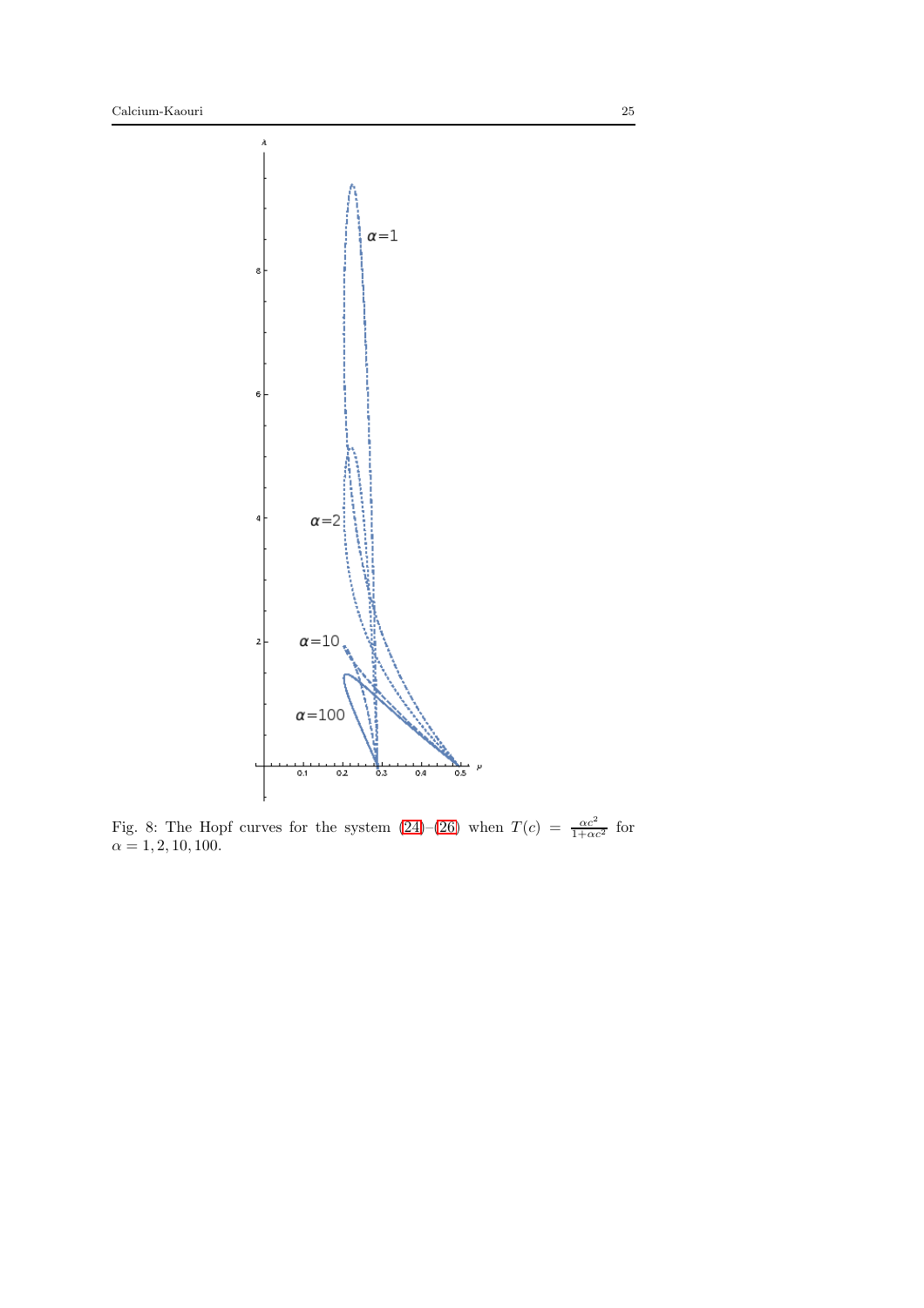and the right Hopf point is subcritical. The  $\mu$ -range of unstable limit cycles decreases as  $\lambda$  increases. For  $\lambda = 1.5$  (Figure [9d\)](#page-25-0) there are only stable limit cycles and the right Hopf point has become supercritical. In Figure [10](#page-26-0) we zoom in on the left Hopf point for  $\lambda = 0.1, 0.5$  and 1. We see that the branches of unstable limit cycles coming out of the left Hopf point shorten as  $\lambda$  increases. For  $\lambda = 1$  the limit cycle branches coming out of the left and right Hopf point join up, with only stable limit cycles present.

<span id="page-25-0"></span>

Fig. 9: Bifurcation diagrams for the system  $(24)$ – $(26)$  when  $T(c) = \frac{10c}{1+10c}$ , as  $\mu$ is increased and for selected values of  $\lambda$ . The LHP and the RHP are indicated. The stable limit cycles are represented by solid circles and the unstable limit cycles by open circles (respectively with green and blue colour on the online version of the article): (a)  $\lambda = 0.1$  (b)  $\lambda = 0.5$  (c)  $\lambda = 1$  (d)  $\lambda = 1.5$  (note that there are two extraneous open circles in the stable branch of the equilibrium curve, a numerical artifact of XPPAUT).

In Figure [11](#page-27-0) we plot one-parameter bifurcation diagrams as  $\lambda$  is increased, for two selected values of  $\mu$ . For  $\mu = 0.25$ the Atri system  $(\lambda = 0)$  has no oscillations but for the mechanochemical model, as  $\lambda$  is increased, we see in Figure [11a](#page-27-0) that stable limit cycles (this, ties up with Figure [6a\)](#page-21-0). For  $\mu = 0.3$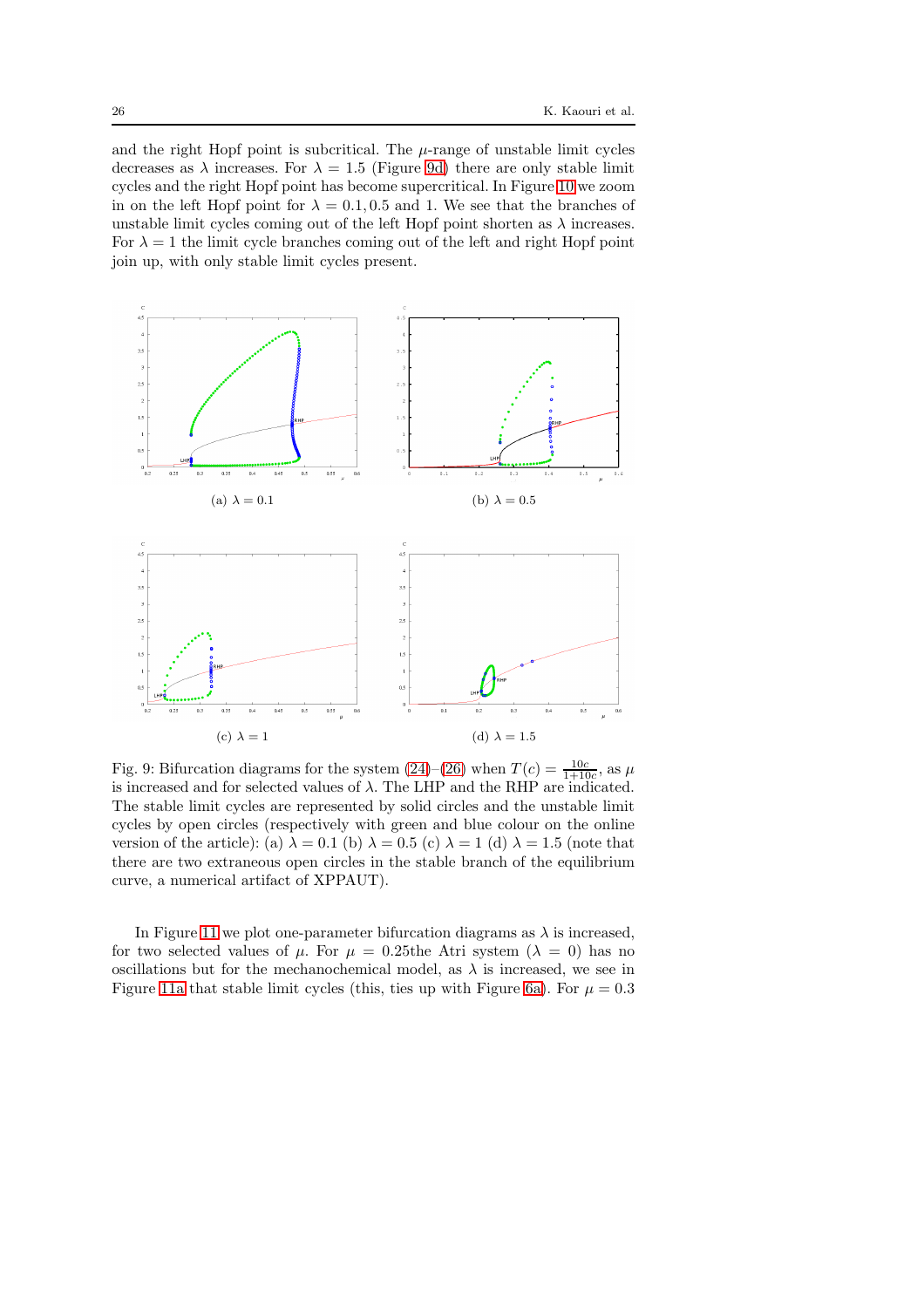<span id="page-26-0"></span>

Fig. 10: Zooming in on the left Hopf point of the system [\(24\)](#page-16-1)–[\(26\)](#page-16-4) when  $T(c) = \frac{10c}{1+10c}$  for: (a)  $\lambda = 0.1$  (b)  $\lambda = 0.5$  (c)  $\lambda = 1$ , as  $\mu$  increases.

the Atri system has a stable limit cycle. As  $\lambda$  is increased, we see in Figure [11b](#page-27-0) that stable and unstable limit cycles emerge for a finite range of  $\lambda$  values.

In Figure [12](#page-28-0) we plot the frequency of the limit cycles for  $\lambda = 0.1, 0.5, 1, 1.5$ . For  $\lambda = 0.1, 0.5, 1$  the frequency rapidly increases close to the LHP and the RHP and there is an 'intermediate' region where the frequency varies slowly with mu. This is qualitatively similar to the  $\lambda = 0$  case (Atri model)-cf. Figure [2.](#page-10-0) The intermediate region gets smaller as  $\lambda$  increases, and for  $\lambda = 1.5$  (Figure [12d\)](#page-28-0) the latter region seems to have vanished. These qualitative changes in the oscillation frequency as  $\lambda$  is increased seem to correlate with the qualitative changes in the oscillation amplitude, as seen in Figure [\(9\)](#page-25-0). Summarising, for any value of  $\mu$  and  $\lambda$  we can determine the approximate *range of oscillations* using the parametric expressions [\(42\)](#page-19-2) and [\(43\)](#page-19-1), and we can use XPPAUT to also obtain the amplitude and the frequency of oscillations.

In Figure [13](#page-29-0) we plot the evolution of  $c(t)$ , solving  $(24)$ – $(26)$  for  $\mu = 0.2894$ and selected values of  $\lambda$ ; as expected from the bifurcation diagrams above, the oscillations are suppressed when  $\lambda$  is sufficiently increased.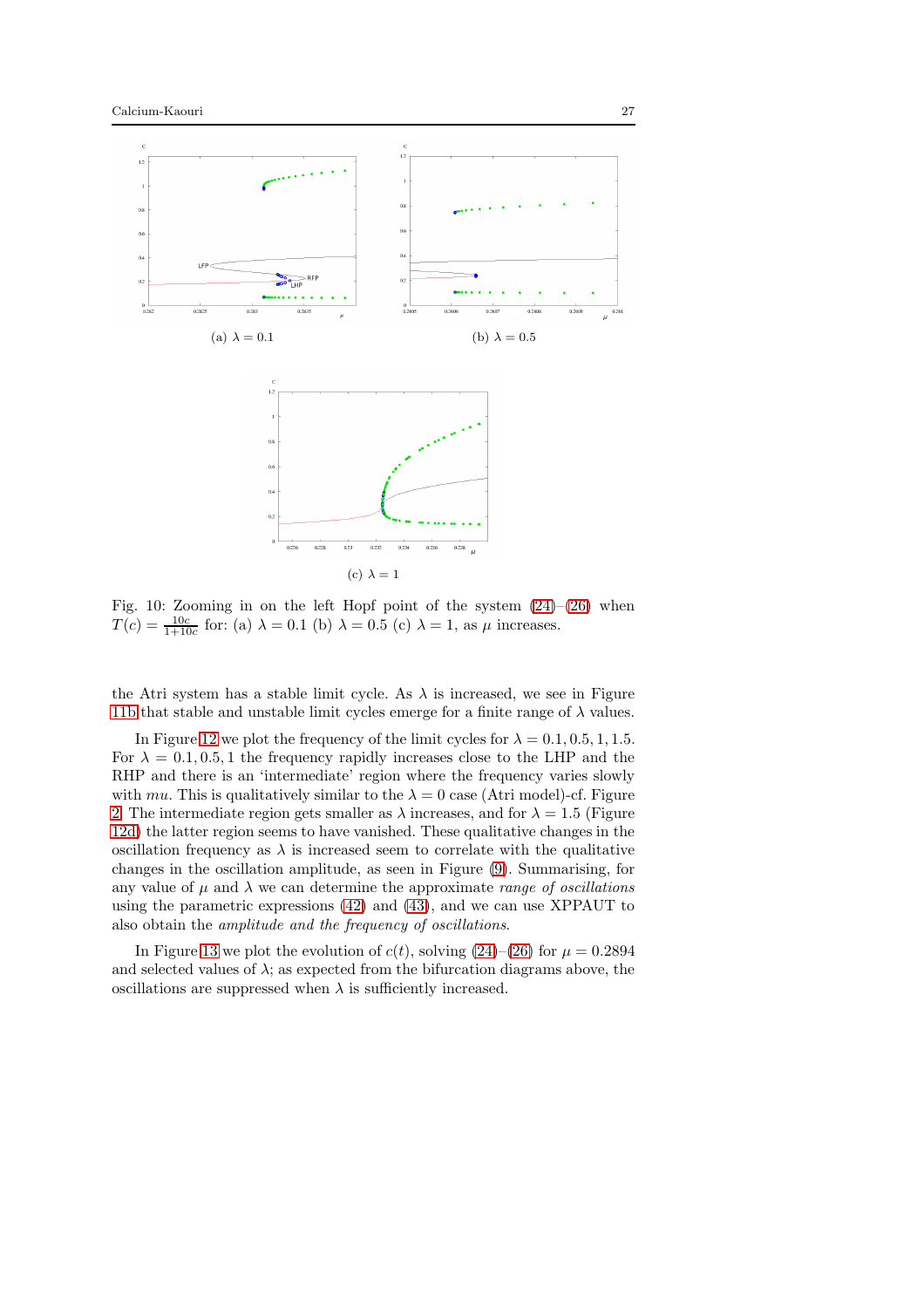<span id="page-27-0"></span>

Fig. 11: Bifurcation diagrams for the system  $(24)$ – $(26)$  when  $T(c) = \frac{10c}{1+10c}$ , showing the amplitude of oscillations as  $\lambda$  is increased, for: (a)  $\mu = 0.25$ (b)  $\mu = 0.3$ . The stable limit cycles are represented by solid circles and the unstable limit cycles by open circles-respectively with green and blue colour on the online version of the article.

# 3.4 Asymptotic analysis

We now develop an asymptotic analysis for the mechanochemical model  $(24)$ –  $(26)$ , similar to that for the Atri model, assuming that c is a fast variable compared to h and  $\theta$ . We divide equation [\(24\)](#page-16-1) by  $K_1$  and on the left hand side we replace  $1/K_1$  by  $\epsilon$ , a small parameter. Therefore, the ODE system becomes

$$
\epsilon \frac{dc}{dt} = \mu h \frac{b+c}{1+c} - \frac{\Gamma}{K_1} \frac{c}{K+c} + \frac{\lambda}{K_1} \theta = R_1/K_1 = F_1,
$$
 (46)

<span id="page-27-5"></span><span id="page-27-1"></span>
$$
\frac{d\theta}{dt} = -\theta + T(c) = R_2,\tag{47}
$$

$$
\frac{dh}{dt} = \frac{1}{1+c^2} - h = R_3.
$$
\n(48)

For the asymptotic analysis we let  $\epsilon \to 0$  and we also assume that  $\frac{\Gamma}{K_1}$  and  $\Lambda = \frac{\lambda}{K_1}$  are O(1).

# 3.4.1 Fast system

The transformation  $t = \epsilon \tau$  converts the system [\(46\)](#page-27-1)–[\(48\)](#page-27-2) into the fast system

<span id="page-27-3"></span><span id="page-27-2"></span>
$$
\frac{dc}{d\tau} = \mu h \frac{b+c}{1+c} - \frac{\Gamma}{K_1} \frac{c}{K+c} + \Lambda \theta = F_1,\tag{49}
$$

$$
\frac{d\theta}{d\tau} = \epsilon(-\theta + T(c)) = \epsilon R_2,\tag{50}
$$

<span id="page-27-4"></span>
$$
\frac{dh}{d\tau} = \epsilon \left( \frac{1}{1+c^2} - h \right) = \epsilon R_3. \tag{51}
$$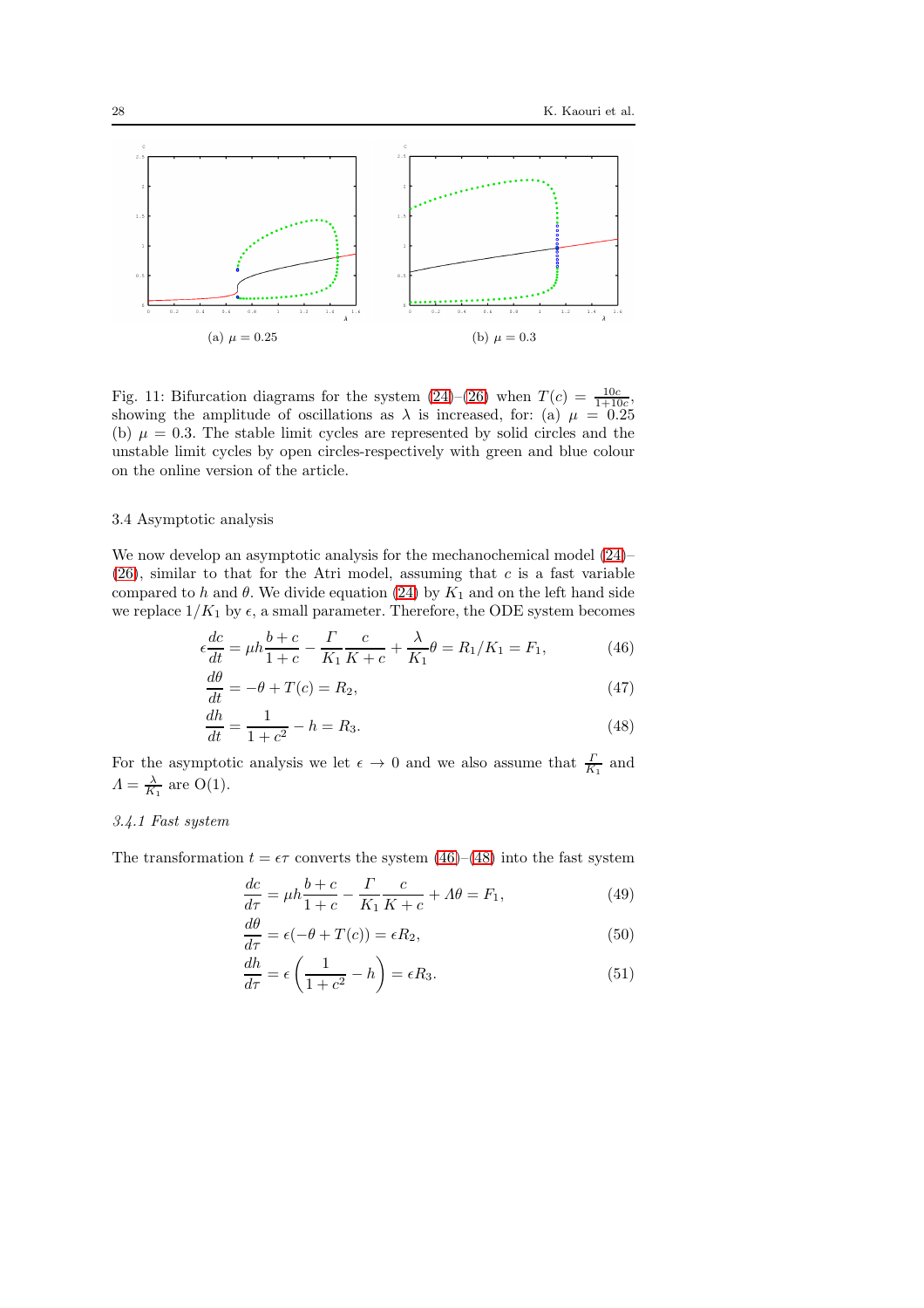<span id="page-28-0"></span>

Fig. 12: Frequency of oscillations for the system  $(24)$ – $(26)$  when  $T(c) = \frac{10c}{1+10c}$  as a function of  $\mu$  and selected values of  $\lambda$ : (a)  $\lambda = 0.1$  (b)  $\lambda = 0.5$  (c)  $\lambda = 1$ (d)  $\lambda = 1.5$ . The stable limit cycles are represented by solid circles and the unstable limit cycles by open circles-respectively with green and blue colour on the online version of the article (note that there is one extraneous solid (green) circle in Figure [12c,](#page-28-0) and in Figure [12d,](#page-28-0) both numerical artifacts of the XPPAUT software. (This is also confirmed by looking at the range of oscillations in Figures [9c](#page-25-0) and [9d\)](#page-25-0).

Inserting  $c = c_0(\tau) + O(\epsilon)$ ,  $\theta = \theta_0 + O(\epsilon)$ ,  $h = h_0(\tau) + O(\epsilon)$  in [\(49\)](#page-27-3)–[\(51\)](#page-27-4) we obtain, at leading order,

<span id="page-28-2"></span><span id="page-28-1"></span>
$$
\frac{dc_0}{d\tau} = \mu h_0 \frac{b + c_0}{1 + c_0} - \frac{\Gamma}{K_1} \frac{c_0}{K + c_0} + A\theta_0
$$
\n
$$
\frac{d\theta_0}{d\tau} = 0 \implies \theta_0 = \theta_{00} = \text{constant}, \quad \frac{dh_0}{d\tau} = 0 \implies h_0 = h_{00} = \text{constant}.
$$
\n(53)

Therefore, from [\(53\)](#page-28-1) the slow variables h and  $\theta$  are constant at leading order and only the fast variable  $c$  varies according to equation [\(52\)](#page-28-2). The planes  $h_0 = h_{00}$  = constant and  $\theta_0 = \theta_{00}$  = constant fill the whole of  $R^3$  and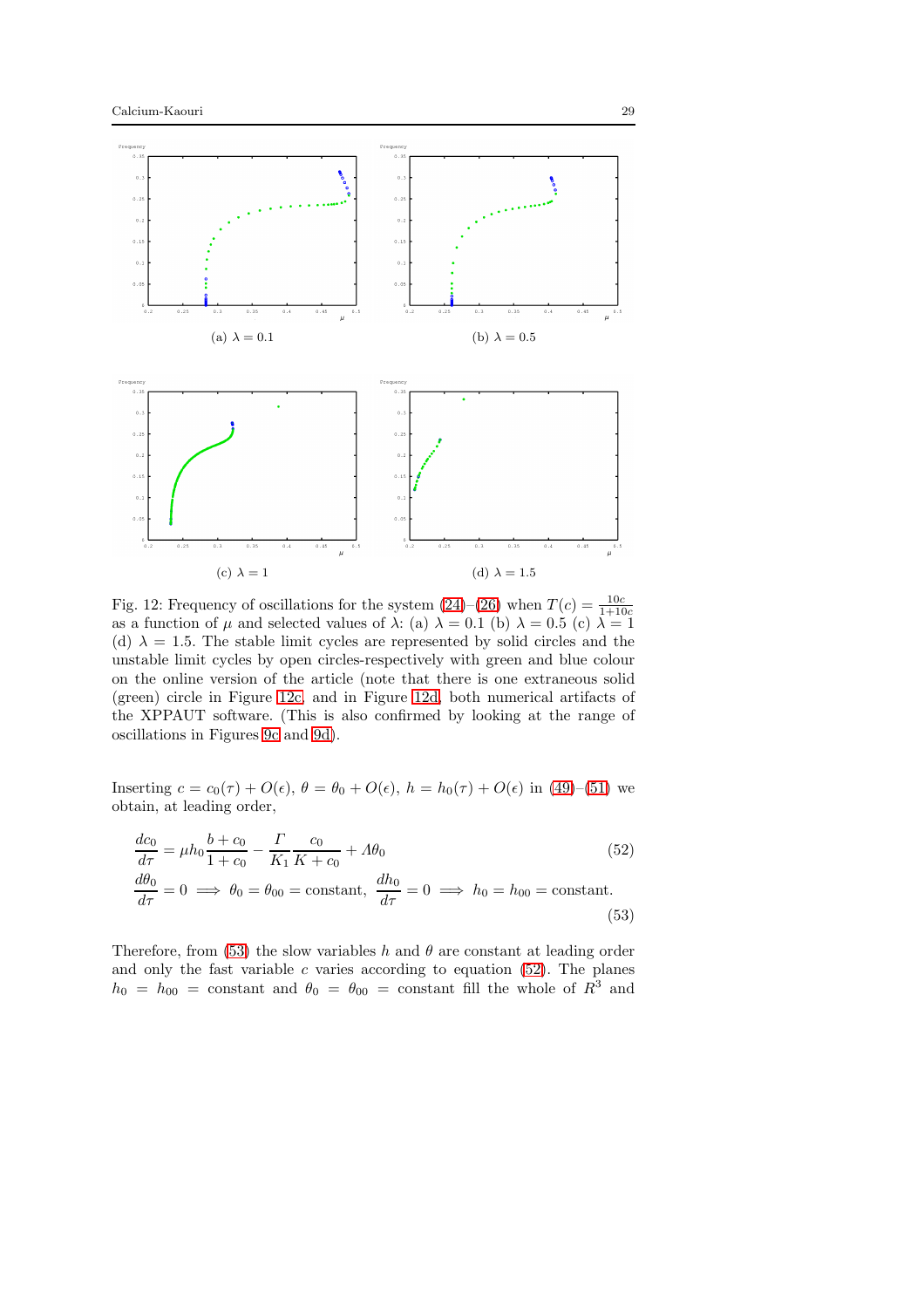<span id="page-29-0"></span>

Fig. 13: Evolution of  $c(t)$  with time, solving the system  $(24)$ – $(26)$  when  $T(c) = \frac{10c}{1+10c}$ ,  $\mu = 0.2894$ : (a)  $\lambda = 0$  (Atri model) (b)  $\lambda = 1$  (the frequency and amplitude of oscillations has increased) (c)  $\lambda = 3$  (oscillations are suppressed).

constitute the fast foliation of the space, describing the evolution of the system on the fast timescale. Since the intersection of any two planes  $h$ =constant and  $\theta$ =constant is a line the fast motion of the system is along straight lines.

### 3.4.2 Slow system and slow manifold

To determine the slow manifold (SM) we set  $\epsilon = 0$  in [\(46\)](#page-27-1), and obtain the surface

<span id="page-29-1"></span>
$$
F_1 = 0 \Rightarrow \mu K_1 h \frac{b+c}{1+c} - \frac{\Gamma c}{K+c} + \lambda \theta = 0.
$$
  
\n
$$
\Rightarrow (\mu h K_1 - \Gamma + \lambda \theta) c^2 + (\mu h K_1 (b+K) - \Gamma + \lambda \theta (K+1)) c + (\mu h K_1 b K + \lambda \theta) = 0
$$
  
\n(54)

[\(54\)](#page-29-1) is a quadratic in c with the roots  $c_-(h, \theta)$  and  $c_+(h, \theta)$ , which correspond, respectively, to the stable and the unstable branch of the SM. These branches are joined by the "break" curve, where the SM is tangent to the fast foliation, and which is defined by the conditions  $\partial F_1/\partial c = 0, F_1 = 0$ . These conditions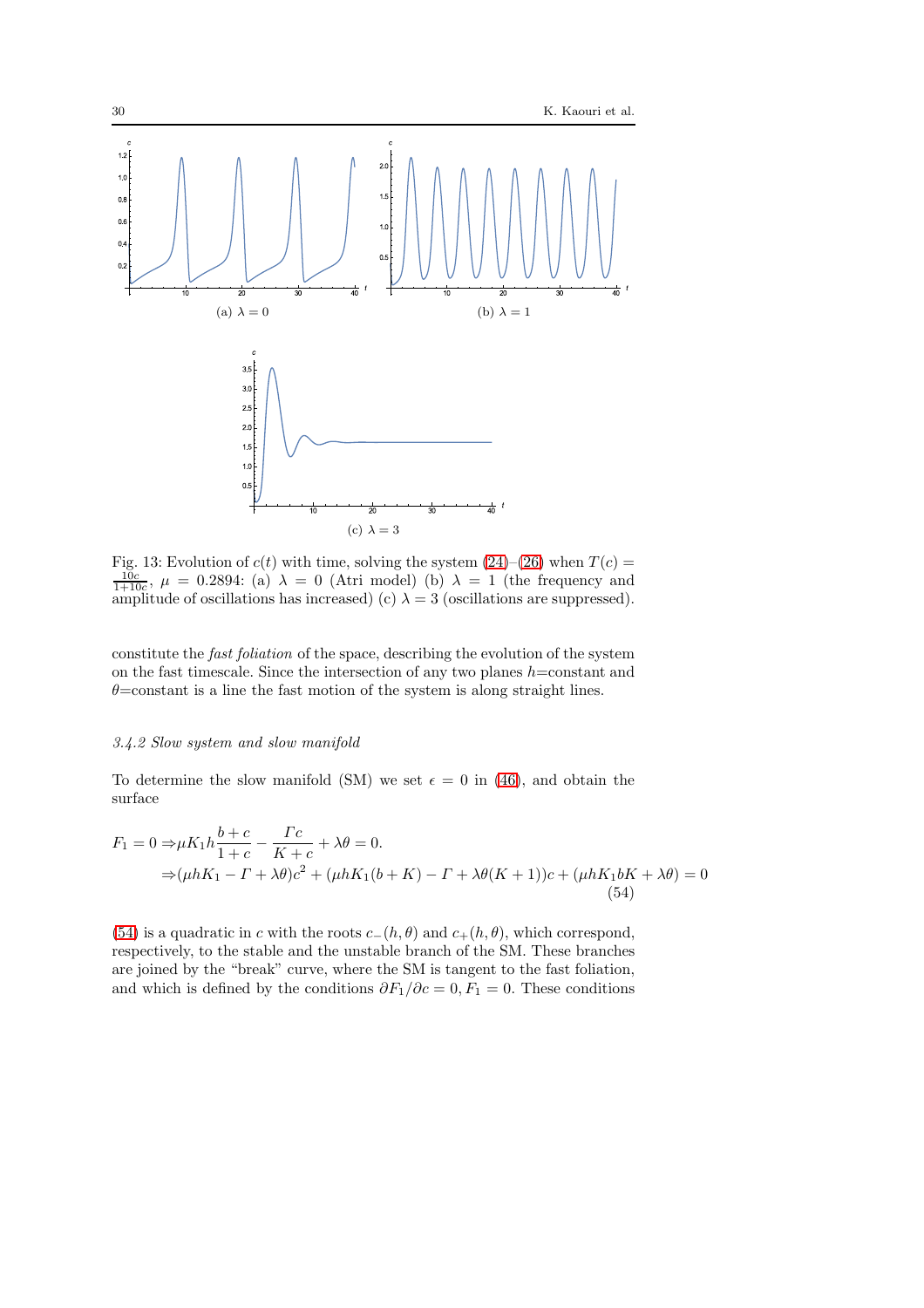lead to the following parametric expressions for the break curve<sup>[4](#page-30-0)</sup>:

$$
h_F(c) = \frac{TK}{\mu K_1} \frac{1}{1 - b} \frac{(1 + c)^2}{(K + c)^2},\tag{55}
$$

<span id="page-30-4"></span><span id="page-30-3"></span>
$$
\theta_F(c) = \frac{\Gamma}{\lambda} \left( \frac{c}{K+c} - \frac{K}{1-b} \frac{(1+c)(b+c)}{(K+c)^2} \right). \tag{56}
$$

For the stable part,  $\partial F_1/\partial c < 0$  and for the unstable part  $\partial F_1/\partial c > 0$ . The SM is also the set of equilibria of the fast system, and the stable and unstable parts of the SM correspond, respectively, to the stable and unstable steady states of the fast system. In Figure [14a](#page-31-0) we plot the SM and the break curve (thick line) for  $\mu = 0.3$  and  $\lambda = 1$ ; for  $\theta = 0$  the SM is nullcline [\(5\)](#page-6-1) of the Atri model. There is a slow motion on the stable part of the SM until the break curve is reached. The slow dynamics on the stable part of the SM are obtained by solving equations [\(47\)](#page-27-5) and [\(48\)](#page-27-2) subject to the constraint  $c = c_-(h, \theta)$ . In Figure [14b](#page-31-0) we plot the phase plane on the stable part of the SM. Trajectories stop at the break curve (plotted with a thick line). At the break curve, the trajectories take off into a fast motion—more details on this part of the motion are given below. To obtain the trajectories we can solve [\(47\)](#page-27-5) and [\(48\)](#page-27-2), an ODE system for the variables  $\theta$  and h subject to the constraint  $F_1 = 0^5$  $F_1 = 0^5$ .  $\partial F_1 / \partial c < 0$ and for the unstable part  $\partial F_1/\partial c > 0$ . The SM is also the set of equilibria of the fast system, and the stable and unstable parts of the SM correspond, respectively, to the stable and unstable steady states of the fast system. In Figure [14a](#page-31-0) we plot the SM and the break curve (thick line) for  $\mu = 0.3$  and  $\lambda = 1$ ; for  $\theta = 0$  the SM is nullcline [\(5\)](#page-6-1) of the Atri model. There is a slow motion on the stable part of the SM until the break curve is reached. The slow dynamics on the stable part of the SM are obtained by solving equations [\(47\)](#page-27-5) and [\(48\)](#page-27-2) subject to the constraint  $c = c_-(h, \theta)$ . In Figure [14b](#page-31-0) we plot the phase plane on the stable part of the SM. Trajectories stop at the break curve (plotted with a thick line). At the break curve, the trajectories take off into a fast motion until they hit the SM again. To obtain the trajectories we can solve [\(47\)](#page-27-5) and [\(48\)](#page-27-2), an ODE system for the variables  $\theta$  and h subject to the constraint  $F_1 = 0^6$  $F_1 = 0^6$ .

#### 3.4.3 c large region – 'transition' layer

When a trajectory leaves the stable part of the SM at the break curve, since there is no other stable branch on the SM to go to, c becomes very large, and under a certain condition, the trajectory eventually crosses the SM again, and

<span id="page-30-0"></span><sup>4</sup> Frequently, the break curve is called the fold curve but we do not use the latter term here in order to avoid confusion with the use of the term in Section [3.2](#page-18-3)

<span id="page-30-1"></span> $5$  Alternatively, we can convert [\(47\)](#page-27-5) and [\(48\)](#page-27-2) to an ODE system for the variables  $c$  and h by using  $F_1 = 0$  to express  $\theta$  in terms of c and h, then differentiating with respect to t to obtain  $\theta_t$  in terms of  $c_t$  and  $h_t$ , and substituting back in [\(47\)](#page-27-5).

<span id="page-30-2"></span> $6$  Alternatively, we can convert [\(47\)](#page-27-5) and [\(48\)](#page-27-2) to an ODE system for the variables c and h by using  $F_1 = 0$  to express  $\theta$  in terms of c and h, then differentiating with respect to t to obtain  $\theta_t$  in terms of  $c_t$  and  $h_t$ , and substituting back in [\(47\)](#page-27-5).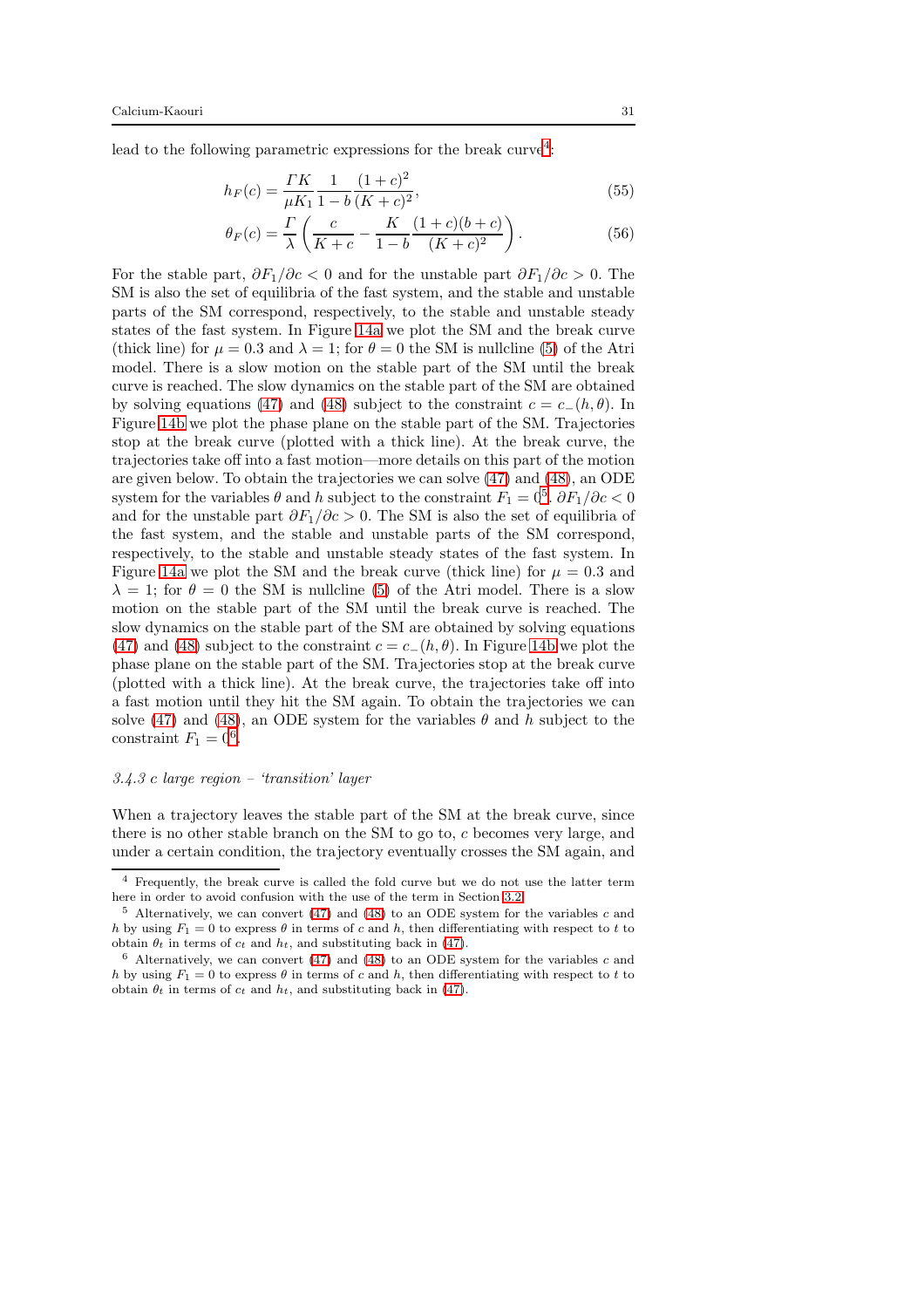<span id="page-31-0"></span>

Fig. 14: (a) The slow manifold (SM) and the break curve (thick line) of the system  $(46)$ – $(48)$ , plotted using, respectively, expressions  $(54)$  and  $(55)$ – $(56)$ , when  $T(c) = 10c/(1+10c)$ ,  $\mu = 0.3$ , and  $\lambda = 1$ . (b) Phase plane of slow dynamics on the stable part of the SM  $(\theta-h)$  projection); the trajectories (arrows) stop at the break curve (thick line). (Trajectories would take off at the break curve to enter a fast motion.)

then moves towards the stable branch. To investigate this region we follow an asymptotic analysis similar to the one used in the Atri model previously, setting  $c = \hat{c}/\epsilon$  and inserting the expansions  $\hat{c} = \hat{c}_0 + O(\epsilon)$ ,  $\hat{\theta} = \hat{\theta}_0 + O(\epsilon)$ ,  $\hat{h} = \hat{h}_0 + O(\epsilon)$ , into the original system [\(46\)](#page-27-1)–[\(48\)](#page-27-2). We then obtain

<span id="page-31-4"></span>
$$
\frac{d\hat{c}_0}{dt} = \mu \hat{h}_0 - \frac{\Gamma}{K_1} + \Lambda \hat{\theta}_0,\tag{57}
$$

<span id="page-31-1"></span>
$$
\frac{d\hat{\theta}_0}{dt} = -\hat{\theta}_0 + T_s \tag{58}
$$

<span id="page-31-3"></span><span id="page-31-2"></span>
$$
\frac{d\hat{h}_0}{dt} = -\hat{h}_0,\tag{59}
$$

assuming  $T \to T_s$  as  $c \to \infty$ . The latter reduced system can be solved analytically. From [\(58\)](#page-31-1) and [\(59\)](#page-31-2) we obtain

<span id="page-31-5"></span>
$$
\hat{\theta}_0(t) = T_s + A_1 e^{-t}, \quad \hat{h}_0 = \hat{h}_{00} e^{-t}, \tag{60}
$$

where  $A_1$  and  $\hat{h}_{00}$  are constants of integration. Matching as  $t \to 0$ ,  $\hat{h}_0 = \hat{h}_{00} \to$  $h_F$  and  $\hat{\theta}_0 \rightarrow \theta_F$ , where  $(\theta_F, h_F)$  is the point on the break curve where the trajectory is leaving the SM; as we have seen, this point is parametrised by equations  $(55)$  and  $(56)$ . Substituting  $(60)$  in  $(57)$  we find

$$
\frac{d\hat{c}_0}{dt} = (\mu h_F - AT_s)e^{-t} - \frac{\Gamma}{K_1} + AT_s + A\theta_F.
$$
 (61)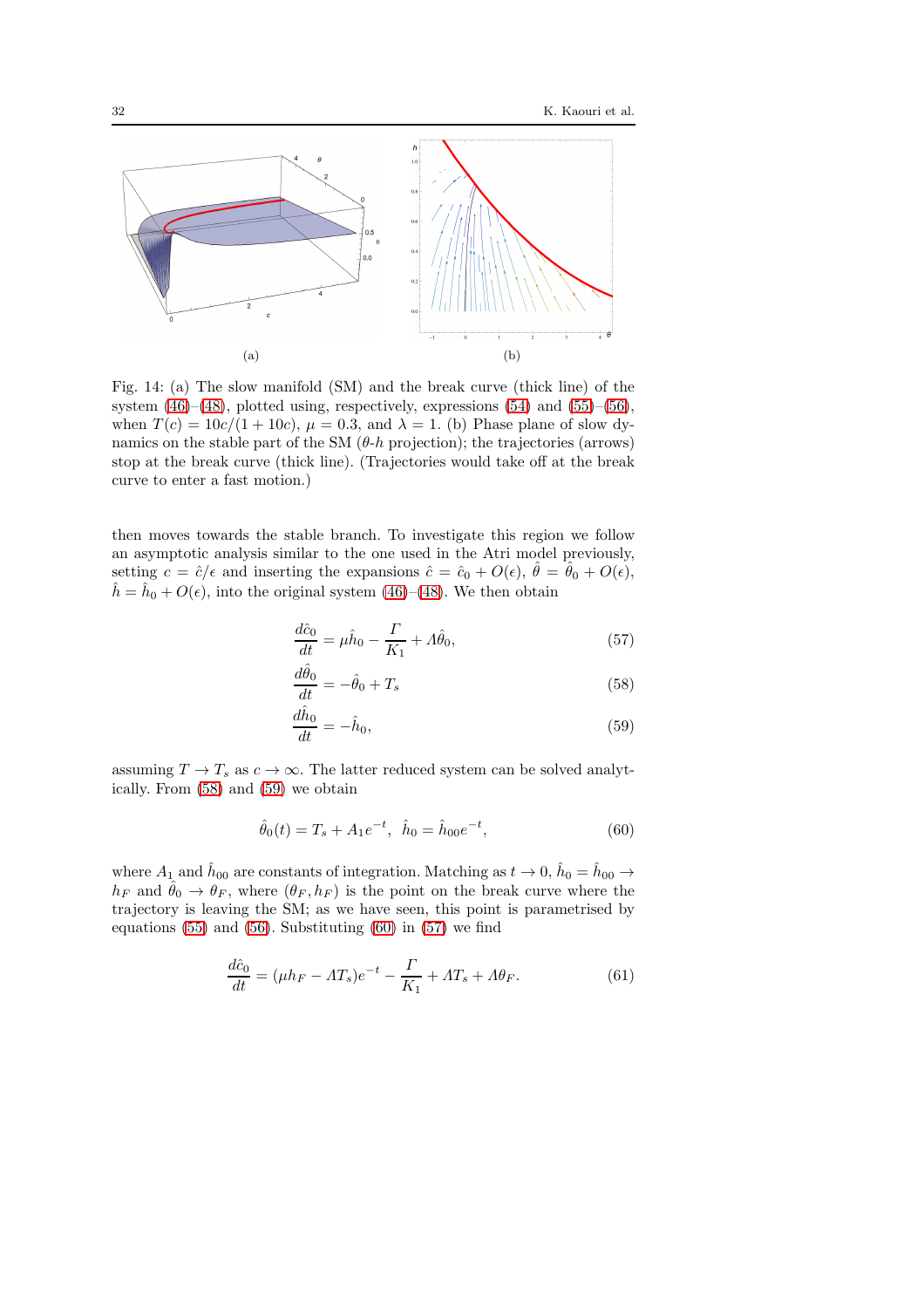Integrating and setting the matching condition  $\hat{c}_0 \to 0$  as  $t \to 0$ , we find

$$
\hat{c}_0(t) = (\mu h_F - AT_s)(1 - e^{-t}) + (-\frac{\Gamma}{K_1} + AT_s + A\theta_F)t, \tag{62}
$$

$$
\hat{h}_0(t) = h_F e^{-t}, \ \hat{\theta}_0(t) = T_s (1 - e^{-t}) + \theta_F e^{-t}.
$$
\n(63)

In [\(61\)](#page-31-5), to determine the time needed for the trajectories to hit the SM for large c we set  $\frac{d\hat{c}_0}{dt} = 0$ . Solving for t we find

<span id="page-32-1"></span>
$$
t_{\text{TURNING}} = \ln\left(\frac{\mu K_1 h_F - \lambda T_s}{\Gamma - \lambda T_s - \lambda \theta_F}\right). \tag{64}
$$

Since  $h_F$  scales with  $1/(\mu K_1)$ ,  $t_{\text{TURNING}}$  does not depend on  $\mu$  but, due to the presence of  $\lambda T_s$  in [\(64\)](#page-32-1), it does depend on the parameter  $\lambda$ . Comparing with the expression [\(23\)](#page-15-4) for  $t_{\text{TURNING}}$  in the Atri model we conclude that the mechanical terms do affect the dynamics at large c, at leading order. In particular, we find that in the mechanochemical model the trajectories turn only if

$$
t_{\text{TURNING}} > 0 \implies \frac{\mu K_1 h_F - \lambda T_s}{\Gamma - \lambda T_s - \lambda \theta_F} > 1 \implies \lambda \theta_F > \Gamma - \mu K_1 h_F. \tag{65}
$$

Substituting expressions  $(55)$ – $(56)$  in  $(65)$ , and performing the calculations, everything cancels out and [\(65\)](#page-32-2) reduces to

<span id="page-32-2"></span>
$$
K < 1. \tag{66}
$$

The latter condition is satisfied for the chosen parameter values in this paper since  $K = 1/7$ , but for  $K \geq 1$  the model predicts that some trajectories would, unphysically, shoot off to infinity after leaving the slow manifold at the break curve.

Note, finally, that from [\(57\)](#page-31-4) we also have  $\frac{d\hat{c}_0}{dt} = 0 \Rightarrow \mu \hat{h}_0 = \frac{\Gamma}{K_1} - \Lambda \hat{\theta}_0$ , which gives the plane in the  $c, h, \theta$  space where the trajectories cross the SM, depending on where they start off when they leave the break curve.

### <span id="page-32-0"></span>4 Summary, conclusions and discussion

In this paper we have first revisited the well-known Atri model of calcium dynamics [\[1](#page-34-0)] and analysed its bifurcation structure in detail as the bifurcation parameter  $\mu$  (a function of the  $IP_3$  concentration) was increased; we identified some new bifurcations that are very sensitively dependent on  $\mu$ . We then analysed the Atri model asymptotically for the range of  $\mu$  for which the system exhibits relaxation oscillations, assuming that c was a fast variable compared to h, the percentage of active  $IP_3$  receptors. This assumption was supported by the parameter values given in [\[1](#page-34-0)]. The asymptotic analysis has qualitative differences from the asymptotic analysis of Van der Pol-like systems since nullcline [\(5\)](#page-6-1) of the Atri system is not a cubic but asymptotes to a constant value for c large; in particular we identified a "transition layer"' for c large, where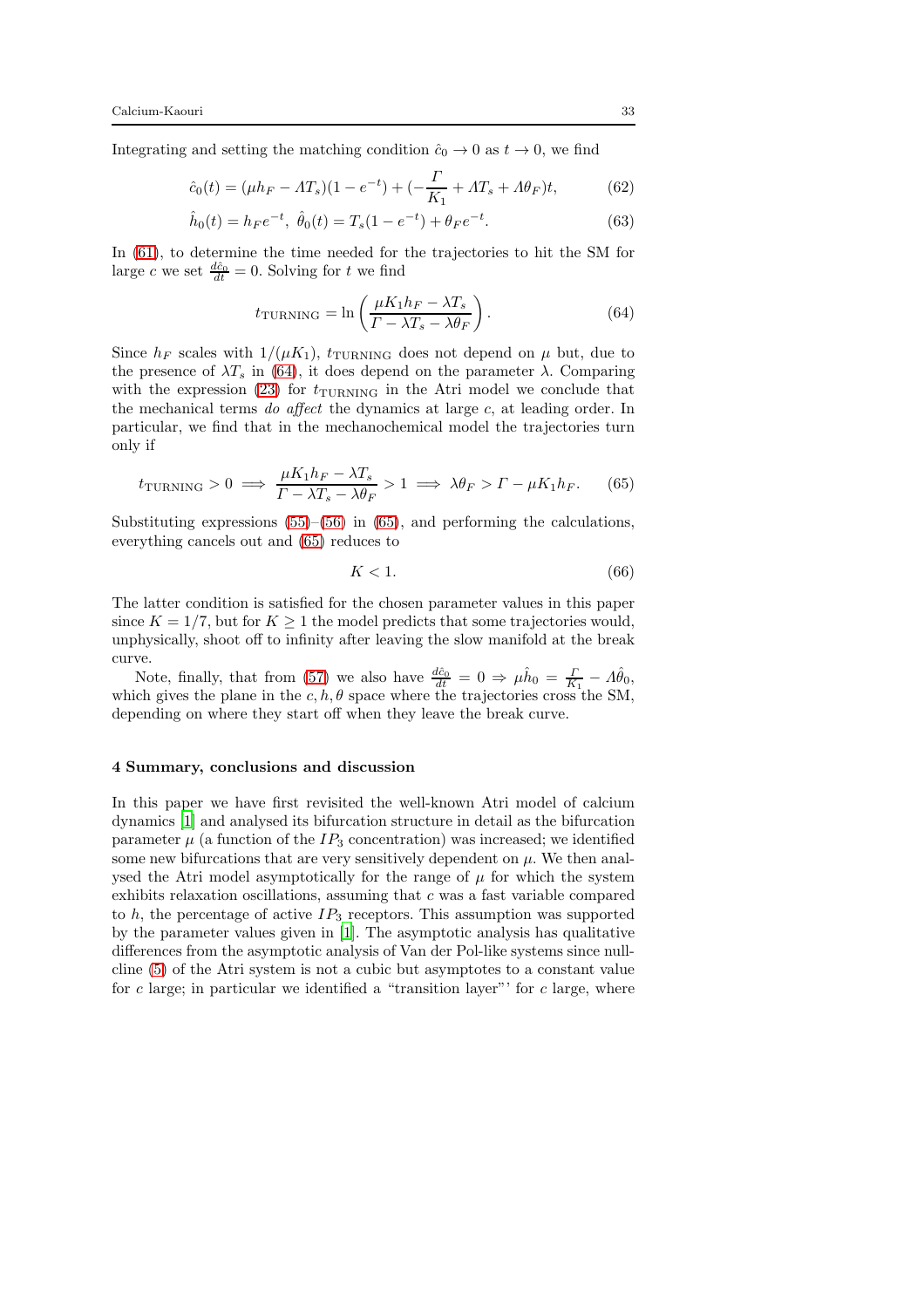the trajectory crosses the nullcline on the unstable branch and instantaneously reverses direction –this corresponds to a very 'spiky' oscillation.

Additionally, inspired by experimental results which show that cells release calcium in response to mechanical stimuli but also that calcium release causes the cells to contract/expand we have developed a new, simple mechanochemical, three-dimensional ODE model that consists of an ODE for  $\theta$ , the cell/tissue dilatation, derived consistently from a full viscoelastic ansatz, and the two Atri ODEs. An important feature of this model is a two-way mechanochemical feedback mechanism which, to our knowledge, has not been employed previously in the calcium literature. In the viscoelastic ansatz we have used, we assumed that the cell/tissue is a linear, one-dimensional, Kelvin-Voigt viscoelastic material and that the stress tensor contains a calcium-dependent term, modelled by the function  $T(c)$ . We also modified the Atri calcium ODE by adding a new "stretch-activation", mechanical source term  $\lambda \theta$ ;  $\lambda$  was treated as a second bifurcation parameter in the analysis. We then linearised the ODE system and developed a parametric method valid for any functional form of  $T(c)$  with which we can easily plot the key bifurcation curves of the system in the  $\mu-\lambda$ plane. We two Hill functions,  $T(c) = \alpha c/(1 + \alpha c)$  and  $T(c) = \alpha c^2/(1 + \alpha c^2)$ , we plotted the Hopf curves since their interior is the  $\mu$ - $\lambda$  parameter region for which relaxation oscillations are sustained. For both these cases of T as  $\lambda$  was increased the relaxation oscillations were eventually suppressed at a value of  $\lambda$ ,  $\lambda_{\text{max}}$ . This was a key result of this paper, and it would be interesting to devise an appropriate experiment to investigate its validity. Note that as  $\alpha$ , the rate of growth of T at  $c = 0$ , was decreased  $\lambda_{\text{max}}$  increases for both cases of  $T(c)$ .

Furthermore, choosing  $T(c) = 10c/(1+10c)$  we used XPPAUT to study the amplitude and frequency of the oscillations as  $\lambda$  and  $\mu$  were increased. We found that: (i) for relatively low values of  $\lambda$  the amplitude increases rapidly with  $\mu$  near the two Hopf points but slowly in an intermediate region (see Figures [9a–9c\)](#page-25-0). The intermediate region decreases with  $\lambda$  as the LHP and the RHP approach each other; at a sufficiently large value of  $\lambda$  RHP becomes supercritical (see Figure [9d\)](#page-25-0) and the amplitude changes slowly for all values of  $\mu$  (ii) For a fixed value of  $\mu$ , e.g.  $\mu = 0.3$  we see in Figures [9a](#page-25-0) and [9b](#page-25-0) that the amplitude stays constant with  $\lambda$  (iii) the oscillation frequency rapidly increases close to the LHP and the RHP and there is an intermediate region where the frequency varies slowly with  $\mu$  for smaller values of  $\lambda$  (see Figures [12a–12c\)](#page-28-0). This behaviour is qualitatively similar to the  $\lambda = 0$  case (Atri model, see Figure [2\)](#page-10-0). The behaviour changes when  $\lambda$  further increases though the intermediate region seems to have vanish (see Figure [12d\)](#page-28-0).

Finally, we have developed an asymptotic analysis of the mechanochemical model when calcium dynamics are fast compared to the dynamics of the other two variables. We assumed  $T(c) \rightarrow T_s$ , a constant, as c gets large. We analysed the slow manifold and described a typical periodic orbit trajectory, at leading order, as a combination of three lower-dimensional ODE systems which can be solved very easily; a 2D slow (nonlinear) system, a 1D fast (nonlinear) system, and a 2D linear system in the "transition region" where  $c$  is large.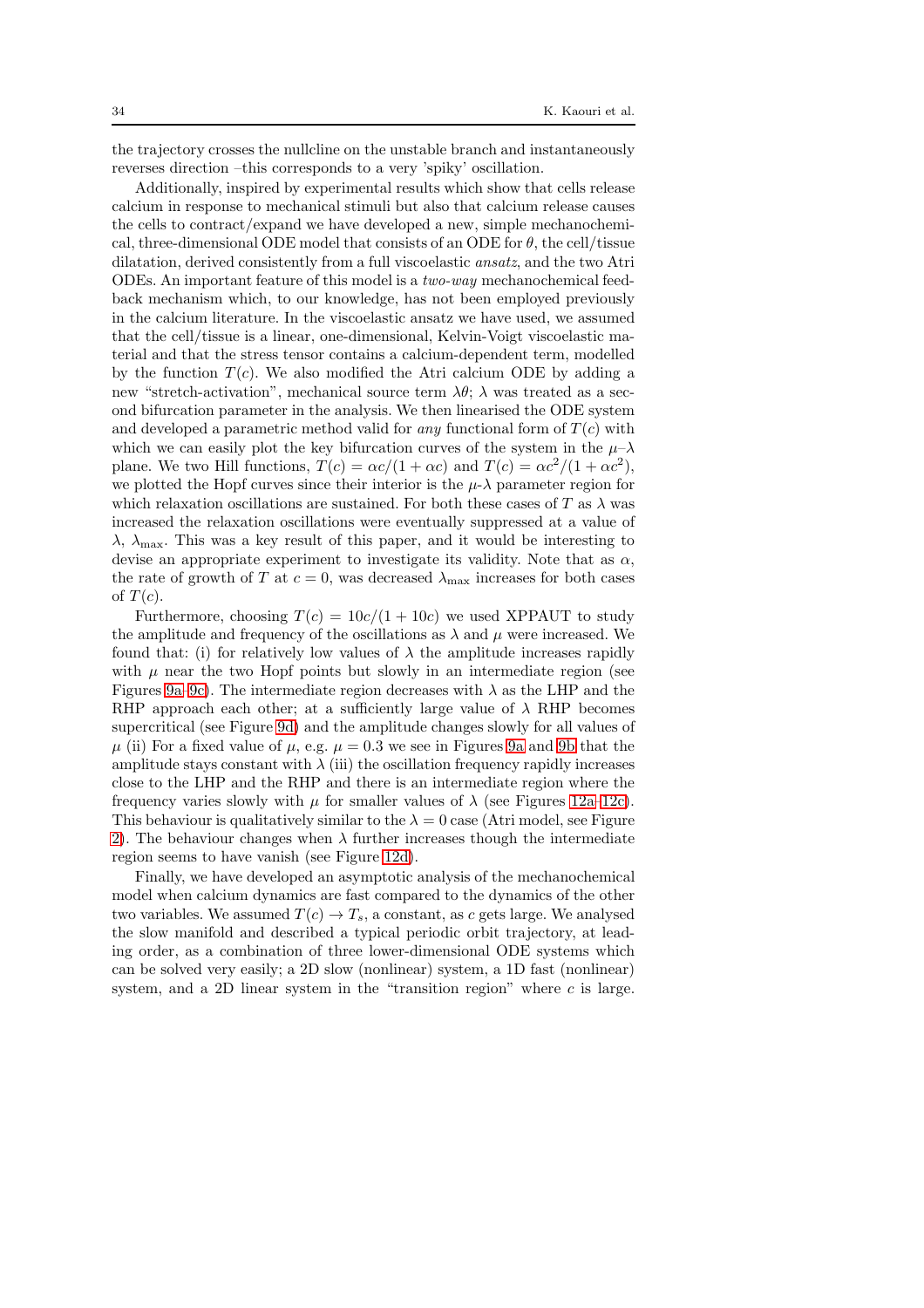We, thus, obtained insights about the behaviour of our 3D mechanochemical model by studying very simple, lower-dimensional systems. In particular, the dynamics in the transition region were solved for analytically; and identifying an expression for  $t_{\text{TURNING}}$  (see [\(64\)](#page-32-1)) we established that, for the parame-ter values of [\[1\]](#page-34-0), and any value of  $\lambda$  there are no 'unphysical' trajectories that 'escape' to infinity. Previous mechanochemical models [\[24,](#page-35-12) [58](#page-37-13), [61\]](#page-37-14) were higherdimensional and could only be analysed numerically, which limited the understanding of the underlying mechanochemical feedback mechanism. Therefore, we have introduced a simple, mechanochemical model that can easily analyse with semi-analytical methods but which still captures important aspects of the mechanochemical processes identified in experiments. It is indeed our hope that the proposed model can inspire more experimental work.

Acknowledgements We thank James Sneyd, Vivien Kirk, and Ruediger Thul for valuable discussions on calcium modelling, and Bard Ermentrout for promptly providing support with the XPPAUT continuation software. Katerina Kaouri also acknowledges support from an STSM grant awarded by COST Action TD1409 (Mathematics for Industry Network, MI-NET) for a research visit to Oxford University.

### References

- <span id="page-34-0"></span>1. Atri, A., Amundson, J., Clapham, D., Sneyd, J.: A single-pool model for intracellular calcium oscillations and waves in the xenopus laevis oocyte. Biophysical Journal 65(4), 1727–1739 (1993)
- <span id="page-34-9"></span>2. Barakat, A.: Blood flow and arterial endothelial dysfunction: mechanisms and implications. Comptes Rendus Physique 14(6), 479–496 (2013)
- <span id="page-34-5"></span>3. Basson, M., Zeng, B., Downey, C., Sirivelu, M., Tepe, J.: Increased extracellular pressure stimulates tumor proliferation by a mechanosensitive calcium channel and pkc- $\beta$ . Molecular Oncology 9(2), 513–526 (2015)
- <span id="page-34-4"></span>4. Beraeiter-Hahn, J.: Mechanics of crawling cells. Med. Eng. Phys., 27, 743-753 (2005)
- <span id="page-34-7"></span>5. Berridge, M., Galione, A.: Cytosolic calcium oscillators. The FASEB Journal 2(15), 3074–3082 (1988)
- <span id="page-34-1"></span>6. Berridge, M., Lipp, P., Bootman, M.: The versatility and universality of calcium signalling. Nature reviews Molecular cell biology  $1(1)$ ,  $11-21$ (2000)
- <span id="page-34-8"></span>7. Berridge, M.J., Irvine, R.F.: Inositol phosphates and cell signalling. Nature 341(6239), 197–205 (1989)
- <span id="page-34-2"></span>8. Brini, M., Carafoli, E.: Calcium pumps in health and disease. Physiol Rev. (2009)
- <span id="page-34-6"></span>9. Cao, P., Tan, X., Donovan, G., Sanderson, M., Sneyd, J.: A deterministic model predicts the properties of stochastic calcium oscillations in airway smooth muscle cells. PLoS Comput. Biol. 10(8), e1003,783 (2014)
- <span id="page-34-3"></span>10. Charles, A., Merrill, J., Dirksen, E., Sanderson, M.: Intercellular signaling in glial cells: calcium waves and oscillations in response to mechanical stimulation and glutamate. Neuron  $6(6)$ , 983–992 (1991)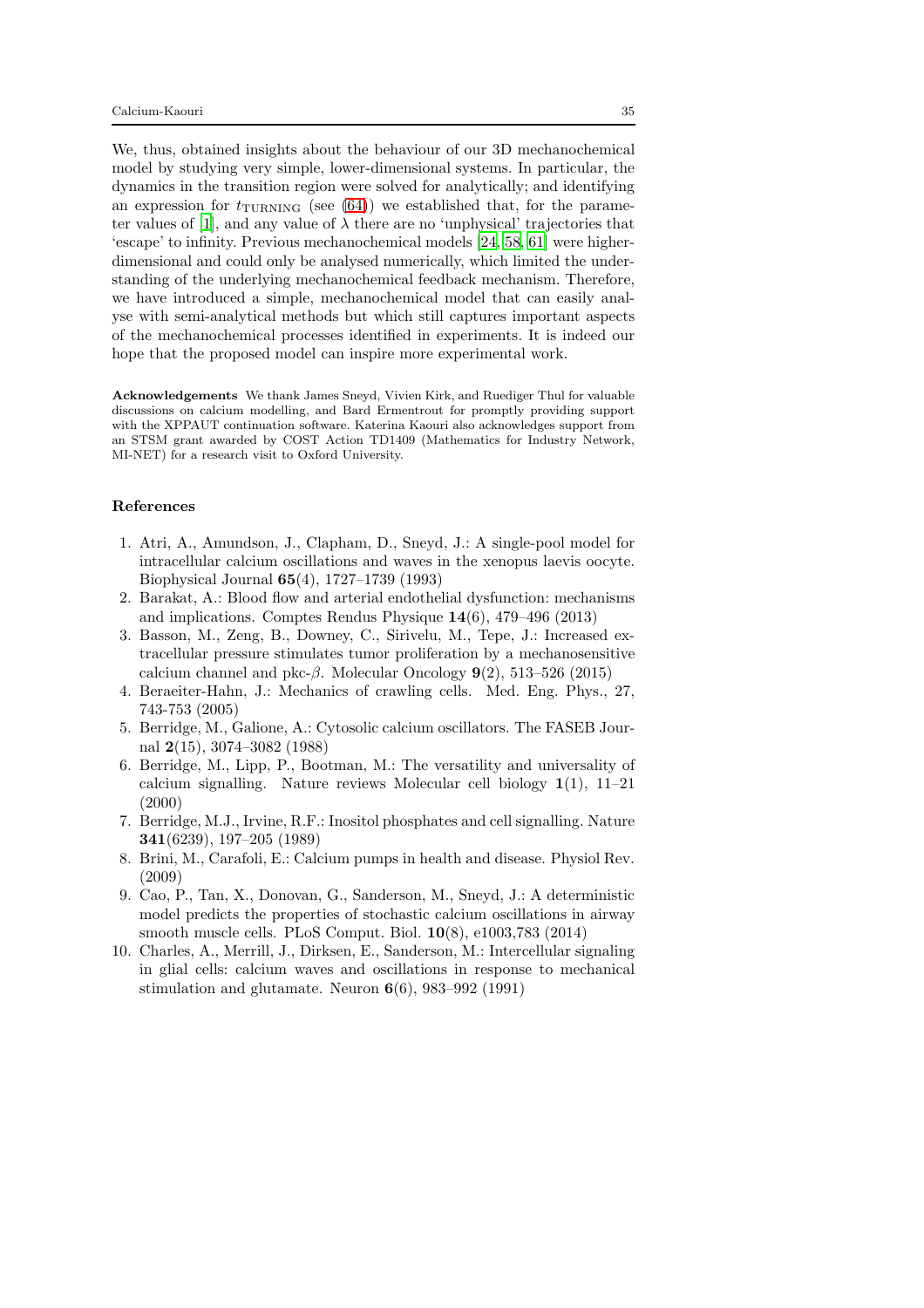- <span id="page-35-5"></span>11. Charles, A., Naus, C., Zhu, D., Kidder, G., Dirksen, E., Sanderson, M.: Intercellular calcium signaling via gap junctions in glioma cells. The Journal of cell biology 118(1), 195–201 (1992)
- <span id="page-35-6"></span>12. Charles, A.C., Dirksen, E.R., Merrill, J.E., Sanderson, M.J.: Mechanisms of intercellular calcium signaling in glial cells studied with dantrolene and thapsigargin. Glia 7(2), 134–145 (1993)
- <span id="page-35-7"></span>13. Dani, J., Chernjavsky, A., Smith, S.: Neuronal activity triggers calcium waves in hippocampal astrocyte networks. Neuron 8(3), 429–440 (1992)
- <span id="page-35-0"></span>14. Dupont, G., Combettes, L.: What can we learn from the irregularity of  $ca<sup>2+</sup>$  oscillations? Chaos: An Interdisciplinary Journal of Nonlinear Science 19(3), 037,112 (2009)
- <span id="page-35-1"></span>15. Dupont, G., Combettes, L., Bird, G., Putney, J.: Calcium oscillations. Cold Spring Harbor perspectives in biology 3(3), a004,226 (2011)
- <span id="page-35-2"></span>16. Dupont, G., Falcke, M., Kirk, V., Sneyd, J.: Models of Calcium Signalling. Springer (2016)
- <span id="page-35-14"></span>17. Ermentrout, B.: Simulating, analyzing, and animating dynamical systems: a guide to XPPAUT for researchers and students, vol. 14. SIAM (2002)
- <span id="page-35-8"></span>18. Goldberg, M., De Pittà, M., Volman, V., Berry, H., Ben-Jacob, E.: Nonlinear gap junctions enable long-distance propagation of pulsating calcium waves in astrocyte networks. PLoS Comput. Biol 6(8) (2010)
- <span id="page-35-9"></span>19. Gracheva, M., Toral, R., Gunton, J.: Stochastic effects in intercellular calcium spiking in hepatocytes. Journal of theoretical biology  $212(1)$ , 111–125 (2001)
- <span id="page-35-4"></span>20. Grasman, J.: Asymptotic methods for relaxation oscillations and applications, vol. 63. Springer Science & Business Media (2012)
- <span id="page-35-11"></span>21. Harvey, E., Kirk, V., Wechselberger, M., Sneyd, J.: Multiple timescales, mixed mode oscillations and canards in models of intracellular calcium dynamics. Journal of Nonlinear Science 21(5), 639–683 (2011)
- <span id="page-35-10"></span>22. Jones, C.K.: Geometric singular perturbation theory. In: Dynamical systems, pp. 44–118. Springer (1995)
- <span id="page-35-3"></span>23. Keener, J., Sneyd, J.: Mathematical physiology, vol. 1. Springer (1998)
- <span id="page-35-12"></span>24. Kobayashi, Y., Sanno, Y., Sakai, A., Sawabu, Y., Tsutsumi, M., Goto, M., Kitahata, H., Nakata, S., Kumamoto, U., Denda, M., Nagayama, M.: Mathematical modeling of calcium waves induced by mechanical stimulation in keratinocytes. PLOS One (2014)
- <span id="page-35-13"></span>25. Kobayashi, Y., Sawabu, Y., Kitahata, H., Denda, M., Nagayama, M.: Mathematical model for calcium-assisted epidermal homeostasis. Journal of Theoretical Biology 397, 52–60 (2016)
- <span id="page-35-15"></span>26. Kuznetsov, Y.A.: Elements of Applied Bifurcation Theory, vol. 112. Springer Science & Business Media (2013)
- <span id="page-35-16"></span>27. Lafaurie-Janvore, J., Antoine, E., Perkins, S., Babataheri, A., Barakat, A.: A simple microfluidic device to study cell-scale endothelial mechanotransduction. Biomedical microdevices 18(4), 1–12 (2016)
- <span id="page-35-17"></span>28. Landau, L., Lifshitz, E.: Theory of elasticity, vol. 7. Course of Theoretical Physics 3, 109 (1986)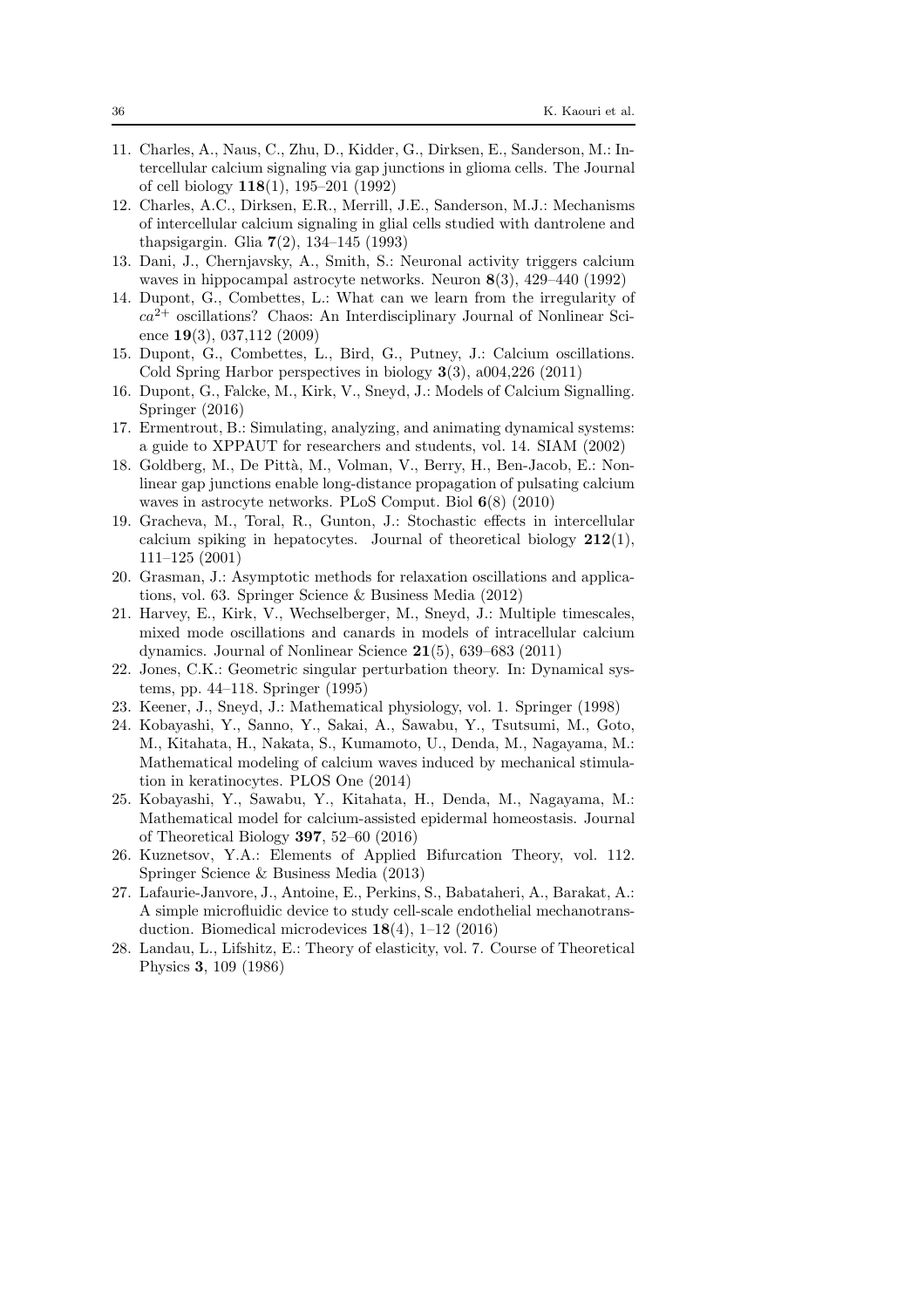- <span id="page-36-13"></span>29. Liu, X., Li, X.: Systematical bifurcation analysis of an intracellular calcium oscillation model. Biosystems 145, 33–40 (2016)
- <span id="page-36-16"></span>30. Mechanotransduction: Nature reviews in molecular biology. 10. Nature Publishing Group (2009)
- <span id="page-36-0"></span>31. Murray, J.: Mathematical Biology. II Spatial Models and Biomedical Applications Interdisciplinary Applied Mathematics V. 18. Springer-Verlag New York Incorporated (2001)
- <span id="page-36-7"></span>32. Murray, J., Maini, P., Tranquillo, R.: Mechanochemical models for generating biological pattern and form in development. Physics Reports 171(2), 59–84 (1988)
- <span id="page-36-8"></span>33. Murray, J., Oster, G.: Cell traction models for generating pattern and form in morphogenesis. Journal of Mathematical Biology 19(3), 265–279 (1984)
- <span id="page-36-12"></span>34. Olson, S., Suarez, S., Fauci, L.: A model of catsper channel mediated calcium dynamics in mammalian spermatozoa. Bulletin of Mathematical Biology 72(8), 1925–1946 (2010)
- <span id="page-36-9"></span>35. Oster, G., Murray, J.: Pattern formation models and developmental constraints. Journal of Experimental Zoology 251(2), 186–202 (1989)
- <span id="page-36-15"></span>36. Parker, I., Ivorra, I.: Inhibition by ca2+ of inositol trisphosphate-mediated ca2+ liberation: a possible mechanism for oscillatory release of ca2+. Proceedings of the National Academy of Sciences 87(1), 260–264 (1990)
- <span id="page-36-10"></span>37. Peradzyski, Z.: Diffusion of calcium in biological tissues and accompanying mechano-chemical effects. Archives of Mechanics 62(6) (2010)
- <span id="page-36-17"></span>38. Poston, T., Stewart, I.: Catastrophe theory and its applications. Courier Corporation (2014)
- <span id="page-36-4"></span>39. Robb-Gaspers, L., Thomas, A.: Coordination of ca2+ signaling by intercellular propagation of ca2+ waves in the intact liver. Journal of Biological Chemistry 270(14), 8102–8107 (1995)
- <span id="page-36-6"></span>40. Rüdiger, S.: Stochastic models of intracellular calcium signals. Physics Reports 534(2), 39–87 (2014)
- <span id="page-36-1"></span>41. Sanderson, M., Charles, A., Dirksen, E.: Mechanical stimulation and intercellular communication increases intracellular ca2+ in epithelial cells. Cell Regul. 1(8): 585596 (1990)
- <span id="page-36-2"></span>42. Sanderson, M., Chow, I., Dirksen, E.: Intercellular communication between ciliated cells in culture. Am J Physiol. 254(1 Pt 1):C63-74. (1988)
- <span id="page-36-3"></span>43. Sanderson, M., Sleigh, M.: Ciliary activity of cultured rabbit tracheal epithelium: beat pattern and metachrony. J Cell Sci. 47:331-47. (1981)
- <span id="page-36-14"></span>44. Shi, X., Zheng, Y., Liu, Z., Yang, W.: A model of calcium signaling and degranulation dynamics induced by laser irradiation in mast cells. Chin. Sci. Bull. 53(15), 2315–2325 (2008)
- <span id="page-36-5"></span>45. Sneyd, J., Charles, A., Sanderson, M.: A model for the propagation of intercellular calcium waves. American Journal of Physiology-Cell Physiology 35(1), 293–302 (1994)
- <span id="page-36-11"></span>46. Sneyd, J., Falcke, M., Dufour, J., Fox, C.: A comparison of three models of the inositol trisphosphate receptor. Progress in biophysics and molecular biology 85(2), 121–140 (2004)